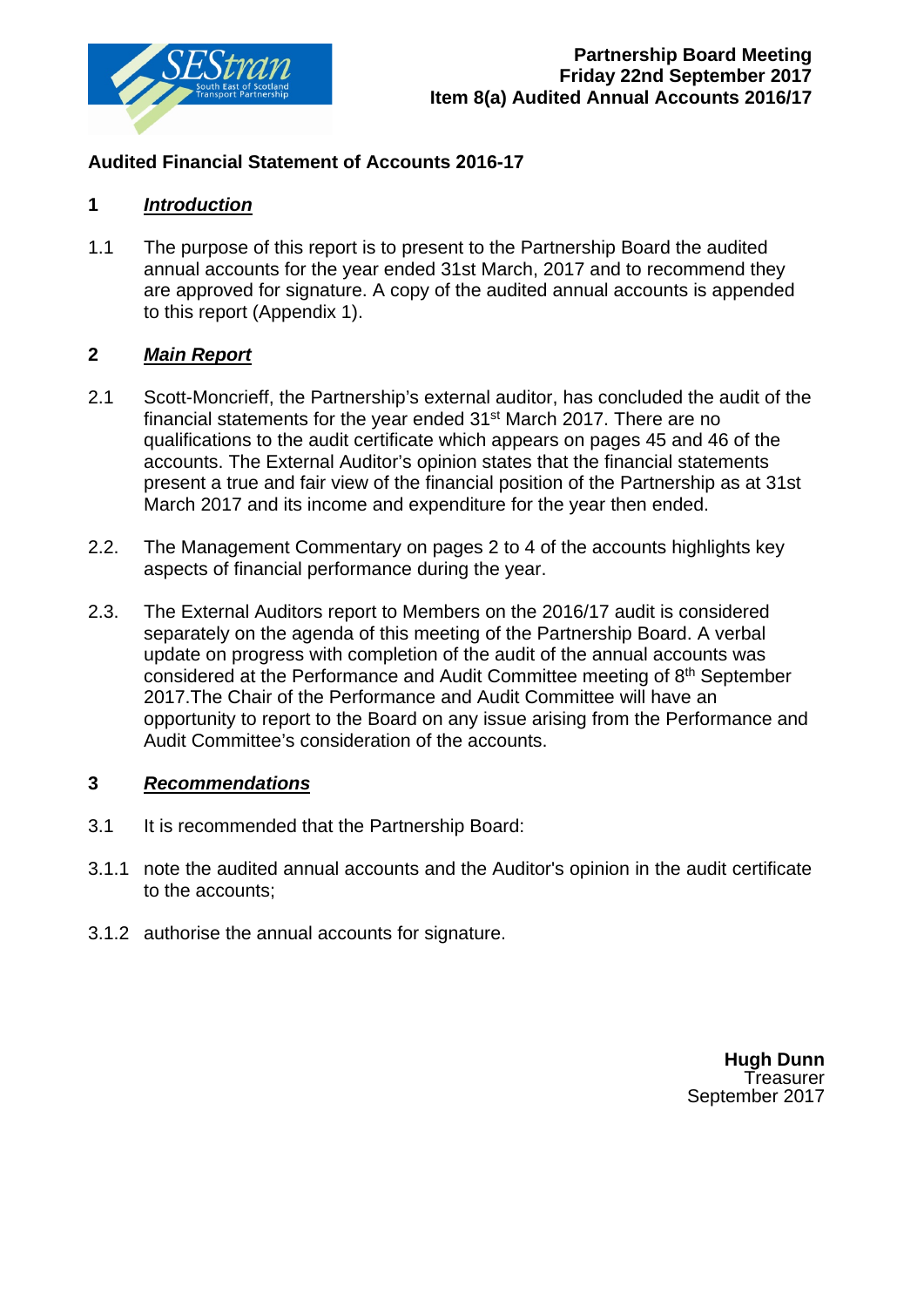# **Appendix** Audited Annual Accounts 2016/17

| Contact/tel | lain Shaw, Tel: 0131 469 3117 |
|-------------|-------------------------------|
|             | (iain.shaw@edinburgh.gov.uk)  |

| <b>Policy Implications</b>         | There are no policy implications arising as a result of<br>this report.                                                                |
|------------------------------------|----------------------------------------------------------------------------------------------------------------------------------------|
| <b>Financial Implications</b>      | There are no financial implications arising following<br>issue of an unqualified Audit certificate for the<br>2016/17 annual accounts. |
| <b>Equalities Implications</b>     | There are no equalities implications arising as a<br>result of this report.                                                            |
| <b>Climate Change Implications</b> | There are no climate change implications arising as a<br>result of this report.                                                        |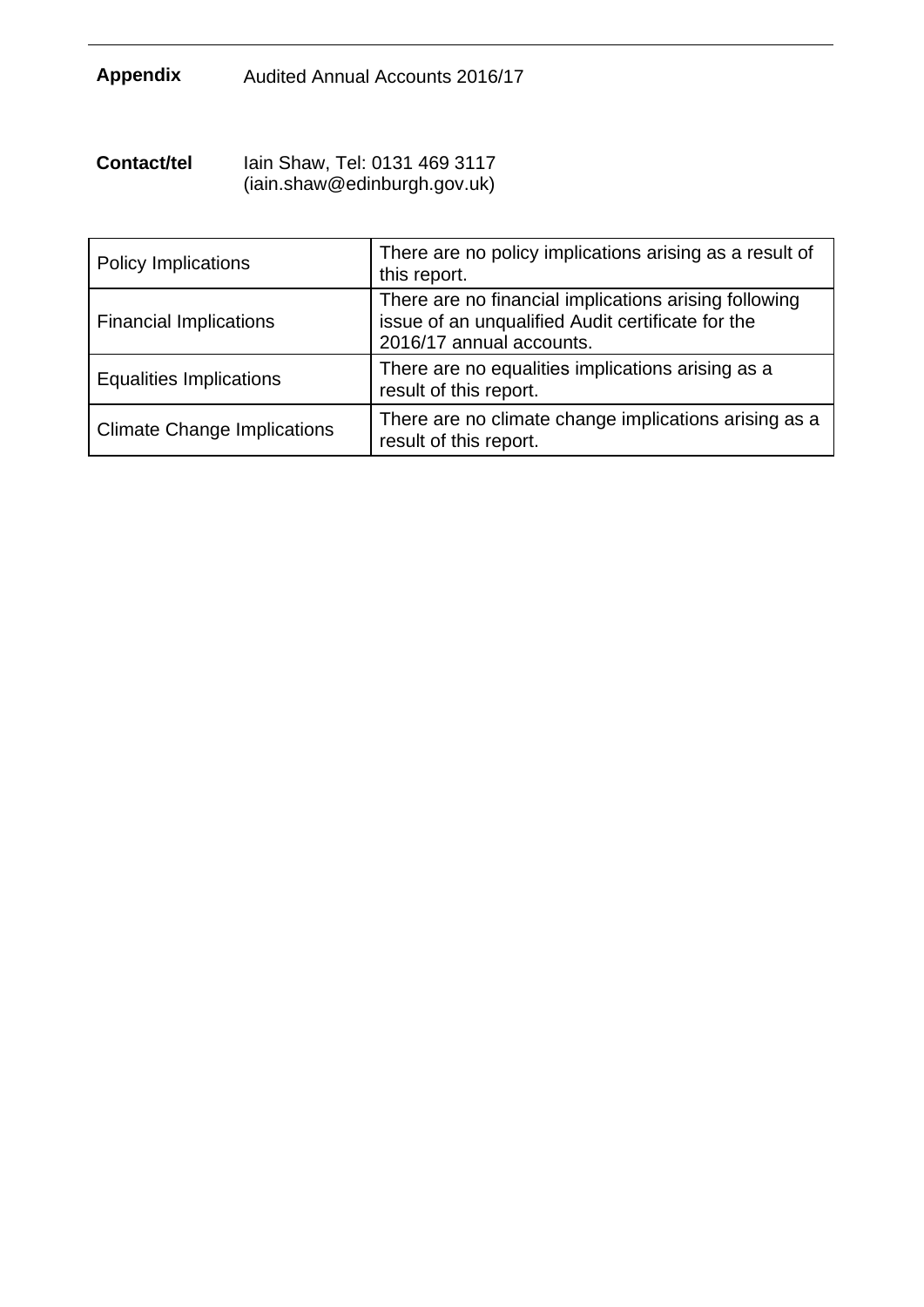# **Annual Accounts Audited**

# **2016/2017**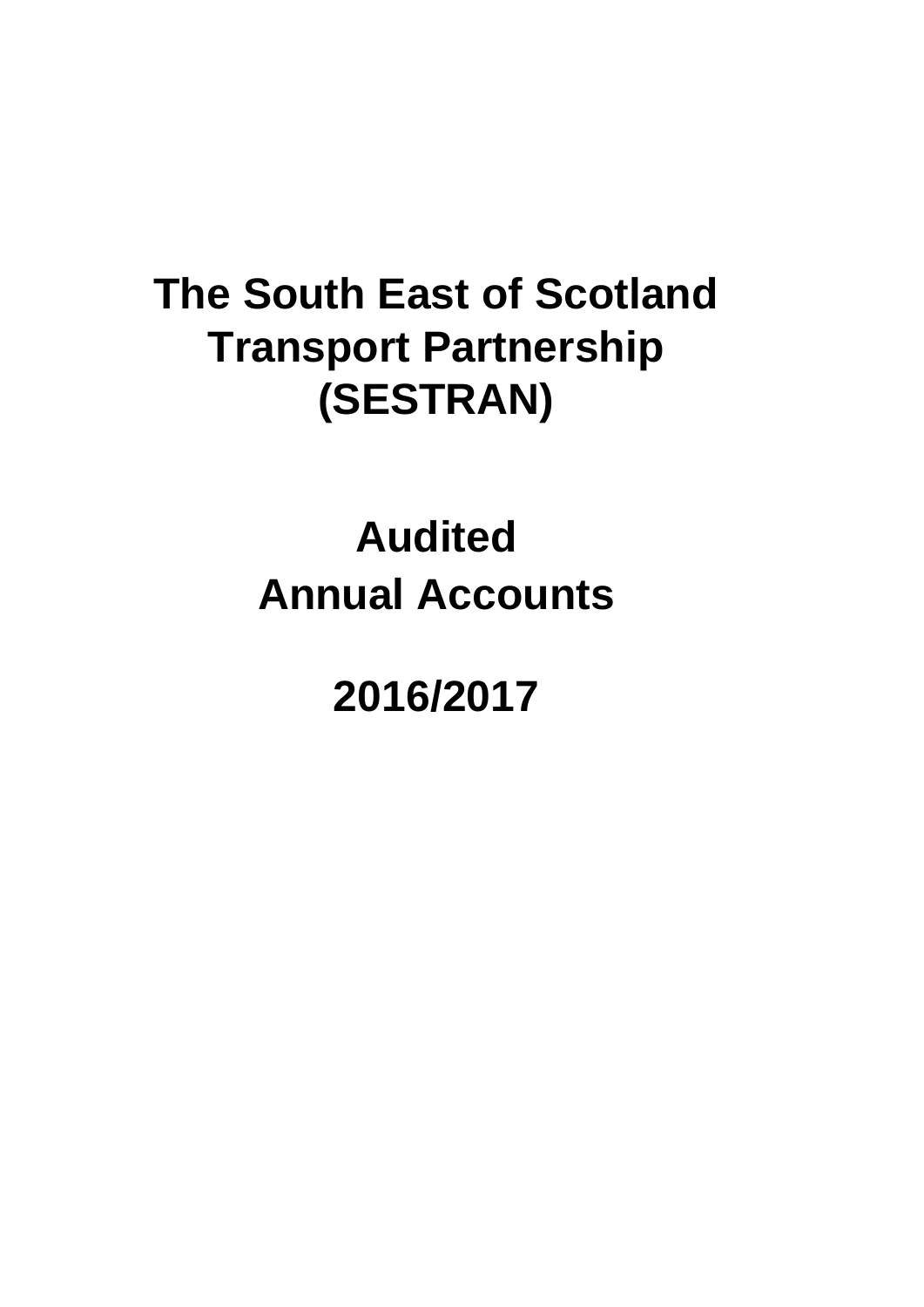### **C O N T E N T S**

|                                                                                       | Page      |
|---------------------------------------------------------------------------------------|-----------|
| <b>Management Commentary</b>                                                          | $2 - 4$   |
| Statement of Responsibilities for the Annual Accounts                                 | 5         |
| Annual Governance Statement                                                           | $6 - 8$   |
| <b>Remuneration Report</b>                                                            | $9 - 10$  |
| <b>Accounting Statements and Notes to the Annual Accounts:</b>                        |           |
| Annual Accounts;                                                                      |           |
| 1. Movement in Reserves for the year ended 31st March 2017                            | 11        |
| 2. Comprehensive Income & Expenditure Statement for the year<br>ended 31st March 2017 | 12        |
| 3. Balance Sheet as at 31st March 2017                                                | 13        |
| 4. Cash Flow Statement for the year ended 31st March 2017                             | 14        |
| <b>Statement of Accounting Policies</b>                                               | $15 - 18$ |
| Notes to the Annual Accounts                                                          | 19-44     |
| Independent Auditors Report                                                           | 45-46     |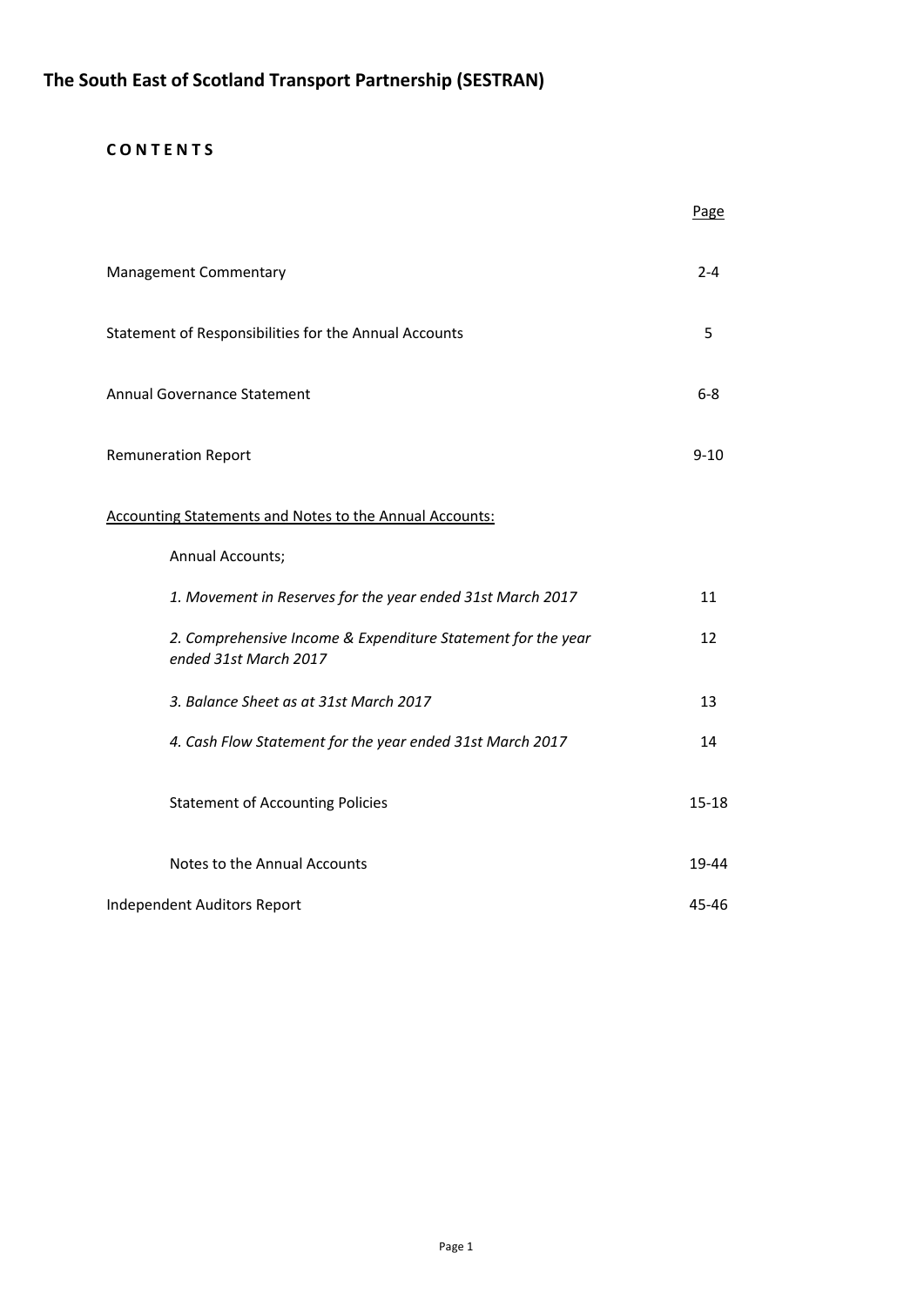### **Management Commentary**

### **1. Basis of Accounts**

The Partnership prepares its Annual Accounts in accordance with the Code of Practice on Local Authority Accounting in the United Kingdom. The Code of Practice is based on International Financial Reporting Standards (IFRS).

As a result of the 'Telling the Story' review of the presentation of local authority financial statements, a new Expenditure and Funding Analysis statement has been included at Note 2 on Page 19. An explanation of the nature and purpose of the statement is also included.

### **2. Statutory Background**

The South East of Scotland Transport Partnership (SESTRAN) was established under the Regional Transport Partnerships (Establishment, Constitution and Membership) (Scotland) Order 2005. The Partnership came into force on 1st December 2005. Under Section 3 of the Transport (Scotland) Act 2005, the net expenses of SESTRAN, after allowing for government grant and any other income, are met by its constituent councils.

### **3. Corporate Strategy**

The following is an introductory extract from the Transport (Scotland) Act 2005, which established the Partnership; one of seven Scottish Regional Transport Partnerships (RTPs):

"An Act of the Scottish Parliament to provide for the setting up and functions of the new transport bodies and to enable the Scottish Ministers to discharge certain transport functions; to provide further for the control and co-ordination of road works and for the enforcement of the duties placed on those who carry them out; to set up national concessionary fares schemes; and to make other, miscellaneous modifications of the law relating to transport."

The Partnership aims to develop a sustainable transportation system for South East Scotland that will enable business to function effectively, and provide everyone living in the region with improved access to healthcare, education, public services and employment opportunities. These aims are embodied in the Regional Transport Strategy (RTS).

The constituent councils of the Partnership are the City of Edinburgh, Clackmannanshire, East Lothian, Falkirk, Fife, Midlothian, Scottish Borders and West Lothian.

SEStran's Vision Statement is as follows:

"A regional transport system that provides all citizens of South East Scotland with a genuine choice of transport which fulfils their needs and provides travel opportunities for work and leisure on a sustainable basis."

### **4. Risks and Uncertainties**

The principal risks and uncertainties faced by the Partnership fall into two categories.

Firstly, there is the funding uncertainty faced by all local authorities and RTPs. The Partnership has a range of statutory duties to enact. While every attempt is made to do this within the budget provided, budget reductions may make this less achievable resulting in a reduction in the quality of service provided.

The second category relates to changes in legislation leading to changes in the services to be delivered. This can create pressures from both a financial and organisational perspective.

### **5. Results for the Year**

The Partnership is required to present its financial performance as a Comprehensive Income and Expenditure Statement. This can be seen on page 12. However, to show the net position of the Partnership and to allow comparison with the approved revenue budget, it is necessary to adjust the expenditure shown in the Comprehensive Income and Expenditure Statement to take account of a number of items where the statutory accounting requirements differ from the management accounting practice of the Partnership. These adjustments are detailed in Note 2.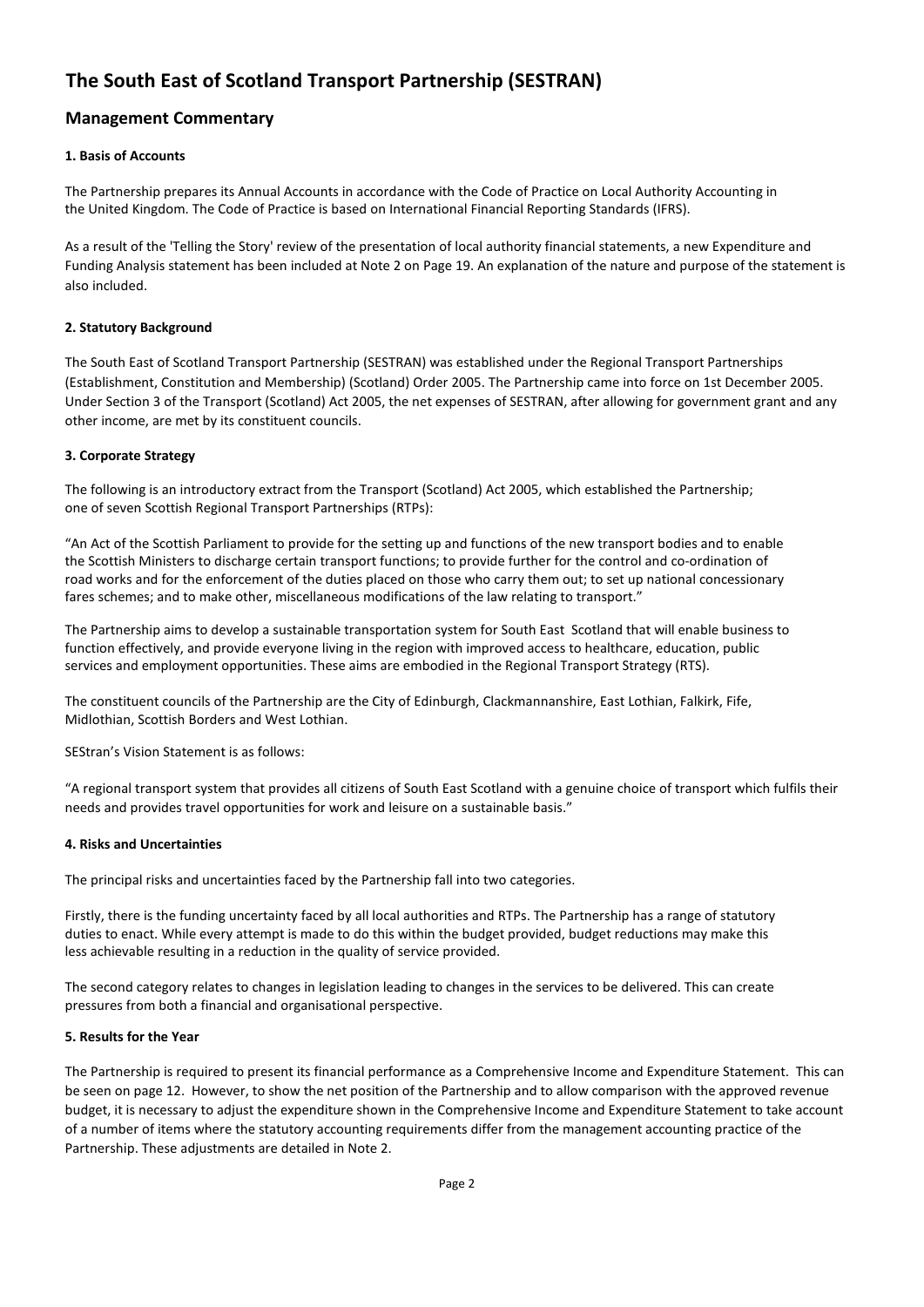### **Management Commentary (Contd.)**

### **5. Results for the Year (Contd.)**

The approved Revenue budget of the Partnership in 2016/17 was £1.620m. A comparison of the outturn position with the revised budget is summarised below:

|                                         | <b>Revised</b> |         |          |
|-----------------------------------------|----------------|---------|----------|
|                                         | <b>Budget</b>  | Outturn | Variance |
|                                         | £'000          | £'000   | £'000    |
| Core Service                            | 550            | 457     | (93)     |
| <b>Revenue Projects</b>                 | 725            | 480     | (245)    |
| <b>RTPI Project</b>                     | 344            | 515     | 171      |
| Interest                                | 1              | 0       | (1)      |
| Total Expenditure 2016/17               | 1,620          | 1,452   | (168)    |
|                                         |                |         |          |
| Government Grant                        | (782)          | (782)   | 0        |
| <b>Constituent Council Requisitions</b> | (200)          | (151)   | 49       |
| Other Income - Revenue Projects         | (465)          | (222)   | 243      |
| Other Income - RTPI Project             | (173)          | (295)   | (122)    |
| Other Income - Miscellaneous            | 0              | (2)     | (2)      |
| Total Income 2016/17                    | (1,620)        | (1,452) | 168      |

The Partnership incurred core service expenditure of £0.457m which was £93,000 below the revised Core Service revenue budget. This underspend mainly reflected reduced expenditure on staffing.

The Partnership incurred net expenditure of £0.258m on revenue projects which was £2,000 under budget.

The Partnership also incurred expenditure of £0.515m on the RTPI capital project, funded principally by income from bus operators, by the European Regional Development Fund (ERDF) and by the Partnership's underspend on the 2015/16 Revenue budget (see below).

Overall the Partnership had an underspend against the revenue budget of £49,000 which the Board, at its meeting on 2nd March 2017, agreed would be used to meet future commitments on the RTPI project.

The Partnership carried forward a balance of £87,000 from an underspend on the 2015/16 Revenue budget for the RTPI project. During 2016/17 , the Partnership claimed £32,000 from ERDF in respect of expenditure on the RTPI project. The Partnership used both these funding contributions towards the project during 2016/17.

The Partnership spent £79,000 on assets under construction in 2016/17 towards operational equipment for the regional real-time bus passenger travel information system.

### **Non Financial Results**

The focus of SEStran's RTPI system, in 2016/17, was on bringing in the region's smaller operators to the system. SEStran was successful in winning funds from an ERDF competition (40% contribution) to help fund the purchase of GPS enabled ticket machines which, in addition to facilitating integrated ticketing, will enable access to the RTPI system. Five operators are now equipped and awaiting the completion of an interface between the ticket machine provider ("Ticketer") and the existing back office system.

In respect of the TV screens showing RTPI, a further 120 were committed in 2016/17 and SEStran has employed a member of staff to focus on delivering all the screens currently purchased and to complete the roll out of the initial system.

In 2016/17, SEStran's Regional Cycle Network Grant Scheme funded Diaches Brae construction in the City of Edinburgh along with a number of feasibility studies including a topography survey for the city's Bioquarter development and paths at Crail to St Andrews, Musselburgh and Walkerburn to Clovenfords.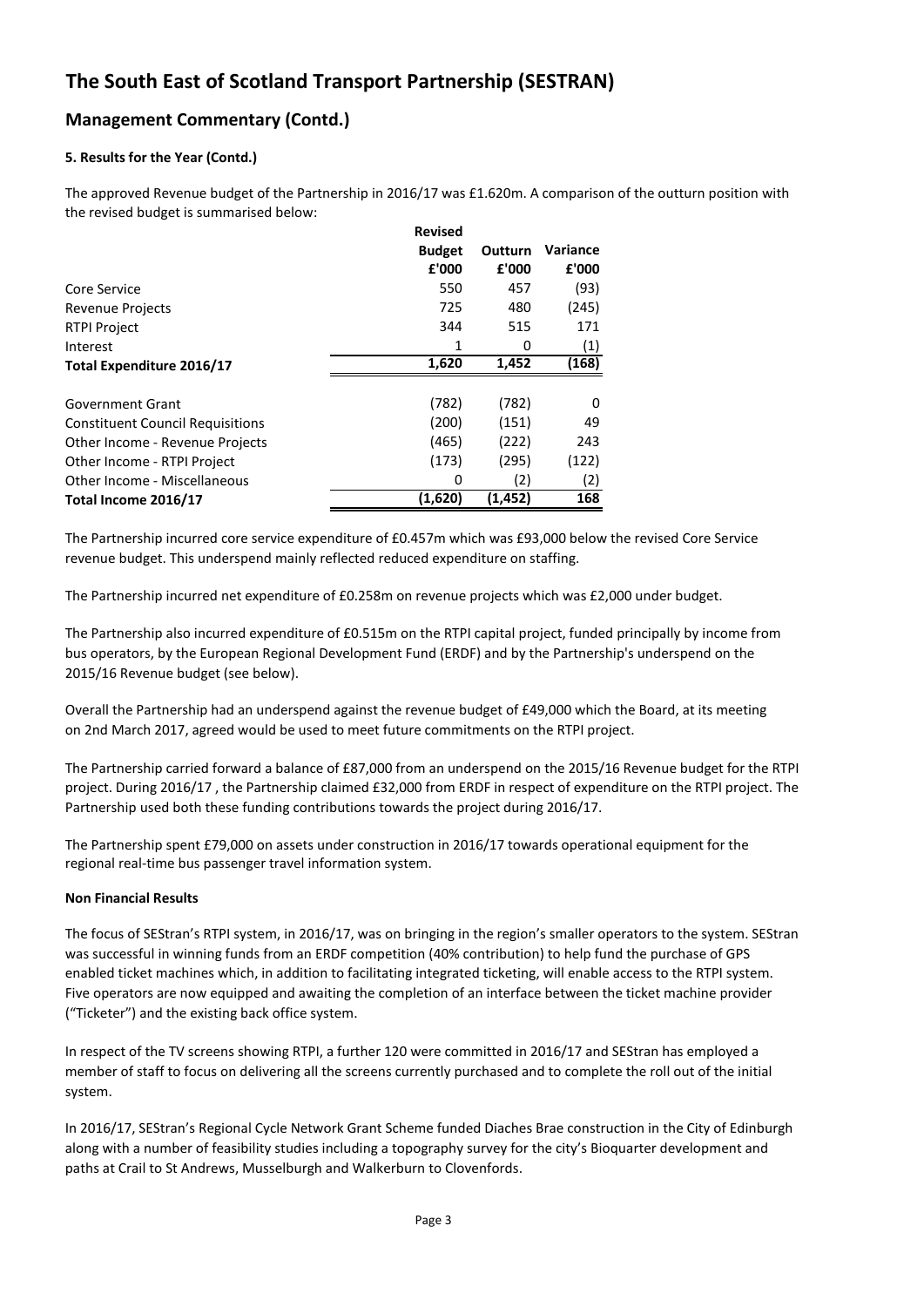### **Management Commentary (Contd.)**

### **5. Results for the Year (Contd.)**

### **Non Financial Results (contd)**

Sustainable transport projects match funded in 2016/17, included Edinburgh College electric vehicles, Midlothian Smarter Choices, Smarter Places, Forth Valley College tripshare and travel planning for Queen Margaret University and a joint Edinburgh University/ Bioquarter/Scottish Enterprise.

European projects, Sharenorth and Socialcar continued and a new sustainable transport project, entitled Regiomob which focusses on share best practice over 7 countries, was started in 2016/17. The Partnership has also continued, through projects and everyday activities, to promote the further roll-out and development of Tripshare and Thistle Card projects. On the latter project, an Andriod and Apple based App has been developed and soft tested this year.

Throughout the year, SEStran worked constructively with Young Scot, Stonewall Scotland, Equate Scotland, Women 50/50 and Changing the Chemistry to increase diversity and widen the focus of consultation of the organisation. SEStran has published a set of Equality Outcomes 2017-2021 to guide our work in this area over the next few years alongside a target focussed Business Plan for 2017-2018.

Further details of the Partnership's performance can be found in the Annual Report detailed on their website at the following link: http://www.sestran.gov.uk/news/sestran-annual-report-2016-2017

### **6. Future Developments**

On 2nd March 2017, the Partnership's Board agreed a revenue budget for 2017/18, which made provision for £0.478m of core service costs and £0.849m of project expenditure in support of Regional Transport Strategy (RTS) projects. This represents a budget reduction from 2016/17 mainly due to reducing the Council contributions by 5% and the removal of the rail stations development as a result of delay in progressing the East Linton and Reston stations. Budgeted 2017/18 income from the EU projects amounting to £95,000 is anticipated in the current year and SEStran is working on applications for further EU projects whilst options are available prior to the end of Article 50 negotiations.

In view of the available level of funding, the challenge to deliver the full RTS continues. It remains the Partnership's intention to carry out a full re-write of the RTS but the Partnership considers it prudent to await the outcome of government decisions as regards the future of Regional Partnerships and regional spatial plans before making that commitment.

Following the Local Government elections on 4th May 2017 and subsequent Board appointments to the Partnership Board by constituent councils, the new Board met on 11th August 2017. At this meeting, the Partnership chairperson, vice chair-persons and Committee appointments were agreed following the procedure outlined in the Partnership's Standing Orders and the 2005 Membership Order.

It is considered approriate to adopt a going concern basis for the preparation of the Annual accounts.

| Chair of Partnership Board: | <b>GORDON EDGAR</b>  | Date signed: |
|-----------------------------|----------------------|--------------|
|                             |                      |              |
|                             |                      |              |
| Partnership Director:       | <b>GEORGE ECKTON</b> | Date signed: |
|                             |                      |              |
| Treasurer:                  | HUGH DUNN, CPFA      | Date signed: |
|                             |                      |              |
|                             |                      |              |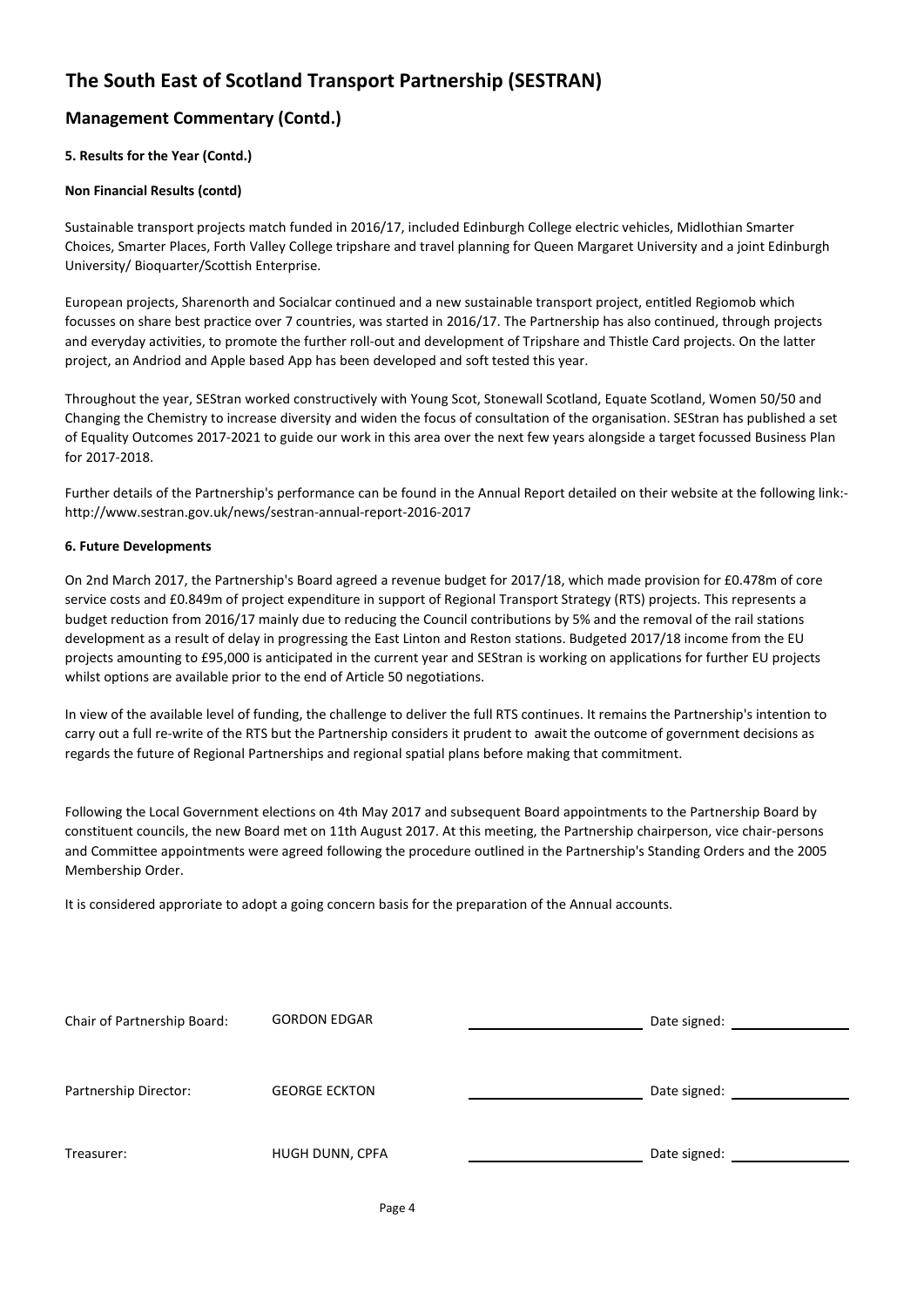# **STATEMENT OF RESPONSIBILITIES FOR THE STATEMENT OF ACCOUNTS**

### **The Partnership's Responsibilities**

The Partnership is required:

- to make arrangements for the proper administration of its financial affairs and to secure that the proper officer has the responsibility for the administration of those affairs. In this Partnership, that officer is the Treasurer;
- to manage its affairs to secure economic, efficient and effective use of its resources and safeguard its assets;
- to ensure the Annual Accounts are prepared in accordance with legislation (The Local Authority Accounts (Scotland) Regulations 2014) and so far as is compatible with that legislation, in accordance with proper accounting practices (section 12 of the Local Government in Scotland Act 2003);
- to approve the Annual Accounts.

at its Board meeting on 22nd September 2017. I confirm that these annual accounts were approved for signature by the South East of Scotland Transport

Chair of Partnership Board:

Date signed:

### **The Treasurer's Responsibilities**

The Treasurer is responsible for the preparation of the Partnership's Annual Accounts in accordance with proper practices as required by legislation and as set out in the CIPFA / LASAAC Code of Practice on Local Authority Accounting in the United Kingdom ('the Code').

In preparing the Annual Accounts, the Treasurer has:

- selected suitable accounting policies and then applied them consistently;
- made judgements and estimates that were reasonable and prudent;
- complied with legislation;
- complied with the Local Authority Accounting Code (in so far it is compatible with legislation)

The Treasurer has also:

- kept adequate accounting records which were up to date;
- taken reasonable steps for the prevention and detection of fraud and other irregularities.

I certify that the Annual Accounts give a true and fair view of the financial position of the Partnership at the reporting date and the transactions of the Partnership for the year ended 31st March 2017.

Treasurer: HUGH DUNN, CPFA

Date signed: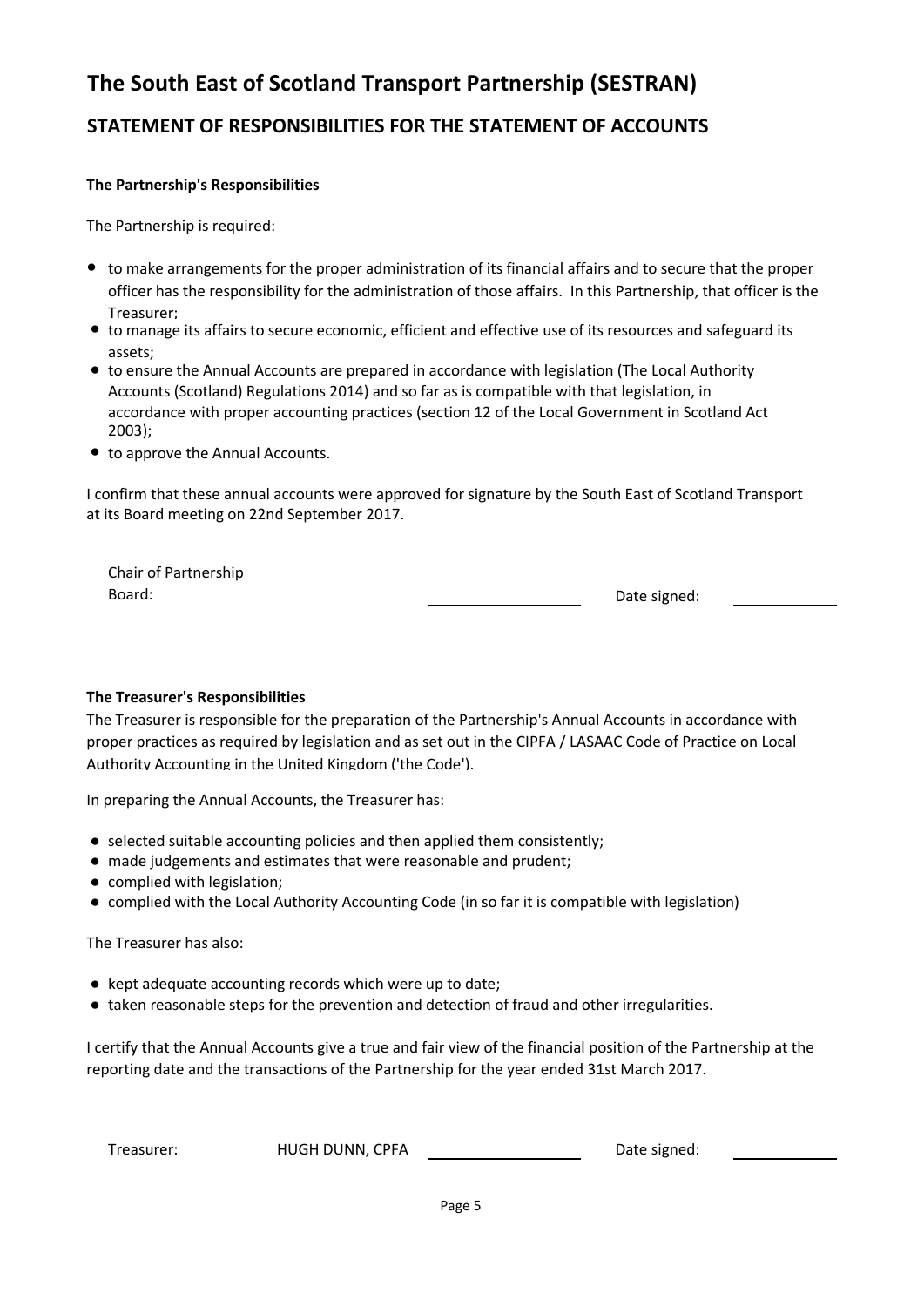### **ANNUAL GOVERNANCE STATEMENT 2016/17**

### **1. Scope of Responsibility**

The South East of Scotland Transport Partnership's aim is to develop a transportation system for South East Scotland as outlined in the Partnership's Regional Transport Strategy 2008-2023.

The Partnership is responsible for ensuring that its business is conducted in accordance with the law and appropriate standards, that public money is safeguarded and properly accounted for and used economically, efficiently, effectively and ethically. The Partnership also has a duty to make arrangements to secure continuous improvement in the way its functions are carried out.

In discharging these overall responsibilities Elected Members and Senior Officers are responsible for implementing proper arrangements for the governance of the Partnership's affairs and facilitating the effective exercise of its functions, including arrangements for the management of risk.

The Partnership has approved and adopted a Local Code of Corporate Governance which is consistent with appropriate corporate governance principles and reflects the requirements of the "Delivering Good Governance in Local Government: Framework (2016)" and is supported by detailed evidence of compliance, which is regularly reviewed.

This Statement explains how the Partnership delivers good governance and reviews the effectiveness of these arrangements. It also includes a statement on internal financial control in accordance with proper practice.

The Partnership's financial management arrangements conform to the governance requirements of the CIPFA Statement on the Role of the Chief Financial Officer in Local Government (2010).

### **2. The Partnership's Governance Framework**

The governance framework comprises the systems and processes, and culture and values, by which the Partnership is directed and controlled, and its activities through which it accounts to, engages with and influences the community. It enables the Partnership to monitor the achievement of its strategic objectives and to consider whether those objectives have led to the delivery of appropriate, cost-effective services.

The framework reflects the arrangements in place to meet the six supporting principles of effective corporate governance:

- Focusing on the purpose of the Partnership and on outcomes for the community, and creating and implementing a vision for the local area;
- Members and officers working together to achieve a common purpose with clearly defined functions and roles;
- Promoting values for the Partnership and demonstrating the values of good governance through upholding high standards of conduct and behaviour;
- Taking informed and transparent decisions which are subject to effective scrutiny and managing risk;
- Developing the capacity and capability of members and officers to be effective;
- Engaging with local people and other stakeholders to ensure robust public accountability.

A significant part of the governance framework is the system of internal control which is based on an ongoing process designed to identify and manage the risks to the achievement of the Partnership's policies, aims and objectives. These are defined in the Partnership's Business Plan, which is updated annually. This enables the Partnership to manage its key risks efficiently, effectively, economically and ethically.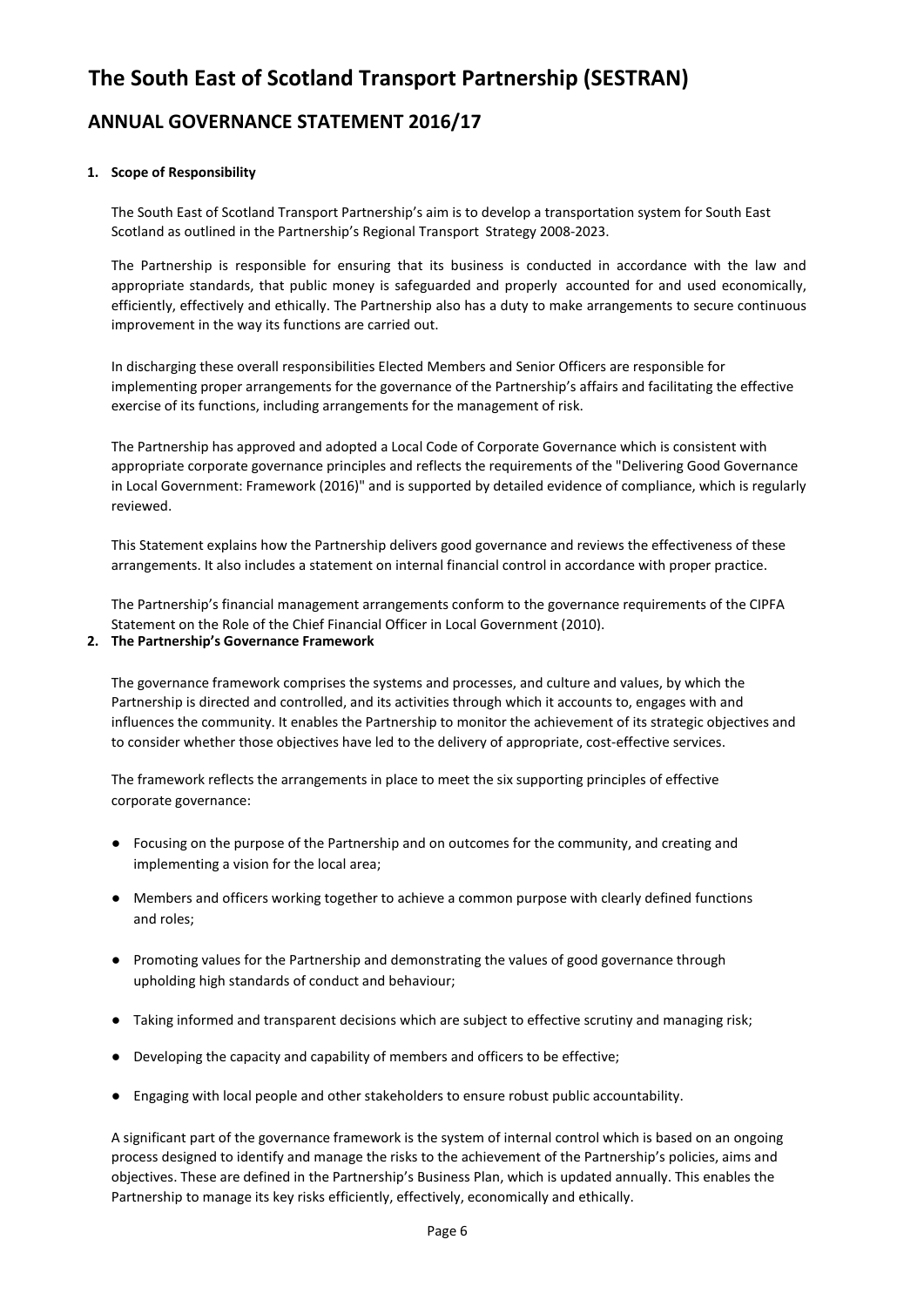### **ANNUAL GOVERNANCE STATEMENT 2016/17 (contd.)**

Within the overall control arrangements the system of internal financial control is intended to ensure that assets are safeguarded, transactions are authorised and properly recorded, and material errors or irregularities are either prevented or would be detected within a timely period. It is based on a framework of regular management information, financial regulations, administrative procedures and management supervision.

While the system of internal control is designed to manage risk at a reasonable level it cannot eliminate all risk of failure to achieve policies, aims and objectives and can therefore only provide reasonable, and not absolute, assurance of effectiveness.

### **3. Determining the Partnership's purpose, its vision for the local area and intended outcomes for the Community**

The Partnership aims to develop a transportation system for South East Scotland which will enable businesses to function effectively and provide everyone living in the Region with improved access to health care, education, public services and employment opportunities. The vision for achieving this is outlined in the Regional Transport Strategy.

The Business Plan defines how to implement the aims of this strategy and the Annual Report provides a report of performance against objectives, targets and performance indicators as outlined in the Regional Transport Strategy.

### **4. Review of Effectiveness**

The Partnership has put in place arrangements, detailed in the Local Code, for monitoring each element of the framework and providing evidence of compliance. A Principal Officer within the Partnership has been nominated to review the effectiveness of the Local Code and reports annually to the Partnership Board.

The review of the effectiveness of its governance framework including the system of internal financial control is informed by:

- the work of the Internal Auditors and the Head of Internal Audit's Annual Statement on the adequacy and effectiveness of the Partnership's system of internal financial control;
- the Partnership Director's Certificate of Assurance on internal control;
- the operation and monitoring of controls by Partnership managers;
- the External Auditors in their Annual Audit Report and other reports; and
- other inspection agencies comments and reports.

Through the year Elected Members and Officers have responsibility for the development and maintenance of the governance environment. These review mechanisms include:

- **The Partnership Board, which** provides strategic leadership, determines policy aims and objectives and takes executive decisions not delegated to officers. It provides political accountability for the Partnership's performance.
- **The Performance and Audit Committee, which** demonstrates the Partnership's commitment to the principles of good governance. It scrutinises the running of the Partnership and suggests improvements.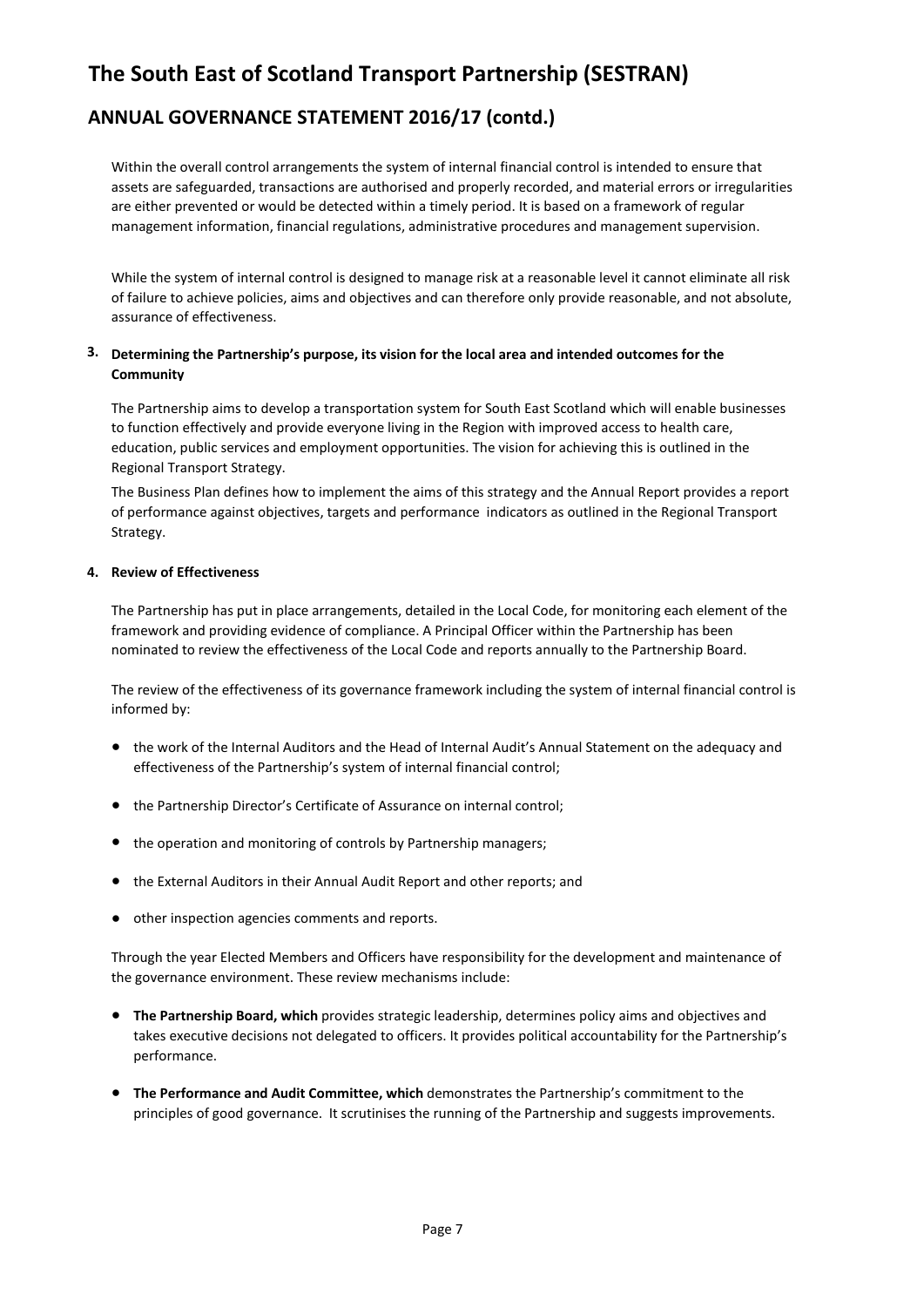### **ANNUAL GOVERNANCE STATEMENT 2016/17 (contd.)**

### **4. Review of Effectiveness (continued)**

- **Internal Audit** provides an independent and objective assurance service to the Partnership by completing a programme of reviews throughout the year, to provide an opinion on the internal control, risk management and governance arrangements of South East of Scotland Transport Partnership.
- **The External Auditor's Annual Audit Report** is considered by the Partnership Board and the Performance and Audit Committee along with the output from other external audits and inspections.
- **The risk management system** requires that risks are regularly reviewed by the Performance and Audit Committee and the Board. This ensures that actions are taken to effectively manage the Partnership's highest risks.
- **The Legal Officer** is responsible to the Partnership for ensuring that agreed procedures are followed and that all applicable statutes and regulations are complied with.

For the period 1 April 2016 to 30 June 2016, SEStran did not have an appointed chair person, as provided for in the Regional Transport Partnership (Scotland) Order 2005, having appointed a senior vice-chair person for the duration of this period. This matter was identified by Internal Audit in its 2015/16 Annual Report and was fully rectified on 1 July 2016 when Councillor Lesley Hinds was appointed as Chairperson.

It is noted that revised Scottish Government guidance, which was received in June 2017, indicated that a Chair should only serve during two Council terms, and that Chairship should not extend into a third Council term. This matter was discussed at the Performance and Audit Committee meeting of 8th September 2017, and the Committee received assurances that this guidance had no retrospective effect which could call decisions of the Partnership into question during the period 29th June 2012 to 3rd December 2015. The Committee asked that the issue be recorded for transparency in the Annual Governance Statement 2016/17 and noted that Officers and Members acted on the basis of available legal advice based on the Guidance then available.

### **5. Certification**

In compliance with accounting practice, the Treasurer has provided the Partnership Director with a statement on the adequacy and effectiveness of the Partnership's internal financial control system for the year ended 31st March 2017.

It is the Treasurer's opinion that reasonable assurance can be placed upon the adequacy and effectiveness of the Partnership's internal control system.

During the year the Head of Internal Audit reviewed the robustness of the current corporate governance arrangements and systems of internal control and her findings are included in the Head of Internal Audit's Annual Report.

From this year's review there is evidence that the Local Code of Corporate Governance is operating effectively with overall compliance by the Partnership in all significant areas of its corporate governance arrangements.

| Chair of Partnership<br>Board:      |  | Date signed: |  |
|-------------------------------------|--|--------------|--|
| Partnership Director: GEORGE ECKTON |  | Date signed: |  |
|                                     |  |              |  |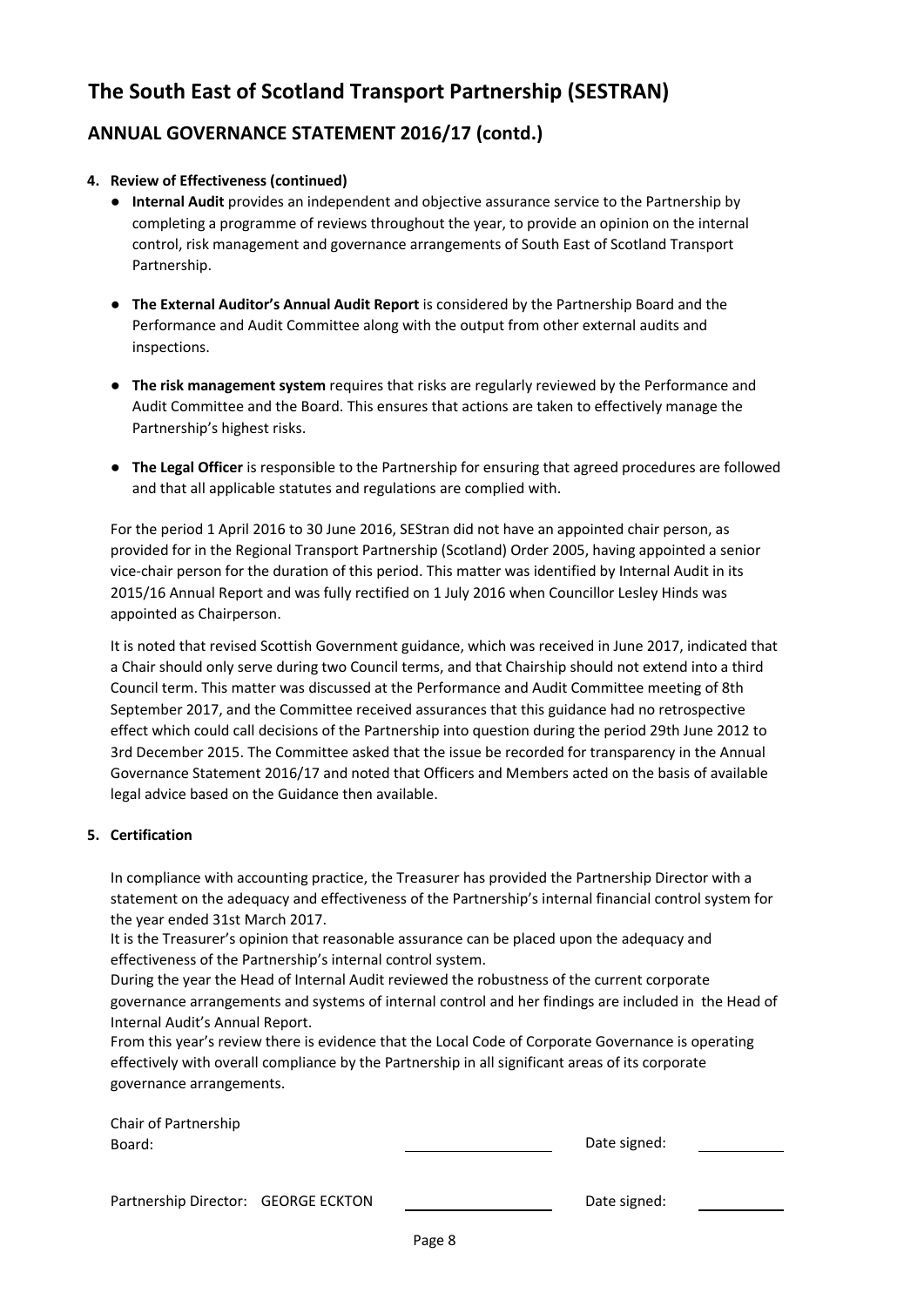### **REMUNERATION REPORT**

#### **1. Remuneration Policy for Senior Employees**

The Partnership's Board determines initial remuneration for the senior employees with reference to the level of responsibility of the post. The Partnership does not operate a Remuneration Committee. Annual inflationary increases are based on those agreed by the Scottish Joint Negotiating Committee for Chief Officials of Local Authorities (Scotland).

#### **2. Remuneration for Senior Councillors**

The Partnership does not provide any remuneration to senior councillors. Expenses paid to Board members are detailed in note 19 to the annual accounts.

#### **3. Management of Remuneration Arrangements**

The remuneration of the Partnership's employees is administered by the City of Edinburgh Council, as part of a service level agreement with the Partnership.

#### **4. Officers Remuneration**

The numbers of employees whose remuneration during the year exceeded £50,000 were as follows:

| <b>Remuneration Bands</b> | 2016/17 | 2015/16 |
|---------------------------|---------|---------|
| £50.000 - £54.999         |         |         |
| £60.000 - £64.999         |         | 0       |
| £90.000 - £94.999         |         |         |

#### **5. Senior Employees Remuneration**

The remuneration paid to the Partnership's senior employee is as follows:

| Name and Post Title                                  | Salary, Fees      | <b>Total</b> | Total        |
|------------------------------------------------------|-------------------|--------------|--------------|
|                                                      | and               | Remuneration | Remuneration |
|                                                      | <b>Allowances</b> | 2016/17      | 2015/16      |
|                                                      | £'000             | £'000        | £'000        |
| Alex Macaulay - Partnership Director (to 30/4/16) *  | 8                 | 8            | 91           |
| George Eckton - Partnership Director (from 1/6/16) * | 62                | 62           | $\mathbf{0}$ |
|                                                      | 70                | 70           | 91           |

\* full time equivalent 2016/17 salaries being Alex Macaulay (£90,216) & George Eckton (£75,000)

The senior employee(s) in the above table has responsibility for management of the Partnership to the extent that he has power to direct or control the major activities of the Partnership (including activities involving the expenditure of money), during the year to which the Remuneration Report relates, whether solely or collectively with other persons.

#### **6. Senior Employees Pension Entitlement**

The pension entitlement of the Partnership's senior employee(s) is as follows:

|                                    |                               |         |          | <b>Accrued pension benefits</b> |                        |
|------------------------------------|-------------------------------|---------|----------|---------------------------------|------------------------|
|                                    | In-year pension contributions |         |          | As at                           | <b>Difference from</b> |
|                                    | 2016/17                       | 2015/16 |          | 31 March 2017                   | 31 March 2016          |
| Name and Post Title                | £'000                         | £'000   |          | £'000                           | £'000                  |
| Alex Macaulay -                    |                               | 19      | Pension  | 15                              |                        |
| Partnership Director (to 30/4/16)  |                               |         | Lump Sum | 9                               | $\Omega$               |
| George Eckton -                    | 14                            | 0       | Pension  | 15                              | 15                     |
| Partnership Director (from 1/6/16) |                               |         | Lump Sum | 16                              | 16                     |
|                                    | 16                            | 19      |          |                                 |                        |

The senior employees shown in table above are members of the Local Government Pension Scheme (LGPS).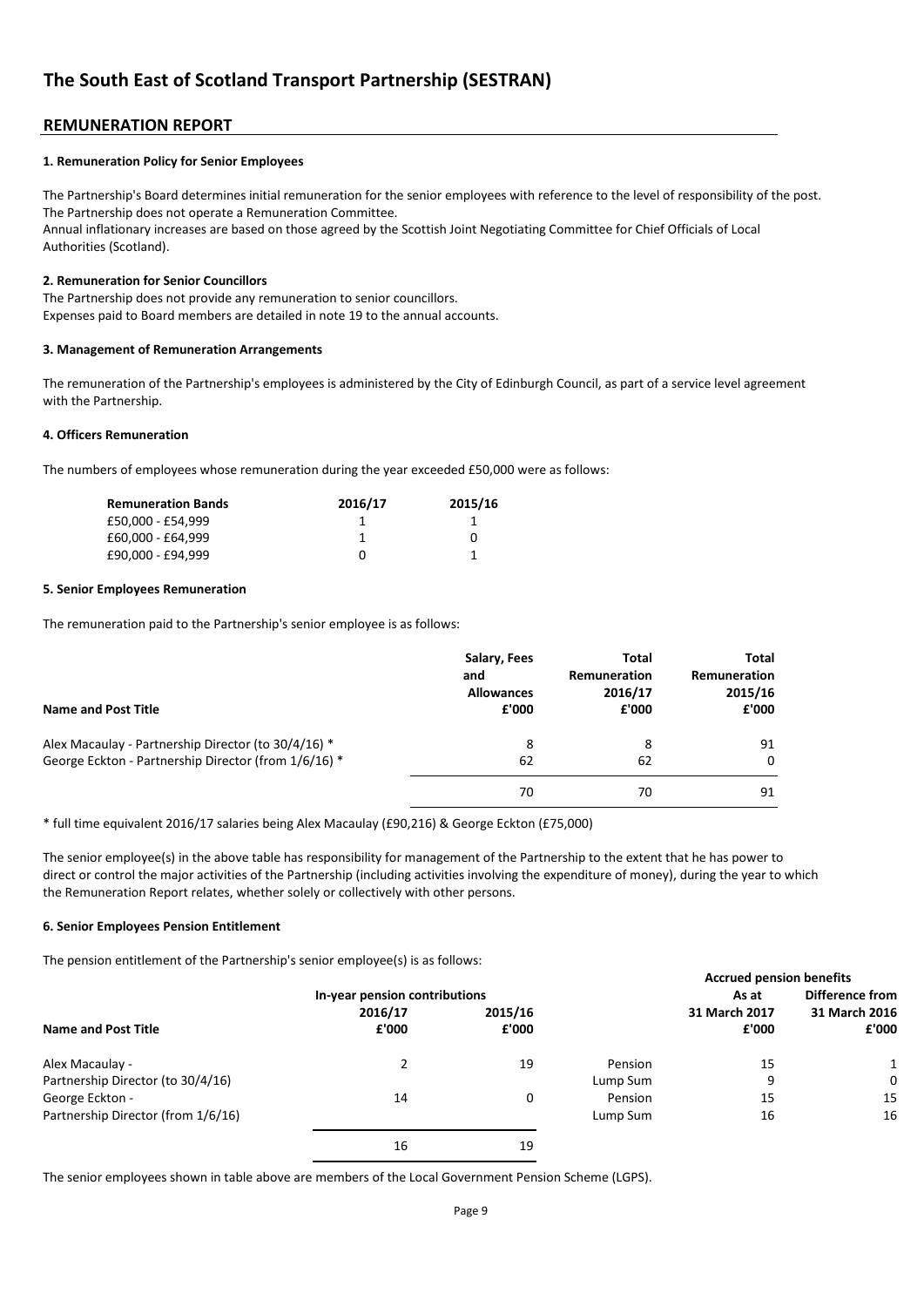### **REMUNERATION REPORT (contd.)**

#### **6. Senior Employees Pension Entitlement (contd.)**

THE LGPS is a final salary pension scheme. This means that pension benefits are based on the final year's pay and the number of years that person has been a member of the scheme.

The scheme's normal retirement age for employees is 65.

From 1 April 2009 a five tier contribution system was introduced with contributions from scheme members being based on how much pay falls into each tier. This is designed to give more equality between the cost and benefits of scheme membership. Prior to 2009 contribution rates were set at 6% for all non manual employees.

The tiers and members contributions rates for 2016-17 are as follows:

On earnings up to and including £20,500 (5.5%), on earnings above £20,500 and up to £25,000 (7.25%), on earnings above £25,000 and up to £34,400 (8.5%), on earnings above £34,400 and up to £45,800 (9.5%) and on earnings above £45,800 (12%).

If a person works part-time their contribution rate is worked out on the whole-time pay rate for the job, with actual contributions paid on actual pay earned.

There is no automatic entitlement to a lump sum. Members may opt to give up (commute) pension for lump sum up to the limit set by the Finance Act 2004. The accrual rate guarantees a pension based on 1/60th of final pensionable salary and years of pensionable service. (Prior to 2009 the accrual rate guaranteed a pension based on 1/80th and a lump sum based on 3/80th of final pensionable salary and years of pensionable service).

The value of the accrued benefits has been calculated on the basis of the age at which the person will first become entitled to receive a pension on retirement without reduction on account of its payment at that age; without exercising any option to commute pension entitlement into a lump sum; and without any adjustment for the effects of future inflation.

#### **7. Exit Packages**

Exit packages include compulsory and voluntary redundancy costs, pension contributions in respect of added years, ex-gratia payments and other departure costs.

There was no payment of any Exit Packages in 2016-17.

All information disclosed in the tables at paragraphs 4, 5 and 6 in this Remuneration Report will be audited. The other sections of the Remuneration Report have been reviewed by the appointed auditor to ensure that they are consistent with the annual accounts.

Chair of Partnership Board:

GORDON EDGAR DATE: DESCRIPTION ON A SERVICE SIGN OF DATE SIGNED STATES OF DATE SIGNED STATES OF DATE SIGNED STATES OF DATE SIGNED STATES OF DATE SIGNED STATES OF DATE SIGNED STATES OF DATE SIGNED STATES OF DATE SIGNED STAT

Partnership Director: GEORGE ECKTON CONSECTED A CONSECTED A Date signed: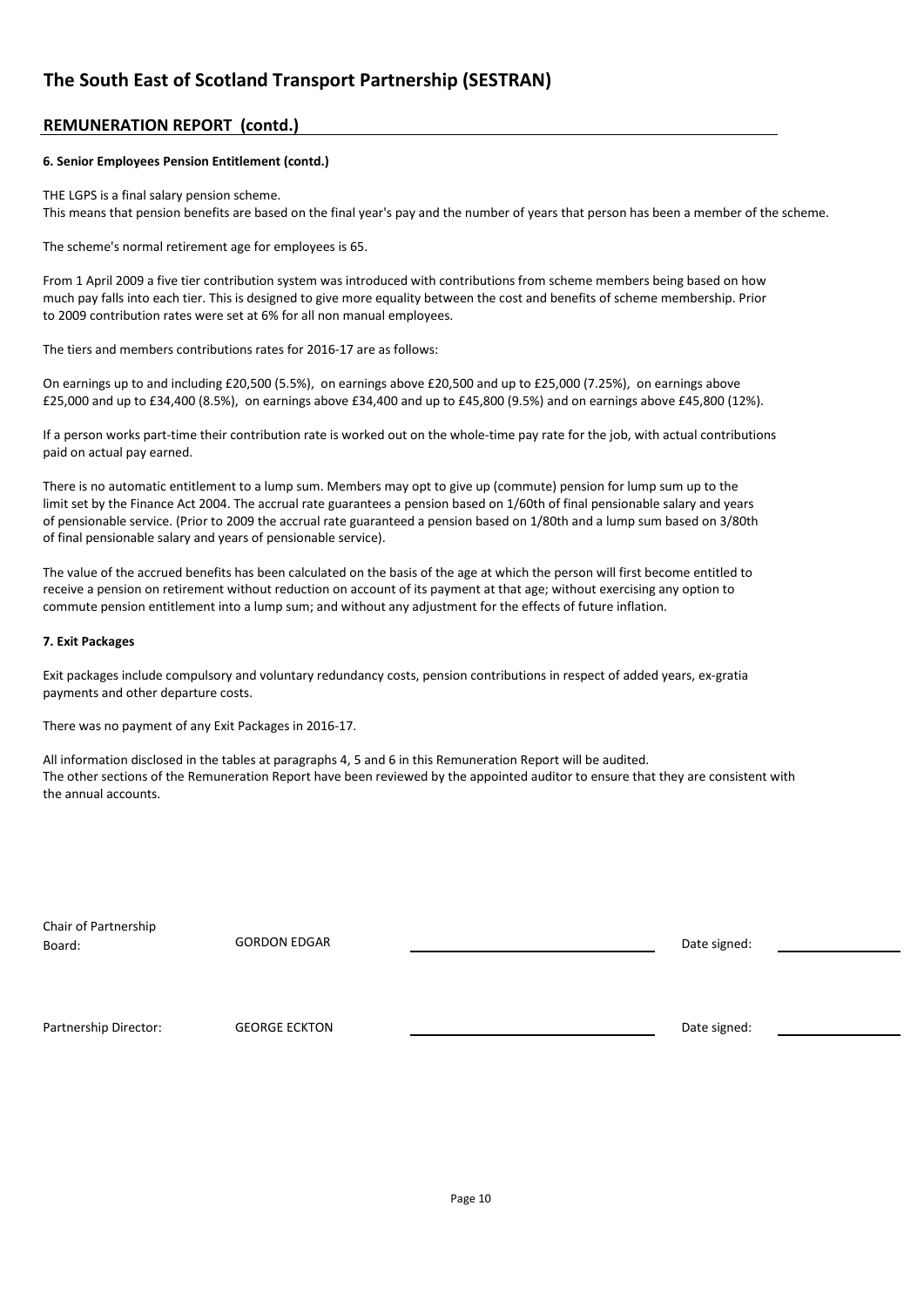### **MOVEMENT IN RESERVES STATEMENT**

This statement shows the movement in the year on different reserves held by the Partnership, analysed into "Usable Reserves" (that is, those that can be applied to fund expenditure) and "Unusable Reserves". The Surplus or (Deficit) on the Provision of Services line shows the true economic cost of providing the Partnership's services, more details of which are shown in the Comprehensive Income and Expenditure Statement. These are different from the statutory amounts required to be charged to the General Fund Balance before any discretionary transfers to or from earmarked reserves undertaken by the Partnership.

| <b>Re-stated</b>                                                                   |                | <b>Usable Reserves</b> |                 |                 |
|------------------------------------------------------------------------------------|----------------|------------------------|-----------------|-----------------|
| 2015/16 - Previous Year Year Comparative                                           | General        | Total                  | <b>Unusable</b> | Total           |
|                                                                                    | Fund           | <b>Usable</b>          | <b>Reserves</b> | Partnership     |
|                                                                                    | <b>Balance</b> | <b>Reserves</b>        |                 | <b>Reserves</b> |
|                                                                                    | £'000          | £'000                  | £'000           | £'000           |
| <b>Opening Balances at 1 April 2015</b>                                            | 0              | ŋ                      | 3,611           | 3,611           |
|                                                                                    |                |                        |                 |                 |
| <b>Total Comprehensive Expenditure and Income</b>                                  | (2, 392)       | (2, 392)               | 211             | (2, 181)        |
| Adjustments between accounting basis & funding basis under<br>regulations (Note 7) | 2,392          | 2,392                  | (2, 392)        | 0               |
| Increase/Decrease in 2015/16                                                       | $\mathbf{0}$   | 0                      | (2, 181)        | (2, 181)        |
| Balance at 31 March 2016 carried forward                                           | 0              | 0                      | 1,430           | 1,430           |
|                                                                                    |                |                        |                 |                 |
|                                                                                    |                | <b>Usable Reserves</b> |                 |                 |
| 2016/17 - Current Financial Year                                                   | General        | Total                  | <b>Unusable</b> | Total           |
|                                                                                    | Fund           | <b>Usable</b>          | <b>Reserves</b> | Partnership     |
|                                                                                    | <b>Ralance</b> | Rocorvoc               |                 | Rocorvoc        |

**Opening Balances at 1 April 2016 0 0 1,430 1,430**

**Total Comprehensive Expenditure and Income (1,285) (1,285) (107) (1,392)**

**Adjustments between accounting basis & funding basis under regulations (Note 7)**

**Increase/Decrease in 2016/17 0 0 (1,392) (1,392)**

**Balance at 31 March 2017 carried forward** 

|                | <b>Usable Reserves</b> |                 |                 |
|----------------|------------------------|-----------------|-----------------|
| General        | Total                  | <b>Unusable</b> | <b>Total</b>    |
| Fund           | <b>Usable</b>          | <b>Reserves</b> | Partnership     |
| <b>Balance</b> | <b>Reserves</b>        |                 | <b>Reserves</b> |
| £'000          | £'000                  | £'000           | £'000           |
| 0              | 0                      | 1,430           | 1,430           |
| (1, 285)       | (1, 285)               | (107)           | (1, 392)        |
| 1,285          | 1,285                  | (1, 285)        | 0               |
| 0              | 0                      | (1, 392)        | (1, 392)        |
| n              | 0                      | 38              | 38              |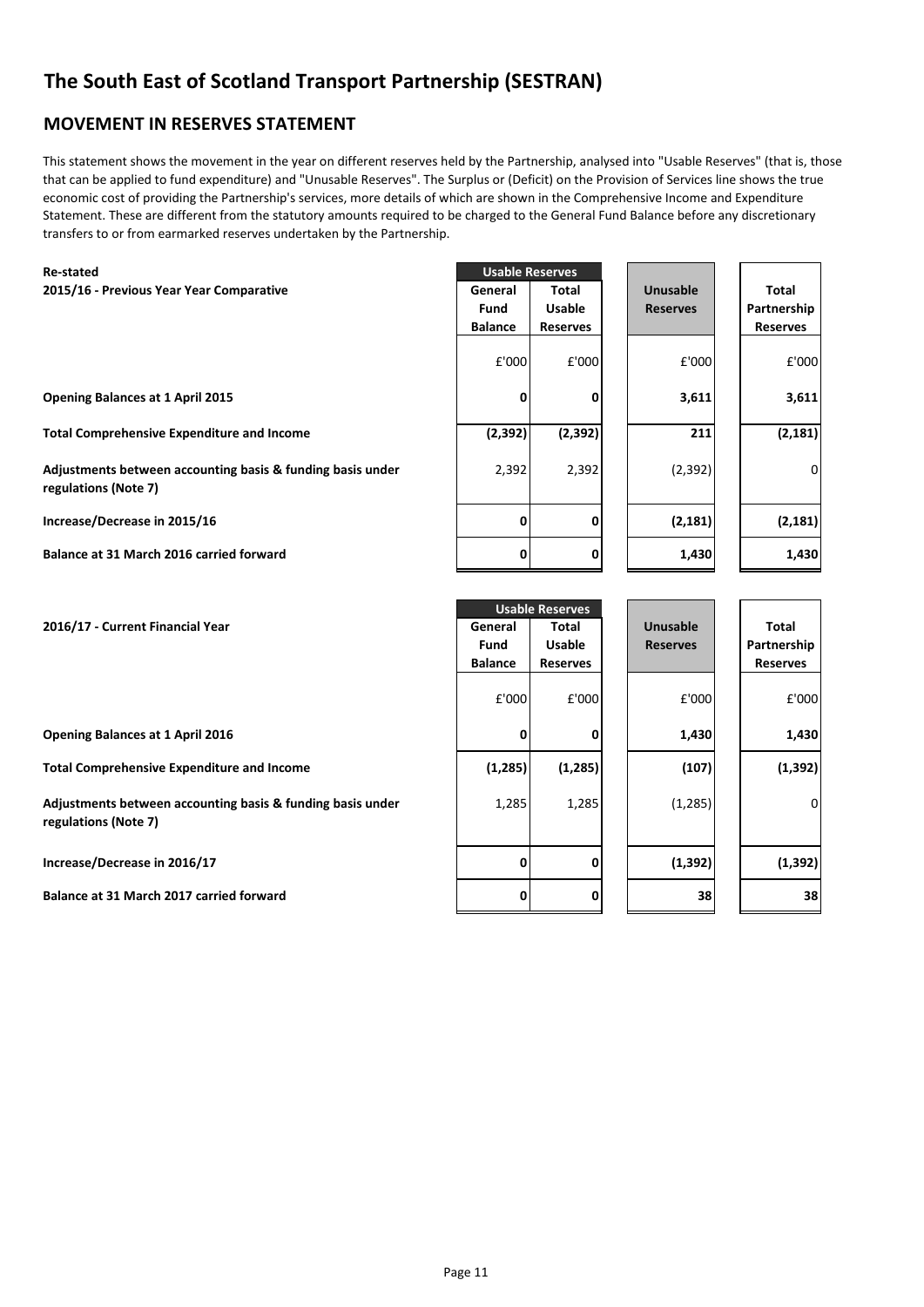### **COMPREHENSIVE INCOME AND EXPENDITURE STATEMENT 2016/17**

This statement shows the accounting cost in the year of providing services in accordance with generally accepted accounting practices, rather than the amount to be funded by government grant, council requisitions and other income.

|                                      | <b>Re-stated</b><br>2015/16 |                                  |                                                        |                                      | 2016/17                  |                                           |
|--------------------------------------|-----------------------------|----------------------------------|--------------------------------------------------------|--------------------------------------|--------------------------|-------------------------------------------|
| Gross<br><b>Expenditure</b><br>£'000 | Gross<br>Income<br>£'000    | <b>Net</b><br><b>Expenditure</b> | £'000 Services                                         | Gross<br><b>Expenditure</b><br>£'000 | Gross<br>Income<br>£'000 | <b>Net</b><br><b>Expenditure</b><br>£'000 |
| 3,557<br>1,789                       | (5)<br>$-2,066$             | 3,552 Core                       | (277) Projects                                         | 1,814<br>915                         | (2)<br>$-516$            | 1,812<br>399                              |
| 5,346                                | (2,071)                     |                                  | 3,275 Cost Of Services                                 | 2,729                                | (518)                    | 2,211                                     |
| 59                                   | (47)                        |                                  | 12 Financing & Investment Income (Note 9)              | 61                                   | (54)                     | $7 \mid$                                  |
| 0                                    | (895)                       |                                  | (895) Taxation and Non-Specific Grant Income (Note 10) |                                      | (933)                    | (933)                                     |
| 5,405                                | (3,013)                     |                                  | 2,392 (Surplus) or Deficit on Provision of Services    | 2,790                                | (1, 505)                 | 1,285                                     |
|                                      |                             |                                  | <b>Other Comprehensive Income and Expenditure</b>      |                                      |                          |                                           |
| 0                                    | 0                           |                                  | 0 Change in Demographic Assumptions                    | 0                                    | O                        | $\overline{0}$                            |
| $\mathbf 0$                          | (158)                       |                                  | (158) Change in Financial Assumptions                  | 405                                  |                          | 405                                       |
| $\mathbf 0$                          | (28)                        |                                  | (28) Other Experience                                  | 0                                    |                          | $\overline{0}$                            |
| $\overline{0}$                       | (25)                        |                                  | (25) Expected Return on Assets                         | 0                                    | (298)                    | (298)                                     |
| 0                                    | (211)                       |                                  | (211) Total Other Comprehensive Income and Expenditure | 405                                  | (298)                    | 107                                       |
| 5,405                                | (3, 224)                    |                                  | 2,181 Total Comprehensive Income and Expenditure       | 3,195                                | (1,803)                  | 1,392                                     |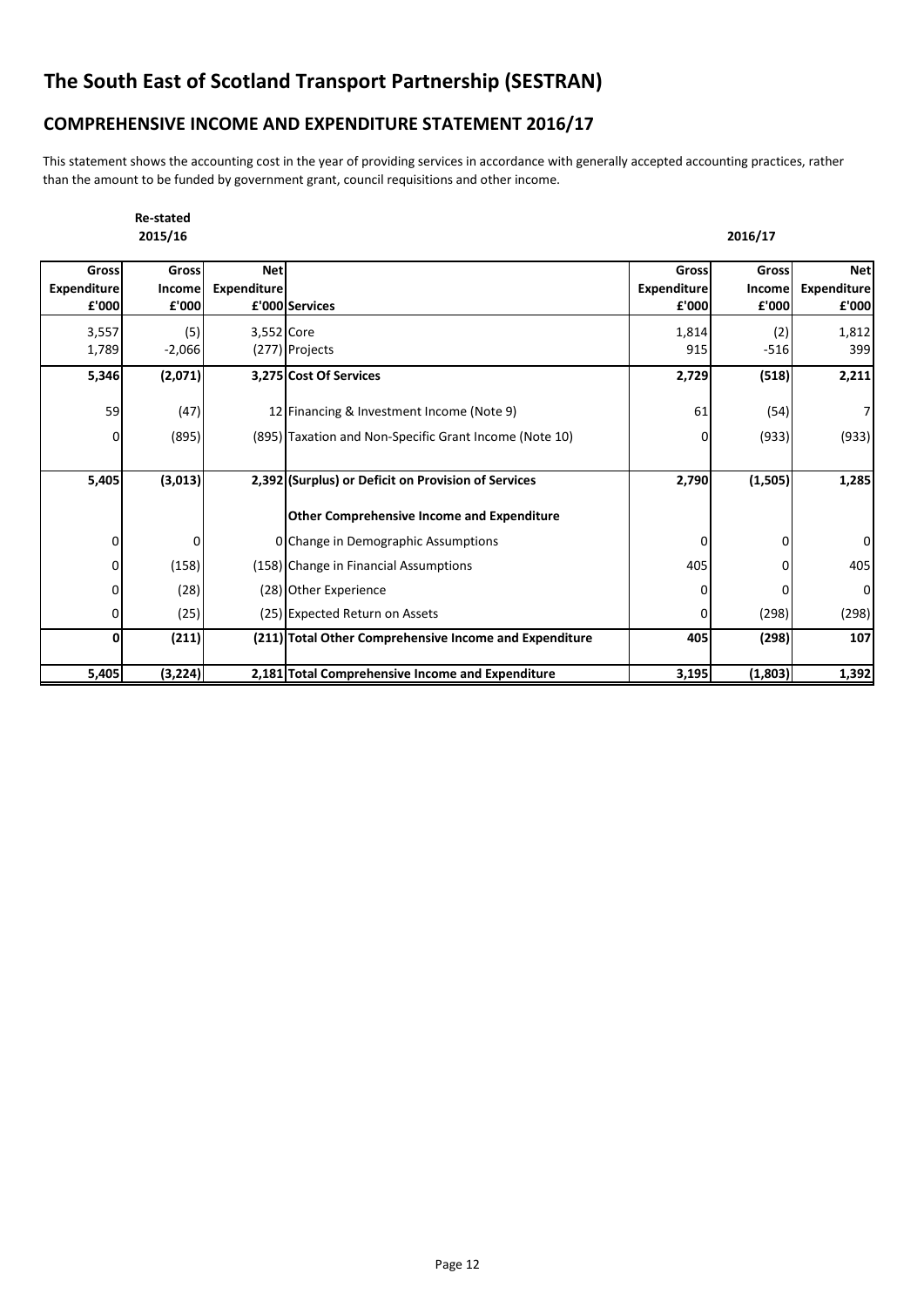### **BALANCE SHEET**

The Balance Sheet shows the value as at the Balance Sheet date of the assets and liabilities recognised by the Partnership. The net assets of the Partnership (assets less liabilities) are matched by the reserves held by the Partnership. Reserves are reported in two categories. The first category of reserves are usable reserves, that is, those reserves that the Partnership may use to provide services, subject to the need to maintain a prudent level of reserves and any statutory limitations on their use. The Partnership does not have powers to maintain a usable reserve. The second category of reserves are those that the Partnership is not able to use to provide services. This category of reserves include reserves that hold unrealised gains and losses (for example, the Capital Adjustment Account Reserve), where amounts would only become available to provide services if the assets are sold; and reserves that hold timing differences shown in the Movement in Reserves Statement line "Adustments between accounting basis and funding basis under regulations".

|                               |                                                                                                                                              | 31 March           |
|-------------------------------|----------------------------------------------------------------------------------------------------------------------------------------------|--------------------|
|                               |                                                                                                                                              | 2017               |
|                               |                                                                                                                                              | £'000              |
|                               |                                                                                                                                              |                    |
|                               |                                                                                                                                              |                    |
| Property, plant and equipment | 11                                                                                                                                           | 351                |
| Long term assets              |                                                                                                                                              | 351                |
|                               |                                                                                                                                              |                    |
| Short-term debtors            | 13                                                                                                                                           | 422                |
| Provision for Bad Debts       | 14                                                                                                                                           | (12)               |
| Cash and cash equivalents     | 15                                                                                                                                           | 76                 |
| <b>Current assets</b>         |                                                                                                                                              | 486                |
|                               |                                                                                                                                              |                    |
|                               |                                                                                                                                              | (93)               |
| Short-term creditors          | 16                                                                                                                                           | (399)              |
| <b>Current liabilities</b>    |                                                                                                                                              | (492)              |
|                               |                                                                                                                                              |                    |
|                               |                                                                                                                                              | (307)              |
|                               |                                                                                                                                              |                    |
|                               |                                                                                                                                              | (307)              |
|                               |                                                                                                                                              |                    |
|                               |                                                                                                                                              | 38                 |
|                               |                                                                                                                                              |                    |
| Financed by:                  |                                                                                                                                              |                    |
| Usable reserves               | 17                                                                                                                                           | $\mathbf 0$        |
| Unusable reserves             | 18                                                                                                                                           | 38                 |
| <b>Total reserves</b>         |                                                                                                                                              | 38                 |
|                               |                                                                                                                                              |                    |
|                               | Contributions and Grants Received in Advance<br>Other long-term liabilities (Pensions)<br>Long-term liabilities<br>Net assets/ (liabilities) | <b>Notes</b><br>18 |

The unaudited financial statements were authorised for issue on the 23rd June 2017.

The audited financial statements were authorised for issue by the Treasurer on 22nd September 2017.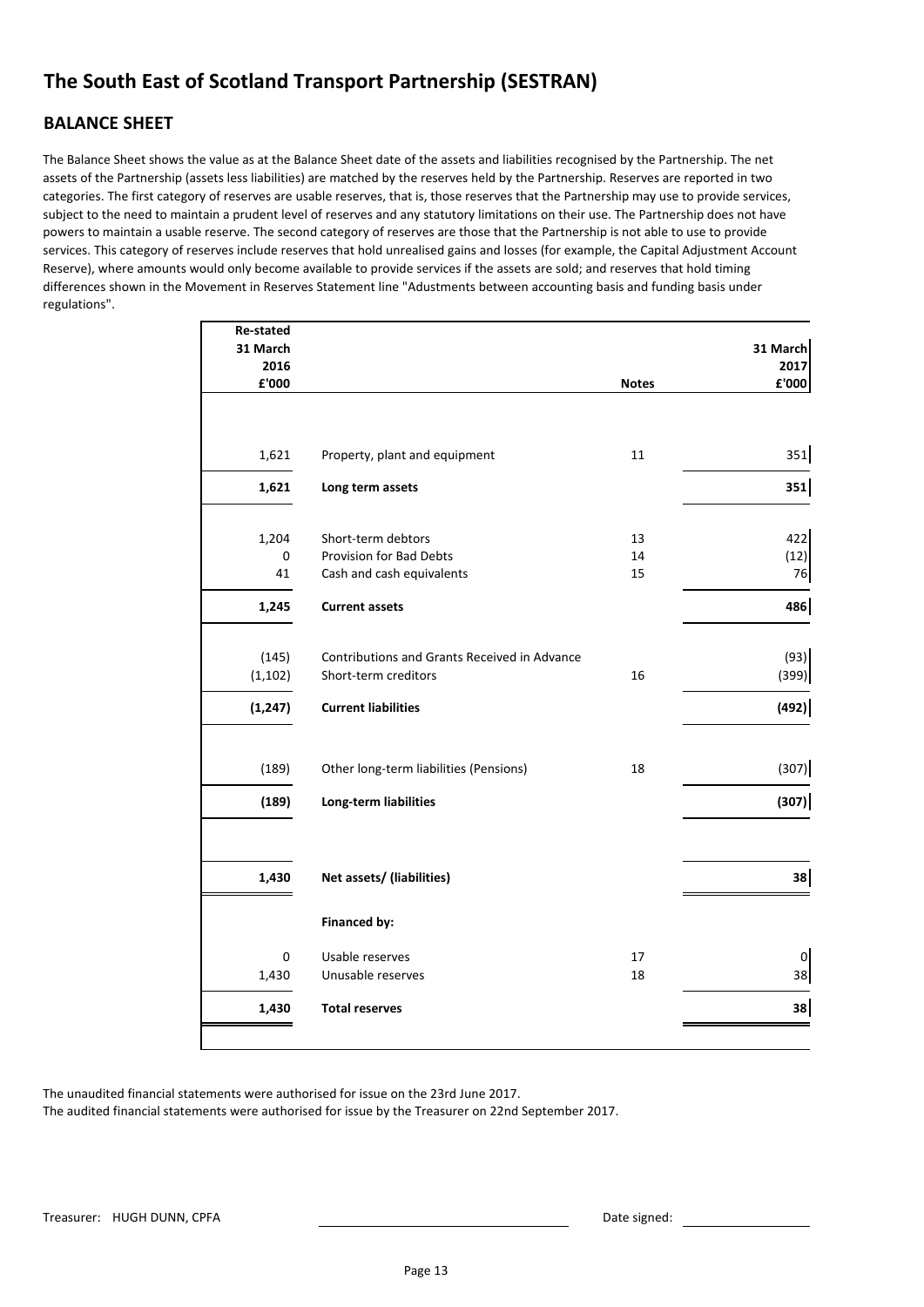# **CASH FLOW STATEMENT**

The Cash Flow Statement shows the changes in cash and cash equivalents of the Partnership during the reporting period. The statement shows how the Partnership generates and uses cash and cash equivalents by classifying cash flows as operating, investing and financing activities. The amount of net cash flow arising from operating activities is a key indicator of the extent to which the operations of the Partnership are funded by way of government grant income, council requisitions and recipients of services provided by the Partnership. Investing activities represent the extent to which cash outflows have been made for resources which are intended to contribute to the Partnership's future service delivery. Cash flows arising from financing activities are useful in predicting claims on future cash flows by providers of capital (that is, borrowing) to the Partnership.

| 31 March<br>2016<br>£'000          | 31 March<br>2016<br>£'000 | 31 March<br>2017<br>£'000<br><b>OPERATING ACTIVITIES</b>                                                                                                                          | 31 March<br>2017<br>£'000 |
|------------------------------------|---------------------------|-----------------------------------------------------------------------------------------------------------------------------------------------------------------------------------|---------------------------|
| (1, 264)<br>(171)<br>1<br>(1, 916) |                           | <b>Government Grants</b><br>(1, 551)<br><b>Constituent Council Requisitions</b><br>(200)<br>Interest paid/ (received)<br>(1)<br>Other receipts from operating activities<br>(520) |                           |
|                                    | (3,350)                   | Cash inflows generated from operating activities                                                                                                                                  | (2, 272)                  |
| 465<br>2,295                       |                           | Cash paid to and on behalf of employees<br>384<br>Cash paid to suppliers of goods and services<br>1,838                                                                           |                           |
|                                    | 2,760                     | Cash outflows generated from operating activities                                                                                                                                 | 2,222                     |
|                                    | (590)                     | Net cash flows from operating activities                                                                                                                                          | (50)                      |
| 633                                |                           | <b>INVESTING ACTIVITIES</b><br>15<br>Purchase of property, plant and equipment                                                                                                    |                           |
|                                    | 633                       | Net cash flows from investing activities                                                                                                                                          | 15                        |
| 0                                  |                           | <b>FINANCING ACTIVITIES</b><br>Other receipts from financing activities<br>0                                                                                                      |                           |
|                                    | $\mathbf 0$               | Net cash flows from financing activities                                                                                                                                          | 0                         |
|                                    | 43                        | Net(increase)/ decrease in cash and cash equivalents                                                                                                                              | (35)                      |
|                                    | 84                        | Cash and cash equivalents at the beginning of the reporting period                                                                                                                | 41                        |
|                                    | 41                        | Cash and cash equivalents at the end of the reporting period (Note 15)                                                                                                            | 76                        |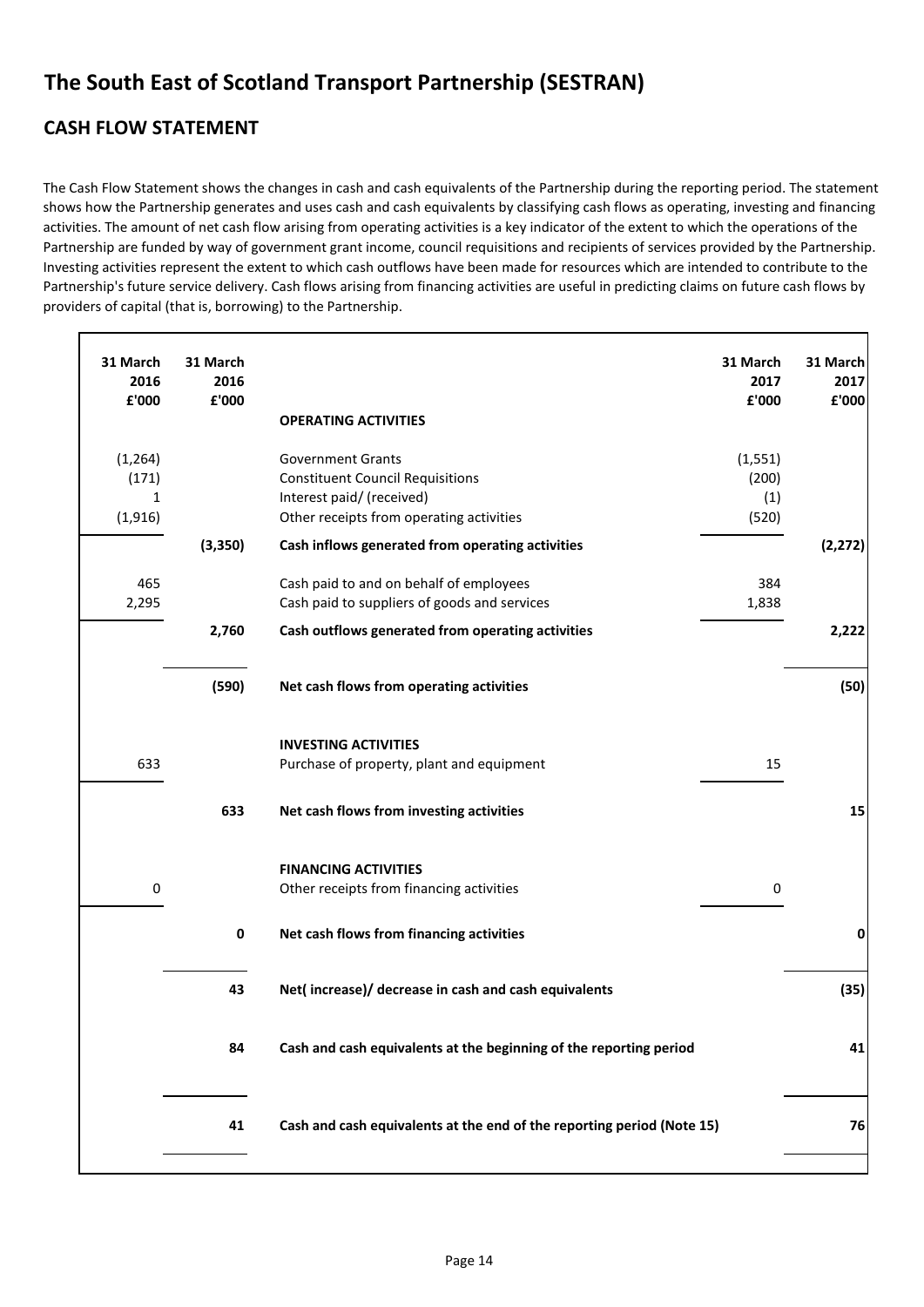### **1. STATEMENT OF ACCOUNTING POLICIES**

### **1.1 Accounting Policies**

The Annual Accounts have been prepared in accordance with the International Financial Reporting Standards (IFRS) based Code of Practice in the United Kingdom (the Code). This is to ensure that the Annual Accounts "present a true and fair view" of the financial position and transactions of the Partnership.

The Annual Accounts have been prepared on an historic cost basis, modified by the valuation of pension assets and liabilities and property, plant and equipment, where appropriate.

### **1.2 Revenue Expenditure**

Revenue expenditure is that which does not yield benefit beyond the year of account. In broad terms the revenue expenditure of the Partnership can be divided into two categories:

- employees;
- day-to-day operating expenses, includes costs incurred in respect of furniture and fittings, and equipment.

### **1.3 Accruals of Expenditure and Income**

The revenue account has been prepared on an accruals basis in accordance with the Code of Practice. Amounts estimated to be due to or from the Partnership, which are still outstanding at the year end, are included in the accounts. Government Grants have been accounted for on an accruals basis.

### **1.4 Operating Leases**

### *a) Leased-in assets*

Rental payments under operating leases are charged to the Comprehensive Income and Expenditure Statement on a straight line basis over the life of the lease.

### *b) Leased-out assets*

The Partnership has not identified any leased-out assets that fall under the definition of operating leases.

### **1.5 Overheads**

The cost of service in the Comprehensive Income and Expenditure Statement includes the Partnership's overheads.

### **1.6 Charges to the Comprehensive Income and Expenditure Statement for use of non-current assets**

Charges are made to the Comprehensive Income and Expenditure Statement for the use of non-current assets, through depreciation charges. The aggregate charge to individual services is determined on the basis of the assets used in each service.

### **1.7 Employee Benefits**

### **Pensions**

The Partnership is an admitted body to the Local Government Pension Scheme (LGPS) which is administered by the Lothian Pension Fund. The LGPS is a defined benefit statutory scheme, administered in accordance with the Local Government Pension Scheme (Scotland) Regulations 1998, as amended.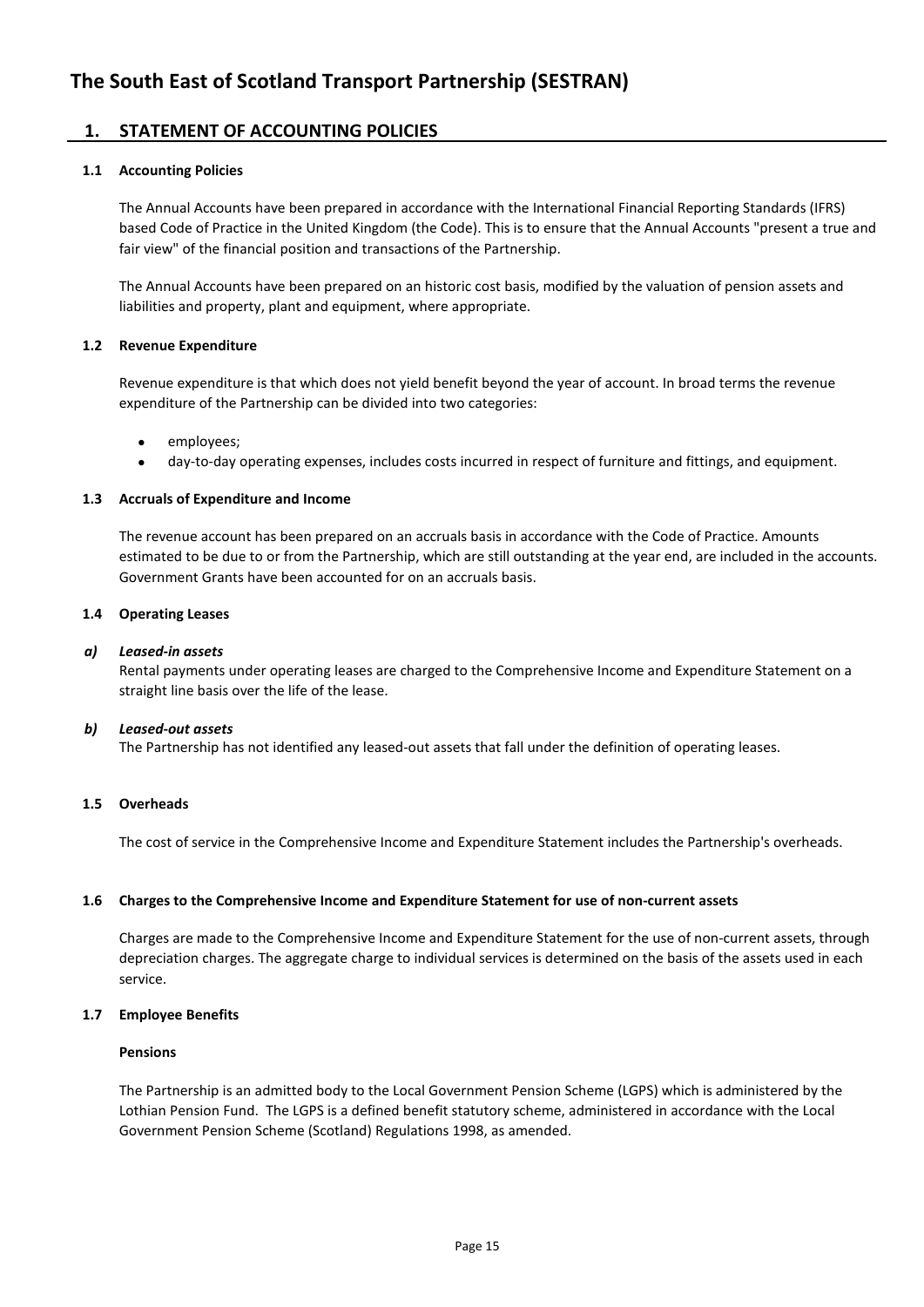### **1. STATEMENT OF ACCOUNTING POLICIES** (Contd.)

### **1.7 Employee Benefits (contd.)**

### **Pensions (contd.)**

The Annual Accounts have been prepared including pension costs, as determined under International Accounting Standard 19 – Employee Benefits (IAS 19). The cost of service in the Comprehensive Income and Expenditure Statement includes expenditure equivalent to the amount of retirement benefits the Partnership has committed to during the year. Pensions interest cost and the expected return on pension assets have been included in the "Surplus or Deficit on the Provision of Services" within the Comprehensive Income and Expenditure Statement.

The pension costs charged to the Comprehensive Income and Expenditure Statement in respect of employees are not equal to contributions paid to the funded scheme for employees. The amount by which pension costs under IAS19 are different from the contributions due under the pension scheme regulations are disclosed in the Movement in Reserves Statement for the General Fund.

Pension assets have been valued at bid value (purchase price), as required under IAS19. Under pension regulations, contribution rates are set to meet 100% of the overall liabilities of the Fund.

#### **Accruals of Holiday Leave**

Cost of service includes a charge for annual leave to which employees are entitled, but have not taken as at the Balance Sheet date. The Partnership is not required to raise requisitions on constituent councils to cover the cost of accrued annual leave. These costs are therefore replaced by revenue provision in the Movement in Reserves Statement for the General Fund balance by way of an adjusting transaction with the Accumulated Absence Account.

### **1.8 Non Current Assets**

### *a) Intangible Assets*

Expenditure on assets that have no physical substance but are identifiable and controlled by the Partnership have been capitalised where a benefit of more than one financial year can be established. The balance is depreciated over the economic life of the asset to reflect the pattern of consumption of benefits. Intangible assets have been valued on an historic cost basis.

### *b) Property, Plant and Equipment*

Property, Plant and Equipment is categorised into the following classes:

- · Vehicles, plant and equipment;
- · Assets under construction;

### **Recognition:**

· Expenditure on the acquisition, creation or enhancement of Property, Plant and Equipment has been capitalised on an accruals basis;

#### **Depreciation:**

- · Depreciation is provided on all Property, Plant and Equipment;
- · The Partnership provides depreciation on its Property, Plant and Equipment from the month when it comes into use. Thereafter depreciation is provided on a straight line basis over the expected life of the asset. No depreciation is provided on Assets Under Construction.

### **Measurement:**

Property, Plant and Equipment are included in the Balance Sheet at the lower of net current replacement cost or net realisable value in existing use, net of depreciation.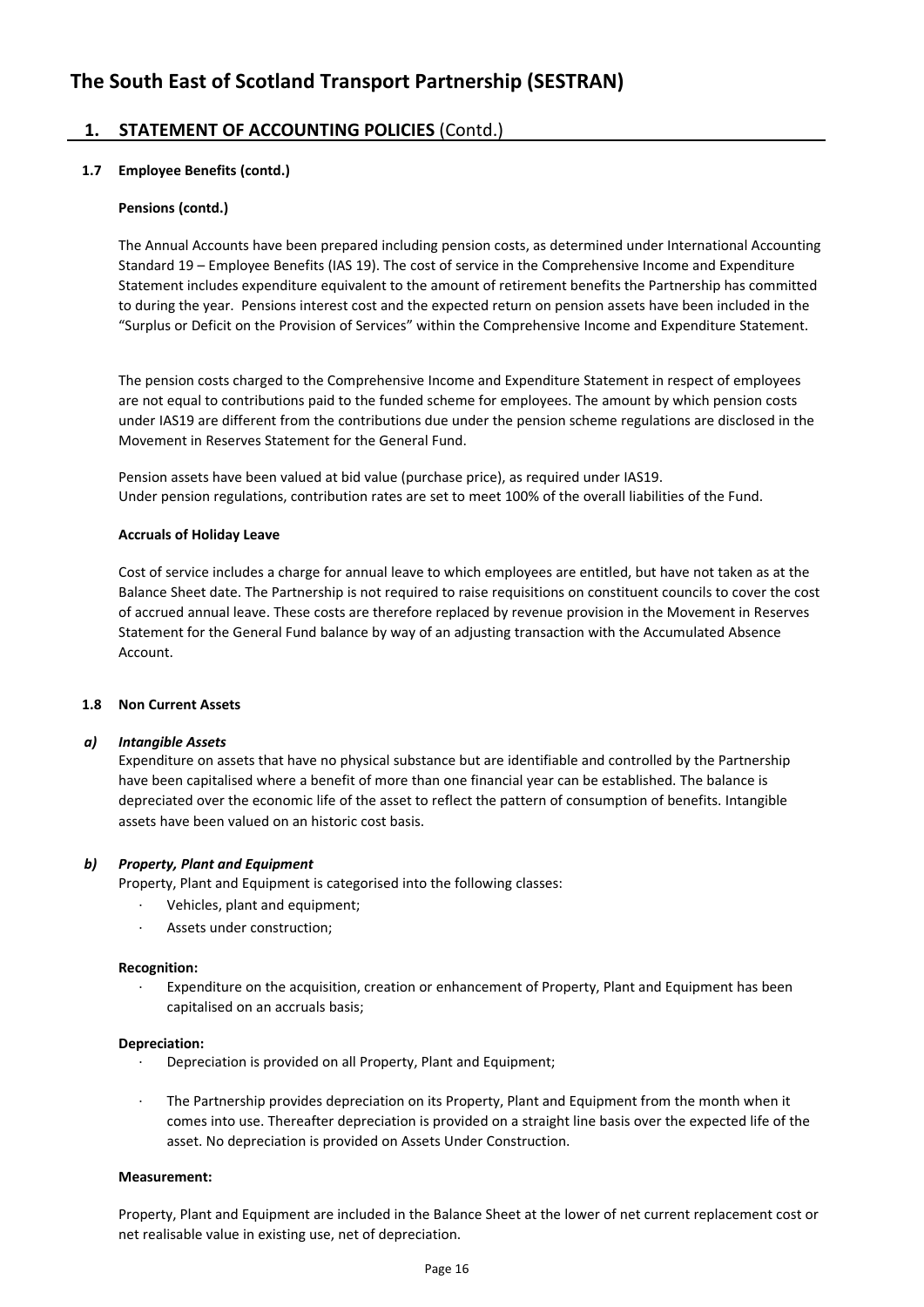### **1. STATEMENT OF ACCOUNTING POLICIES** (Contd.)

### **1.9 Government Grants and Other Contributions**

#### ● **Revenue**

Revenue grants and other contributions have been included in the financial statements on an accruals basis. Where such funds remain unapplied at the Balance Sheet date, but approval has been given to carry these funds forward to the next financial year, the funds have been accrued.

### ● **Capital**

Capital grants and contributions are recognised in the Comprehensive Income and Expenditure Statement, except to the extent there are conditions attached to them that have not been met.

Where there are no conditions attached to capital grants and contributions, these funds are a reconciling item in the Movement in Reserves Statement by way of an adjusting transaction with the capital adjustment account where expenditure has been incurred and the unapplied capital grants account, where expenditure has not been incurred.

Where there are outstanding conditions attached to capital grants and contributions that have not been met by the Balance Sheet date, the grant or the contribution will be recognised as part of capital grants in advance. Once the condition has been met, the grant or contribution will be transferred from capital grants received in advance and recognised as income in the Comprehensive Income and Expenditure Statement.

#### **1.10 Provisions**

Provisions are made for liabilities of uncertain timing or amount that have been incurred.

The value of provisions is based upon the Partnership's obligations arising from past events, the probability that a transfer of economic benefit will take place, and a reasonable estimate of the obligation.

### **1.11 Reserves**

Reserves held on the Balance Sheet are classified as either usable or unusable. Unusable reserves cannot be applied to fund expenditure. Under the Transport (Scotland) Act 2005, the Partnership does not have the power to operate a General Fund reserve.

The Partnership operates the following unusable reserves:

### *a) Pension Reserve*

The Partnership operates a Pensions Reserve Fund under the terms of the Local Government Pension Reserve Fund (Scotland) Regulations 2003. The Pension Reserve represents the net monies which the Partnership requires to meet its net pension liability as calculated under IAS 19, Employee Benefits.

### *b) Capital Adjustment Account*

The Capital Adjustment Account represents movement in the funding of assets arising either from capital resources such as capital receipts, or capital funded directly from revenue contributions.

### *c)* **Accumulated Absences Account**

This represents the net monies which the Partnership requires to meet its short-term compensated absences for employees under IAS19.

### **1.12 Financial Instruments**

### *Financial Assets*

Loans and receivables are initially measured at fair value and carried at their amortised cost. Annual credits to the Comprehensive Income and Expenditure Statement for interest receivable are based on the carrying amount of the asset multiplied by the effective rate of interest for the instrument.

Surplus funds held on behalf of the Partnership are managed by the City of Edinburgh Council under a formal management agreement in a pooled investment arrangement.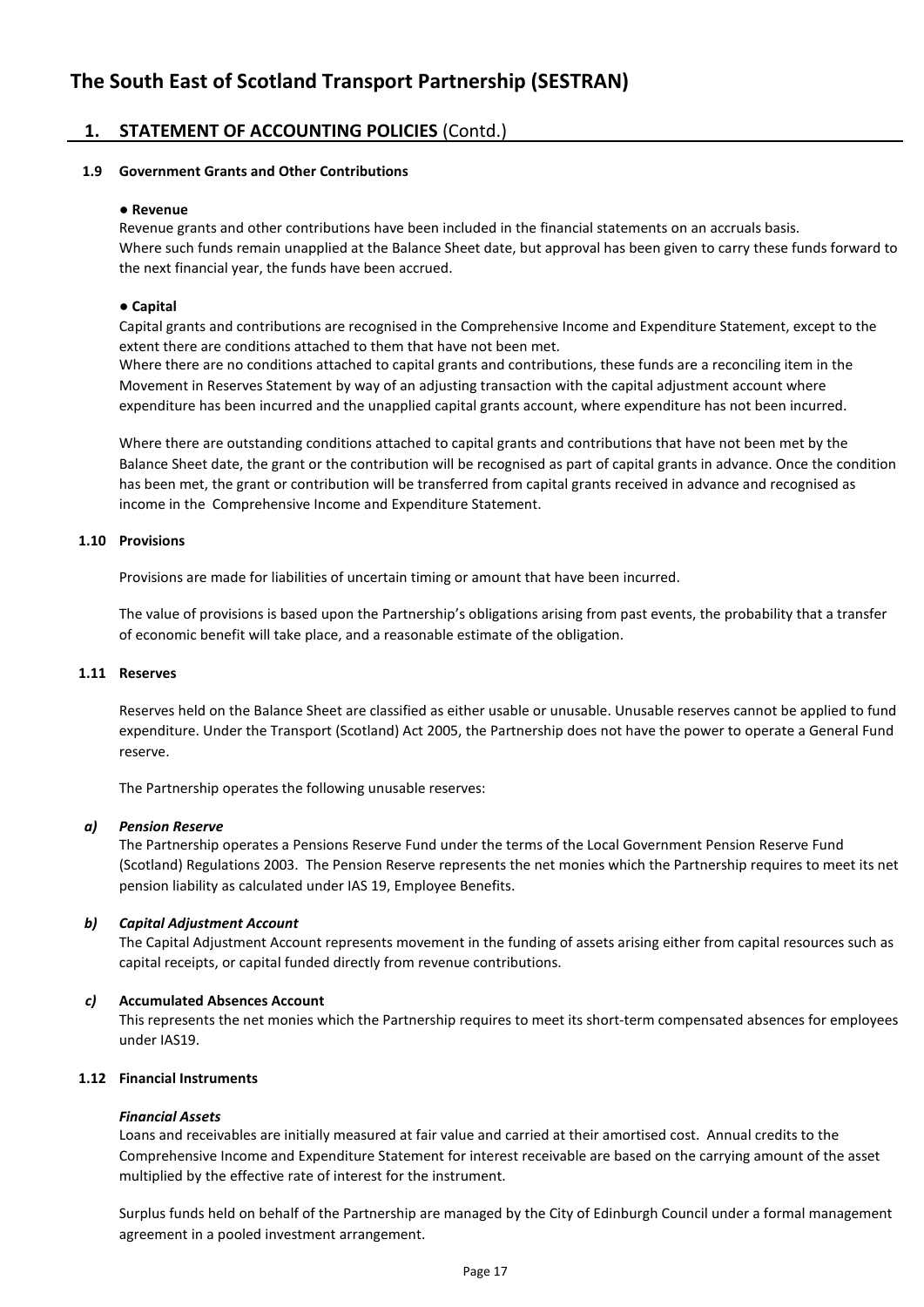### **1. STATEMENT OF ACCOUNTING POLICIES** (Contd.)

### **1.13 Cash and Cash Equivalents**

Cash and cash equivalents include:

· Credit and debit funds held in banks

### **1.14 Contingent Liabilities**

A contingent liability arises where an event has taken place that gives the Partnership a possible obligation whose existence will only be confirmed by the occurrence or otherwise of uncertain future events not wholly within the control of the Partnership.

Contingent liabilities are not recognised in the Balance Sheet but disclosed in a note to the accounts.

#### **1.15 Value Added Tax**

VAT payable is included as an expense only to the extent that it is not recoverable from Her Majesty's Revenue and Customs.

### **1.16 Events After the Reporting Period**

Events after the reporting period are those events, both favourable and unfavourable, that occur between the end of the reporting period and the date when the Annual Accounts are authorised for issue.

Two types of events can be identified:

i) those that provide evidence of conditions that existed at the end of the reporting period - the Annual Accounts are adjusted to reflect such events;

ii) those that are indicative of conditions that arose after the reporting period - the Annual Accounts are not adjusted to reflect such events, but where a category of events would have a material effect, disclosure is made in the notes of the nature of the events and their estimated financial effect.

Events taking place after the date of authorisation for issue are not reflected in the Annual Accounts.

### **1.17 Short term Debtors and short term Creditors**

The revenue transactions of the Partnership are recorded on an accruals basis which means that amounts due to or from the Partnership, but still outstanding at the year end, are included in the accounts. Where there was insufficient information available to provide actual figures, estimates have been included.

### **1.18 Changes in Accounting Policies and Estimates and Errors**

Changes in accounting policies are only made when required by proper accounting practices or the change provides more reliable or relevant information about the effect of transactions, other events and conditions on the Partnership's financial position or performance.

Changes in accounting estimates are accounted for prospectively; i.e. in the current and future years affected by the change.

Material errors discovered in prior period figures are corrected retrospectively by amending opening balances and comparative amounts for the prior period.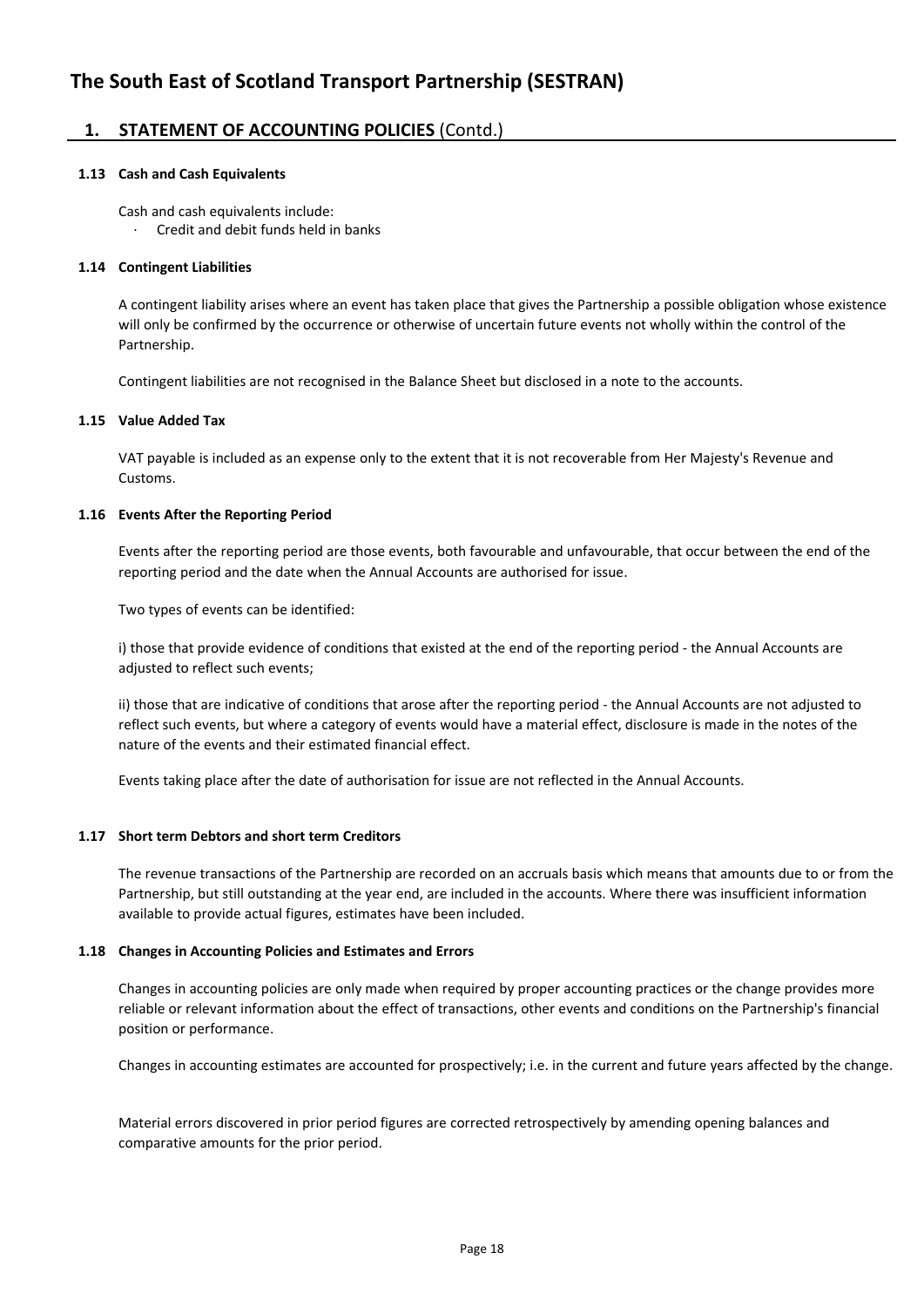### **2. EXPENDITURE AND FUNDING ANALYSIS**

The Expenditure and Funding Analysis shows how annual expenditure is used and funded from resources by the Partnership in comparison with those resources consumed or earned by the Partnership in accordance with general accounting practice. It also shows how this expenditure is allocated for decision making purposes between service areas. Income and expenditure accounted for under generally accepted accounting practices is presented more fully in the Comprehensive Income and Expenditure Statement (CIES) (see page 12).

### **Expenditure and Funding Analysis**

|                                                   | <b>Net Expenditure</b><br>Chargeable to the<br><b>General Fund</b> | <b>Adjustments</b> | <b>Net Expenditure in</b><br>the CIES |
|---------------------------------------------------|--------------------------------------------------------------------|--------------------|---------------------------------------|
| 2016/17                                           | £'000                                                              | £'000              | £'000                                 |
| Core                                              | 456                                                                | 1,357              | 1,813                                 |
| Projects                                          | 478                                                                | (79)               | 399                                   |
| <b>Net Cost of Services</b>                       | 934                                                                | 1,278              | 2,212                                 |
| <b>Other Income and Expenditure</b>               |                                                                    |                    |                                       |
| Government grant                                  | (782)                                                              |                    | (782)                                 |
| Constituent council requisitions                  | (151)                                                              |                    | (151)                                 |
| Interest received                                 | (1)                                                                |                    | (1)                                   |
| Net pension interest cost                         |                                                                    | $\overline{7}$     | $\overline{7}$                        |
| (Surplus) or deficit on the provision of services | 0                                                                  | 1,285              | 1,285                                 |
|                                                   | <b>Net Expenditure</b>                                             | <b>Adjustments</b> | <b>Net Expenditure in</b>             |
|                                                   | Chargeable to the                                                  |                    | the CIES                              |
| <b>Re-stated</b>                                  | <b>General Fund</b>                                                |                    |                                       |
| 2015/16                                           | £'000                                                              | £'000              | £'000                                 |
| Core                                              | 539                                                                | 3,013              | 3,552                                 |
| Projects                                          | 356                                                                | (633)              | (277)                                 |
| <b>Net Cost of Services</b>                       | 895                                                                | 2,380              | 3,275                                 |
| <b>Other Income and Expenditure</b>               |                                                                    |                    |                                       |
| Government grant                                  | (782)                                                              |                    | (782)                                 |
| Constituent council requisitions                  | (113)                                                              |                    | (113)                                 |
| Interest paid                                     |                                                                    |                    | 0                                     |
| Net pension interest cost                         |                                                                    | 12                 | 12                                    |
| (Surplus) or deficit on the provision of services | 0                                                                  | 2,392              | 2,392                                 |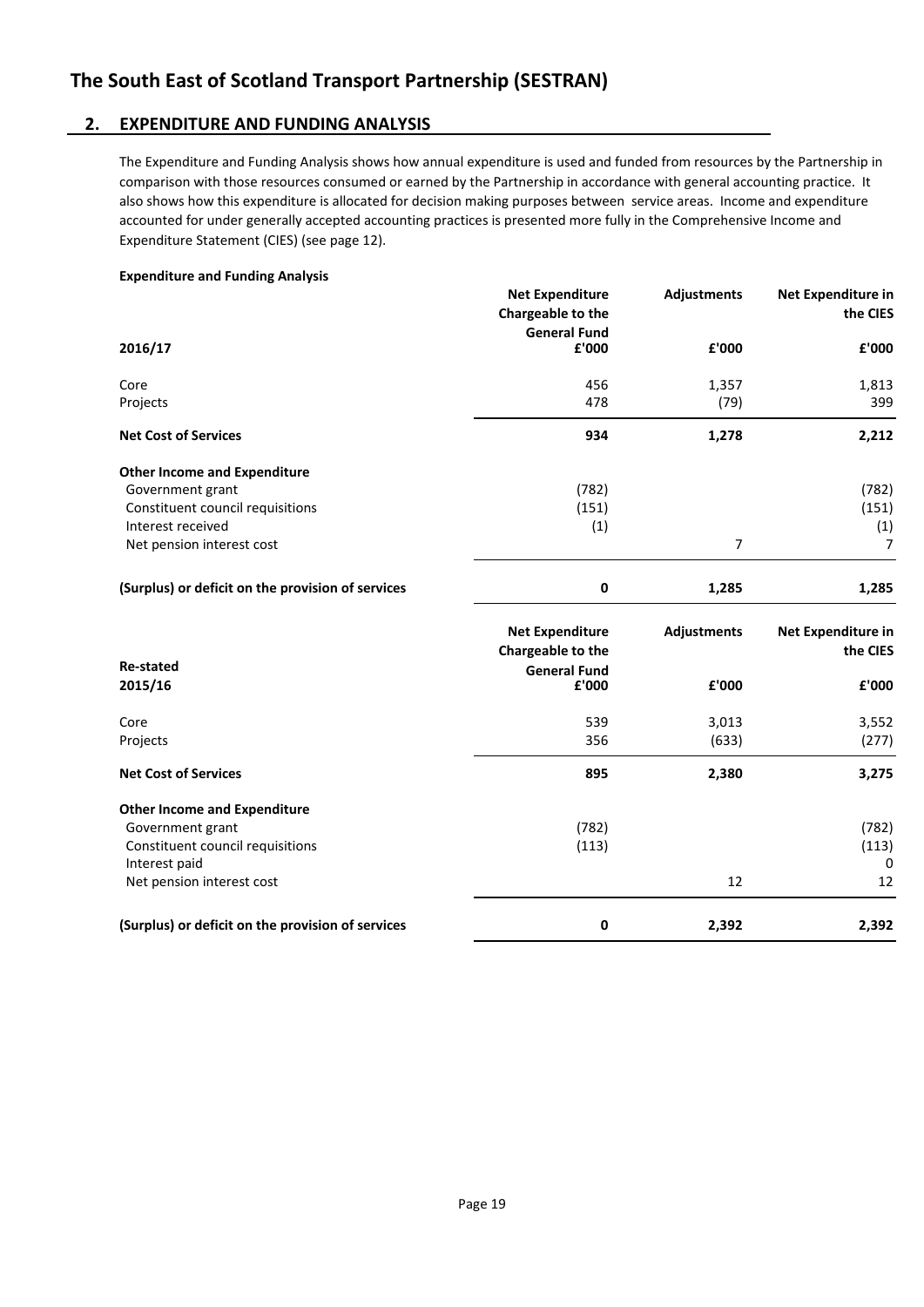### **2. EXPENDITURE AND FUNDING ANALYSIS (Contd.)**

**Expenditure and Funding Analysis (contd)**

### **2.1 Adjustments from the General Fund to arrive at the Comprehensive Income and Expenditure Statement amounts:**

|                                                   | <b>Adjusts. For</b><br>Capital | <b>Net Change for</b><br><b>Pensions</b> | Other<br><b>Differences</b> | <b>Total Statutory</b><br>Adjusts. |
|---------------------------------------------------|--------------------------------|------------------------------------------|-----------------------------|------------------------------------|
| 2016/17                                           | <b>Purposes</b><br>£'000       | Adiusts.<br>£'000                        | £'000                       | £'000                              |
| Core                                              | 1,349                          | 4                                        | 4                           | 1,357                              |
| Projects                                          | (79)                           |                                          |                             | (79)                               |
| <b>Net Cost of Services</b>                       | 1,270                          | 4                                        | 4                           | 1,278                              |
| <b>Other Income and Expenditure</b>               |                                |                                          |                             |                                    |
| <b>Government Grant</b>                           |                                |                                          |                             | $\pmb{0}$                          |
| Constituent council requisitions<br>Interest paid |                                |                                          |                             | 0<br>0                             |
| Net pension interest cost                         |                                | $\overline{7}$                           |                             | $\overline{7}$                     |
| (Surplus) or deficit on the provision of services | 1,270                          | 11                                       | 4                           | 1,285                              |
|                                                   | <b>Adjusts. For</b>            | <b>Net Change for</b>                    | Other                       | <b>Total Statutory</b>             |
|                                                   | Capital                        | <b>Pensions</b>                          | <b>Differences</b>          | Adjusts.                           |
| <b>Re-stated</b>                                  | <b>Purposes</b>                | Adiusts.                                 |                             |                                    |
| 2015/16                                           | £'000                          | £'000                                    | £'000                       | £'000                              |
| Core                                              | 3,002                          | 15                                       | (4)                         | 3,013                              |
| Projects                                          | (633)                          |                                          |                             | (633)                              |
| <b>Net Cost of Services</b>                       | 2,369                          | 15                                       | (4)                         | 2,380                              |
| <b>Other Income and Expenditure</b>               |                                |                                          |                             |                                    |
| <b>Government Grant</b>                           |                                |                                          |                             | 0                                  |
| Constituent council requisitions                  |                                |                                          |                             | 0                                  |
| Interest paid                                     |                                |                                          |                             | 0                                  |
|                                                   |                                |                                          |                             |                                    |
| Net pension interest cost                         |                                | 12                                       |                             | 12                                 |

· Adjustments for capital purposes include the removal of depreciation and impairment costs, and the inclusion of capital funded from current revenue.

· Net changes for pensions adjustment relates to the adjustment made for the removal of IAS19 Employee Benefits pension related expenditure and income with the pension contributions.

Other differences relate to the reversal of the value of entitlement to accrued leave.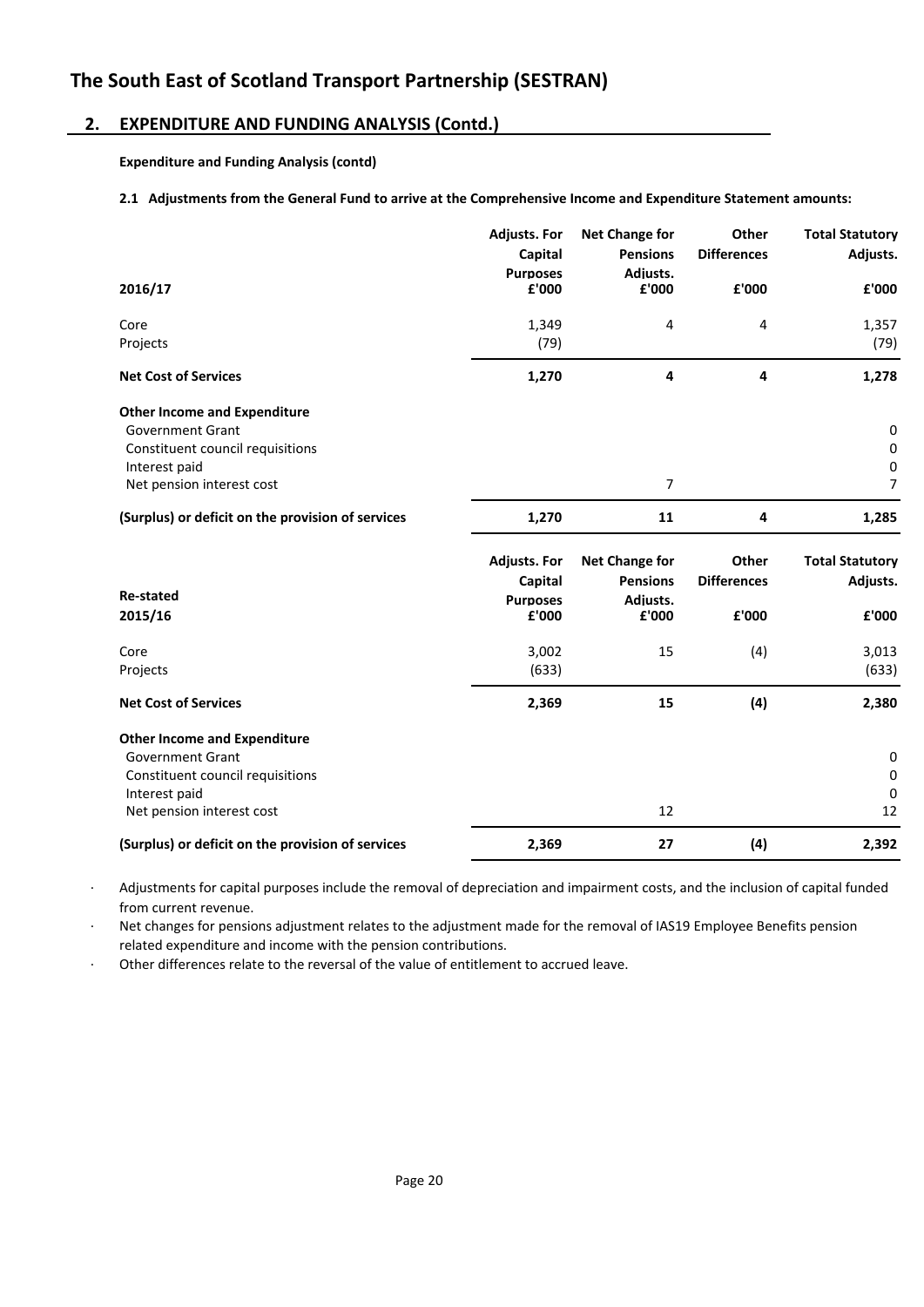### **2. EXPENDITURE AND FUNDING ANALYSIS (Contd.)**

### **2.2 Segmental Analysis of Income included in Expenditure and Funding Analysis**

| Core<br>£'000 | Projects<br>£'000 | <b>Total</b><br>£'000 |
|---------------|-------------------|-----------------------|
|               |                   |                       |
| 241           | 12                | 253                   |
| 216           | 983               | 1,199                 |
| 457           | 995               | 1,452                 |
|               |                   |                       |
| (1)           | (52)              | (53)                  |
|               | (465)             | (465)                 |
| (1)           | (517)             | (518)                 |
|               |                   |                       |
| 456           | 478               | 934                   |
| Core<br>£'000 | Projects<br>£'000 | <b>Total</b><br>£'000 |
|               |                   |                       |
| 269           | 3                 | 272                   |
| 275           | 2,419             | 2,694                 |
| 544           | 2,422             | 2,966                 |
|               |                   |                       |
| (5)           | (63)              | (68)                  |
|               | (2,003)           | (2,003)               |
| (5)           | (2,066)           | (2,071)               |
|               |                   | 895                   |
|               | 539               | 356                   |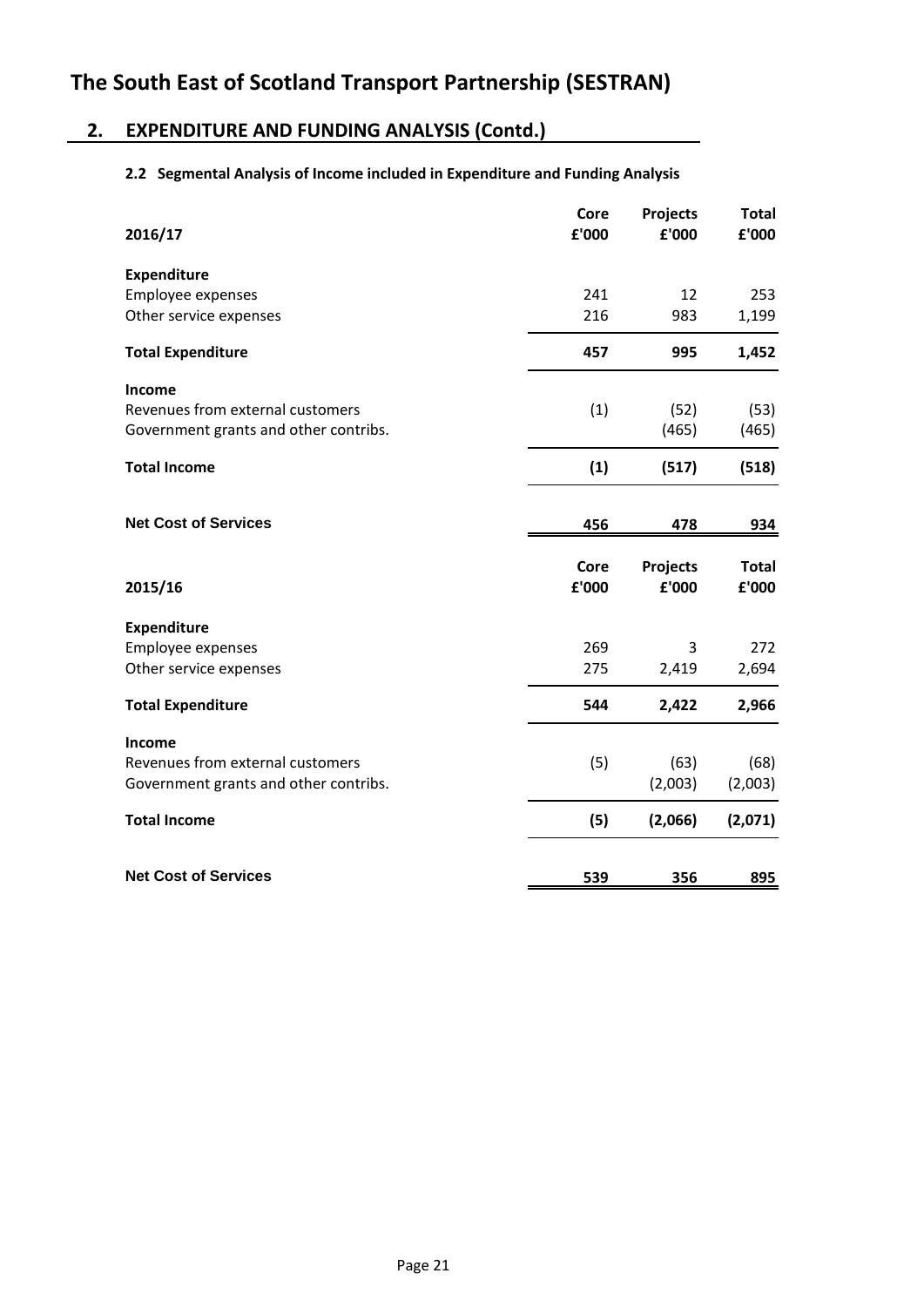### **2. EXPENDITURE AND FUNDING ANALYSIS (Contd.)**

### **2.3 Expenditure and Income Analysed by Nature**

The Partnership's expenditure and income, as set out within the Comprehensive Income and Expenditure Statement is analysed as follows:

|                                                   | 31st March<br>2017<br>£'000 | <b>Re-stated</b><br>31st March<br>2016<br>£'000 |
|---------------------------------------------------|-----------------------------|-------------------------------------------------|
| <b>Expenditure</b>                                |                             |                                                 |
| Employee expenses                                 | 261                         | 284                                             |
| Other service expenses                            | 1,104                       | 2,060                                           |
| Depreciation, amortisation and impairment         | 1,364                       | 3,002                                           |
| Interest payments                                 | 61                          | 59                                              |
| <b>Total Expenditure</b>                          | 2,790                       | 5,405                                           |
| Income                                            |                             |                                                 |
| Fees, charges and other service income            | (53)                        | (68)                                            |
| Interest and investment income                    | (54)                        | (47)                                            |
| Income from constituent Councils                  | (151)                       | (113)                                           |
| Government grants and other contributions         | (1, 247)                    | (2,785)                                         |
| <b>Total Income</b>                               | (1,505)                     | (3,013)                                         |
| (Surplus) or Deficit on the Provision of Services | 1,285                       | 2,392                                           |

### **3. ACCOUNTING STANDARDS THAT HAVE BEEN ISSUED BUT NOT YET ADOPTED**

The Code requires the disclosure of information relating to the impact of an accounting change that will be required by a new standard that has been issued but not yet adopted.

This applies to the adoption of the following new or amended standards within the 2017/18 Code:

Amendments to IFRS 10 Consolidated Financial Statements, IFRS 12 Disclosure of Interests in Other Entities and IAS 28 Investments in Associates and Joint Ventures: Investment Entities - Applying the Consolidation Exception (issued on 18 December 2014).

Overall, the above amendments are not expected to have a material impact on the Annual Accounts.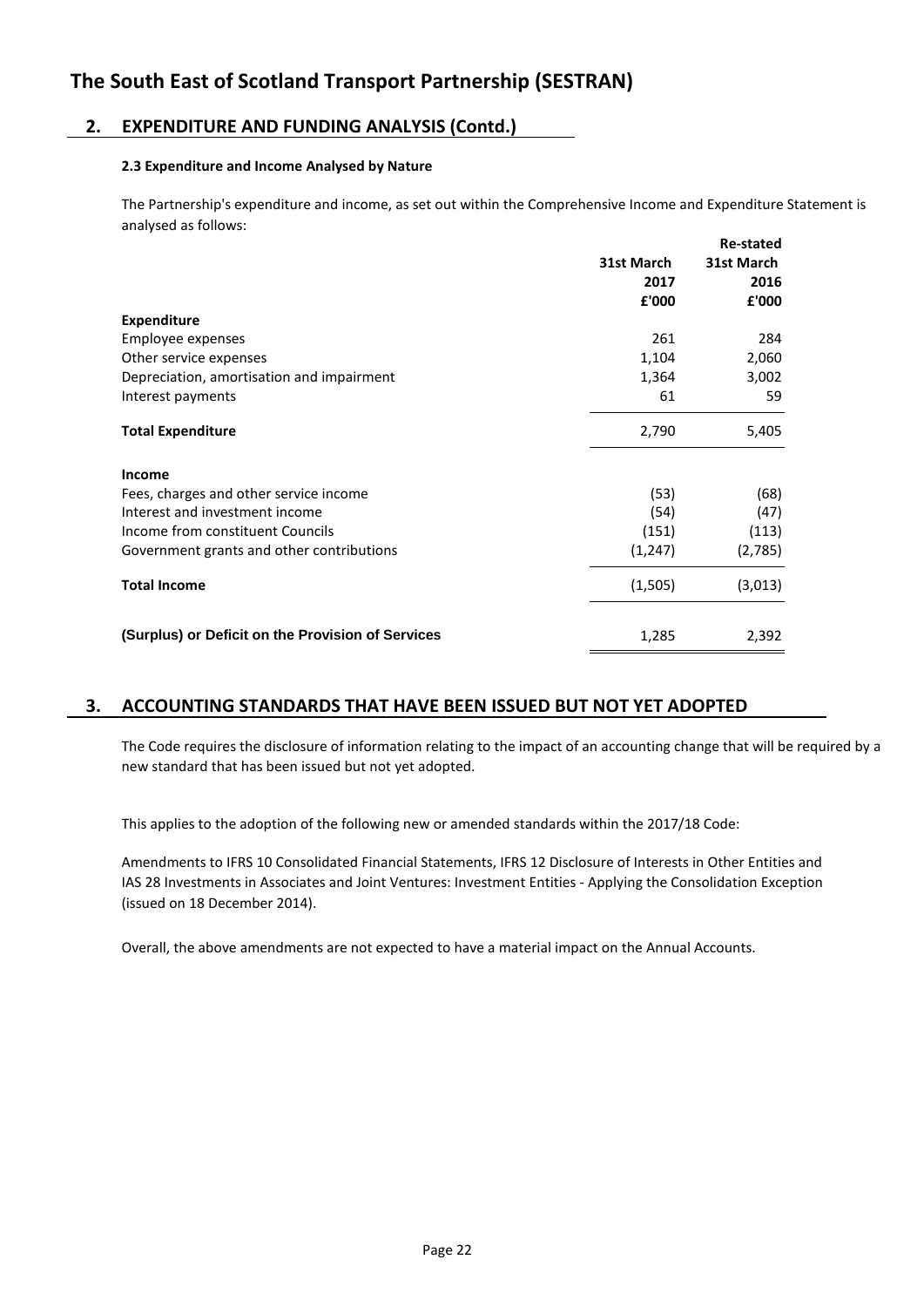### **4. CRITICAL JUDGEMENTS IN APPLYING ACCOUNTING POLICIES**

In applying the accounting policies set out in Note 1, the Partnership has had to make certain judgements about complex transactions or those involving uncertainty about future events. The critical judgements made in the Annual Accounts are:

- There is high degree of uncertainty about future levels of funding for local government.
- The Partnership has determined that this uncertainty is not yet sufficient to provide an indication that the assets of the Partnership might be impaired as a result of a need to reduce levels of service provision.

### **5. ASSUMPTIONS MADE ABOUT THE FUTURE AND OTHER MAJOR SOURCES OF ESTIMATION UNCERTAINTY**

The Annual Accounts contains estimated figures that are based on assumptions made by the Partnership about the future or events that are otherwise uncertain. Estimates are made taking into account historical experience, current trends and other relevant factors. However, because balances cannot be determined with certainty, actual results could be materially different from the assumptions and estimates.

The items in the Partnership's Balance Sheet at 31 March 2017 for which there is a significant risk of material adjustment in the forth coming financial year are:

### **5.1 Pension Liabilities**

### *Uncertainties*

Estimation of the net liability to pay pensions depends on a number of complex judgements relating to the discount rate used, the rate at which salaries are projected to increase, changes in retirement ages, mortality rates and expected returns on pension fund assets. A firm of consulting actuaries is engaged to provide the Partnership with expert advice about the assumptions to be applied.

### *Effect if Actual Result Differs from Assumptions*

The effects on the net pensions liability of changes in individual assumptions can be measured. For instance, a 0.5% decrease in the discount rate assumption would result in an increase in the pension liability of £216,000.

However, the assumptions interact in complex ways. During 2016/17, the Partnership's actuaries advised that the net pensions liability had increased by £118,000. This is as a result of a significant decrease in the net discount rate over this period, the negative impact of which has been at least partially offset by much greater than expected asset returns.

### **6. EVENTS AFTER THE BALANCE SHEET DATE**

The Unaudited Annual Accounts were authorised for issue on 23 June 2017. Events taking place after this date are not reflected in the financial statements or notes. Where events taking place before this date provided information about conditions existing at 31 March 2017, the figures in the financial statements and notes have been adjusted in all material respects to reflect the impact of this information.

Following the Local Government elections on 4th May 2017 and subsequent Board appointments to the Partnership Board by constituent councils, a new Partnership Board met on 11th August 2017 and agreed appointments for the Partnership chairperson, vice chair-persons and Committee appointments were agreed, following the procedure outlined in the Partnership's Standing Orders and the 2005 Membership Order.

There were no events which took place after 31st March 2017 which would materially affect the 2016/17 Annual Accounts.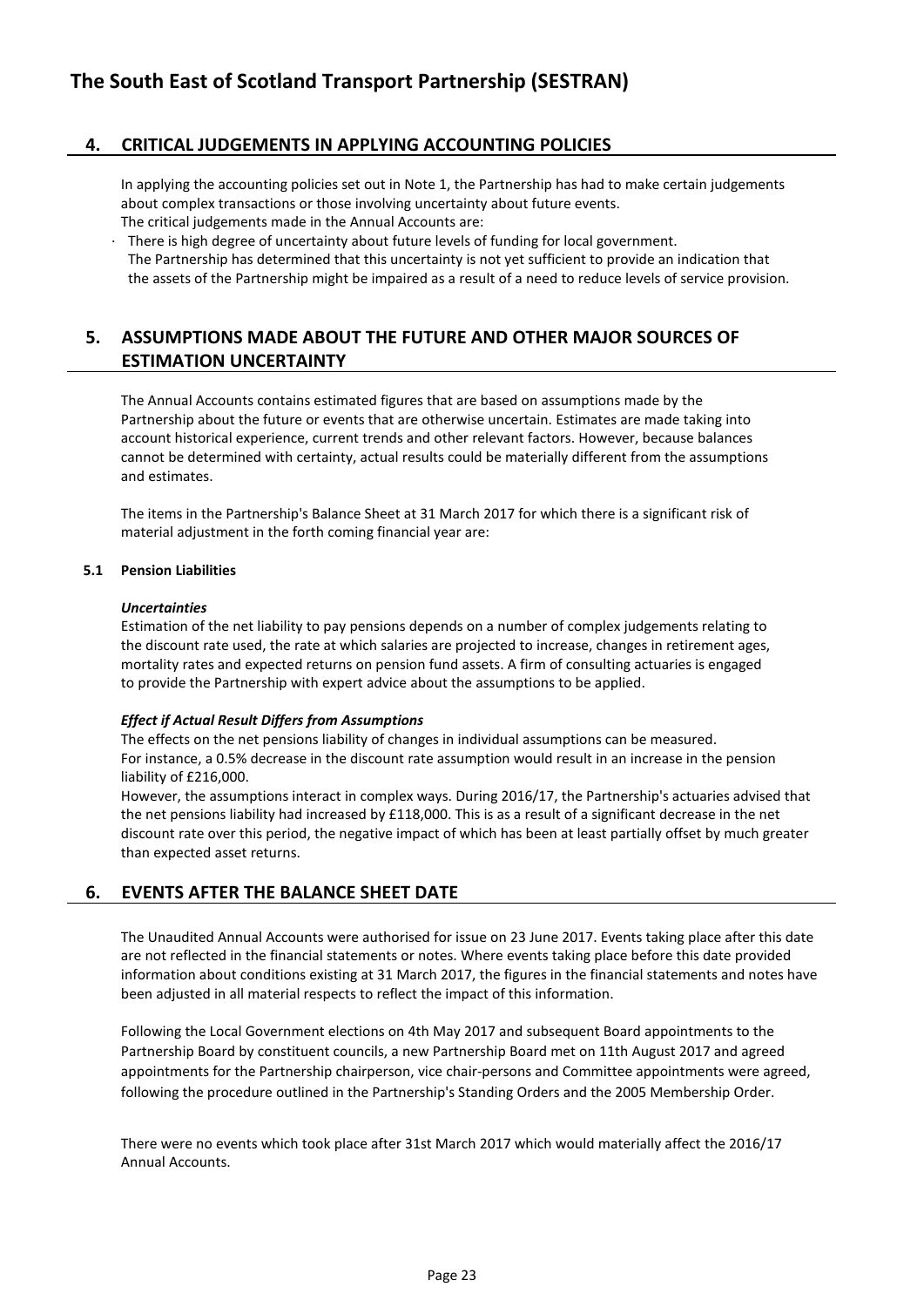### **7. ADJUSTMENTS BETWEEN ACCOUNTING BASIS AND FUNDING BASIS UNDER REGULATIONS**

This note details the adjustments that are made to the total Comprehensive Income and Expenditure Statement recognised by the Partnership in the year in accordance with proper accounting practice to the resources that are specified by statutory provisions as being available to the Partnership to meet future capital and revenue expenditure.

|                                                                                                                                                                                           | <b>Usable Reserves</b> |                | <b>Unusable Reserves</b> |                |                    |
|-------------------------------------------------------------------------------------------------------------------------------------------------------------------------------------------|------------------------|----------------|--------------------------|----------------|--------------------|
| 2016/17                                                                                                                                                                                   | <b>General Fund</b>    | <b>Capital</b> | <b>Accumulated</b>       | <b>Pension</b> | <b>Movement in</b> |
|                                                                                                                                                                                           | <b>Balance</b>         | Adjustment     | <b>Absence</b>           | <b>Reserve</b> | <b>Unusable</b>    |
|                                                                                                                                                                                           |                        | <b>Account</b> | <b>Account</b>           |                | <b>Reserve</b>     |
|                                                                                                                                                                                           | £'000                  | £'000          | £'000                    | £'000          | £'000              |
| Adjustments primarily involving the<br><b>Capital Adjustment Account</b>                                                                                                                  |                        |                |                          |                |                    |
| Reversal of items debited or credited<br>to the Comprehensive Income and<br><b>Expenditure Statement (CIES)</b>                                                                           |                        |                |                          |                |                    |
| Charges for depreciation and<br>impairment of non-current assets                                                                                                                          | 1,364                  | (1, 364)       |                          |                | (1, 364)           |
| Insertion of items not debited or credited<br>to the Comprehensive Income and<br><b>Expenditure Statement (CIES)</b>                                                                      |                        |                |                          |                |                    |
| Contributions credited to the CIES that have<br>been applied to capital financing                                                                                                         | (94)                   | 94             |                          |                | 94                 |
| Adjustments primarily involving the<br><b>Pensions Reserve</b>                                                                                                                            |                        |                |                          |                |                    |
| Reversal of items relating to retirement<br>benefits debited or credited to the CIES                                                                                                      | 63                     |                |                          | (63)           | (63)               |
| Employer's pension contributions and<br>direct payments to pensioners payable<br>in the year                                                                                              | (52)                   |                |                          | 52             | 52                 |
| Adjustments primarily involving the<br><b>Accumulated Absence Account</b>                                                                                                                 |                        |                |                          |                |                    |
| Amount by which officer remuneration<br>charged to the CIES on an accruals<br>basis is different from remuneration<br>chargeable in the year in accordance<br>with statutory requirements | Δ                      |                | (4)                      |                | (4)                |
| <b>Total Adjustments</b>                                                                                                                                                                  | 1,285                  | (1, 270)       | (4)                      | (11)           | (1, 285)           |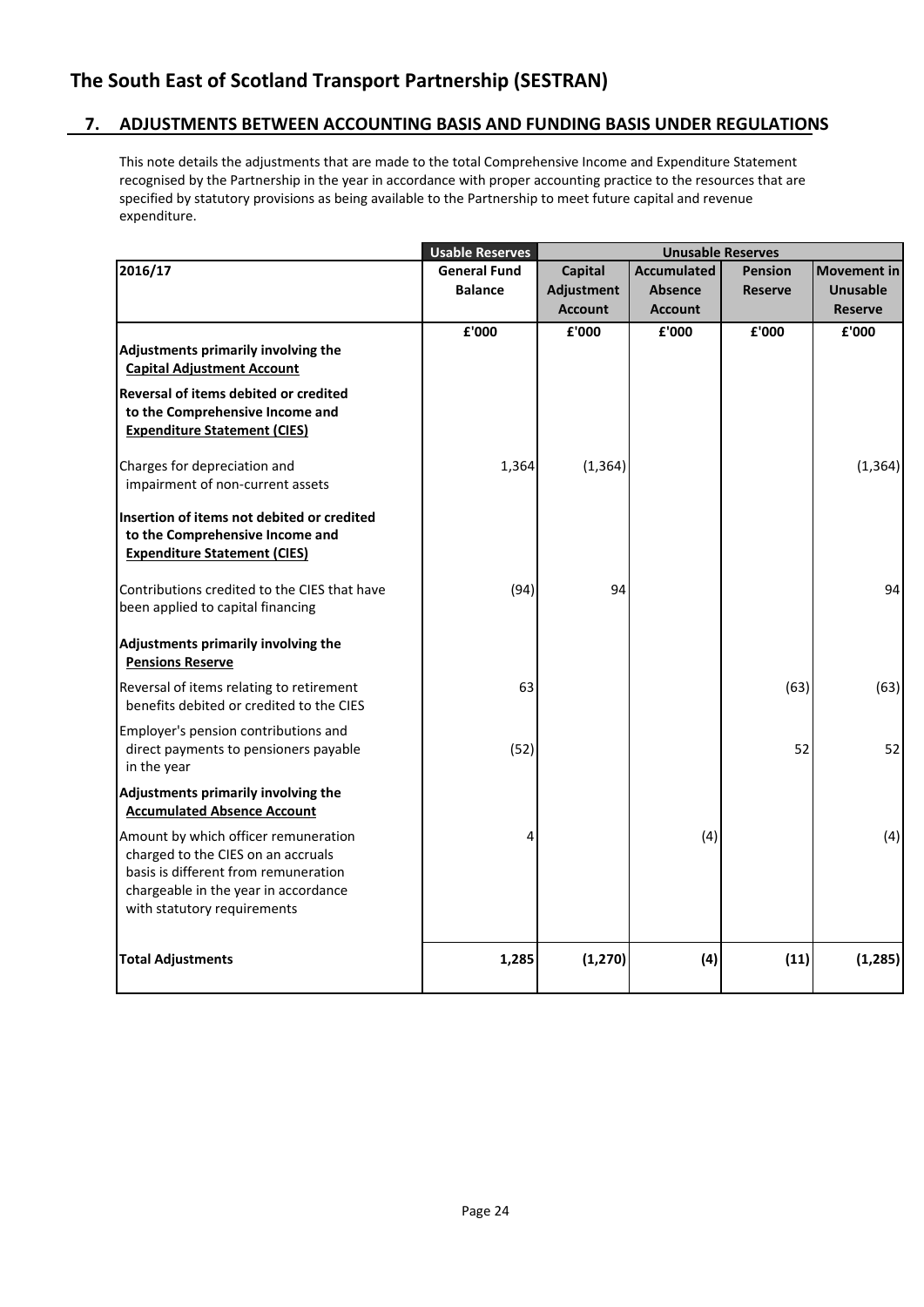### **7. ADJUSTMENTS BETWEEN ACCOUNTING BASIS AND FUNDING BASIS UNDER REGULATIONS** (Contd.)

This note details the adjustments that are made to the total Comprehensive Income and Expenditure Statement recognised by the Partnership in the year in accordance with proper accounting practice to the resources that are specified by statutory provisions as being available to the Partnership to meet future capital and revenue expenditure.

| <b>Re-stated</b>                             | <b>Usable Reserves</b> |                |                | <b>Unusable Reserves</b>           |                    |
|----------------------------------------------|------------------------|----------------|----------------|------------------------------------|--------------------|
| 2015/16                                      | <b>General Fund</b>    | <b>Capital</b> |                | <b>Accumulated Pension Reserve</b> | <b>Movement in</b> |
|                                              | <b>Balance</b>         | Adjustment     | <b>Absence</b> |                                    | <b>Unusable</b>    |
|                                              |                        | <b>Account</b> | <b>Account</b> |                                    | <b>Reserve</b>     |
|                                              | £'000                  | £'000          | £'000          | £'000                              | £'000              |
| Adjustments primarily involving the          |                        |                |                |                                    |                    |
| <b>Capital Adjustment Account</b>            |                        |                |                |                                    |                    |
| Reversal of items debited or credited        |                        |                |                |                                    |                    |
| to the Comprehensive Income and              |                        |                |                |                                    |                    |
| <b>Expenditure Statement (CIES)</b>          |                        |                |                |                                    |                    |
| Charges for depreciation and                 | 3,002                  | (3,002)        |                |                                    | (3,002)            |
| impairment of non-current assets             |                        |                |                |                                    |                    |
|                                              |                        |                |                |                                    |                    |
| Insertion of items not debited or credited   |                        |                |                |                                    |                    |
| to the Comprehensive Income and              |                        |                |                |                                    |                    |
| <b>Expenditure Statement (CIES)</b>          |                        |                |                |                                    |                    |
| Contributions credited to the CIES that have | (633)                  | 633            |                |                                    | 633                |
| been applied to capital financing            |                        |                |                |                                    |                    |
|                                              |                        |                |                |                                    |                    |
| Adjustments primarily involving the          |                        |                |                |                                    |                    |
| <b>Pensions Reserve</b>                      |                        |                |                |                                    |                    |
| Reversal of items relating to retirement     | 85                     |                |                | (85)                               | (85)               |
| benefits debited or credited to the CIES     |                        |                |                |                                    |                    |
| Employer's pension contributions and         |                        |                |                |                                    |                    |
| direct payments to pensioners payable        | (58)                   |                |                | 58                                 | 58                 |
| in the year                                  |                        |                |                |                                    |                    |
| Adjustments primarily involving the          |                        |                |                |                                    |                    |
| <b>Accumulated Absence Account</b>           |                        |                |                |                                    |                    |
| Amount by which officer remuneration         | (4)                    |                | 4              |                                    | 4                  |
| charged to the CIES on an accruals           |                        |                |                |                                    |                    |
| basis is different from remuneration         |                        |                |                |                                    |                    |
| chargeable in the year in accordance         |                        |                |                |                                    |                    |
| with statutory requirements                  |                        |                |                |                                    |                    |
|                                              |                        |                |                |                                    |                    |
| <b>Total Adjustments</b>                     | 2,392                  | (2,369)        | 4              | (27)                               | (2, 392)           |
|                                              |                        |                |                |                                    |                    |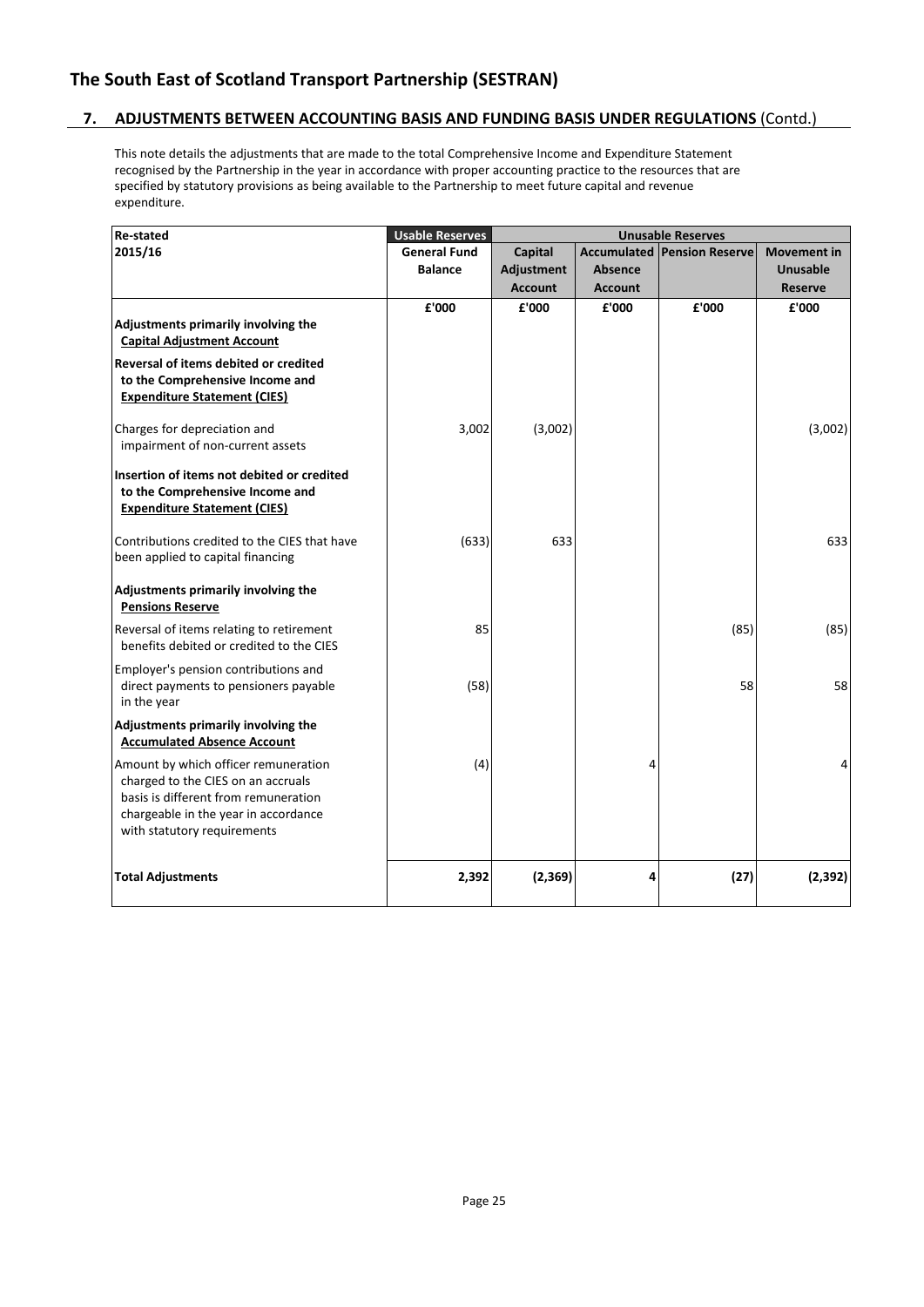# **8. TRANSFERS TO/FROM EARMARKED RESERVES**

The Partnership does not have powers for an earmarked reserve to be set aside from the General Fund to provide financing for future expenditure plans.

### **9. FINANCING AND INVESTMENT INCOME**

|                                | 2016/17<br>£'000 | 2015/16<br>£'000 |
|--------------------------------|------------------|------------------|
| Interest income on plan assets | (54)             | (47)             |
| Pensions interest cost         | 61               | 59               |
|                                | 7                | 12               |

### **10. TAXATION AND NON SPECIFIC GRANT INCOMES**

|                                         | 2016/17<br>£'000 | 2015/16<br>£'000 |
|-----------------------------------------|------------------|------------------|
| <b>Government Grant</b>                 | (782)            | (782)            |
| <b>Constituent Council Requisitions</b> | (151)            | (113)            |
|                                         | (933)            | (895)            |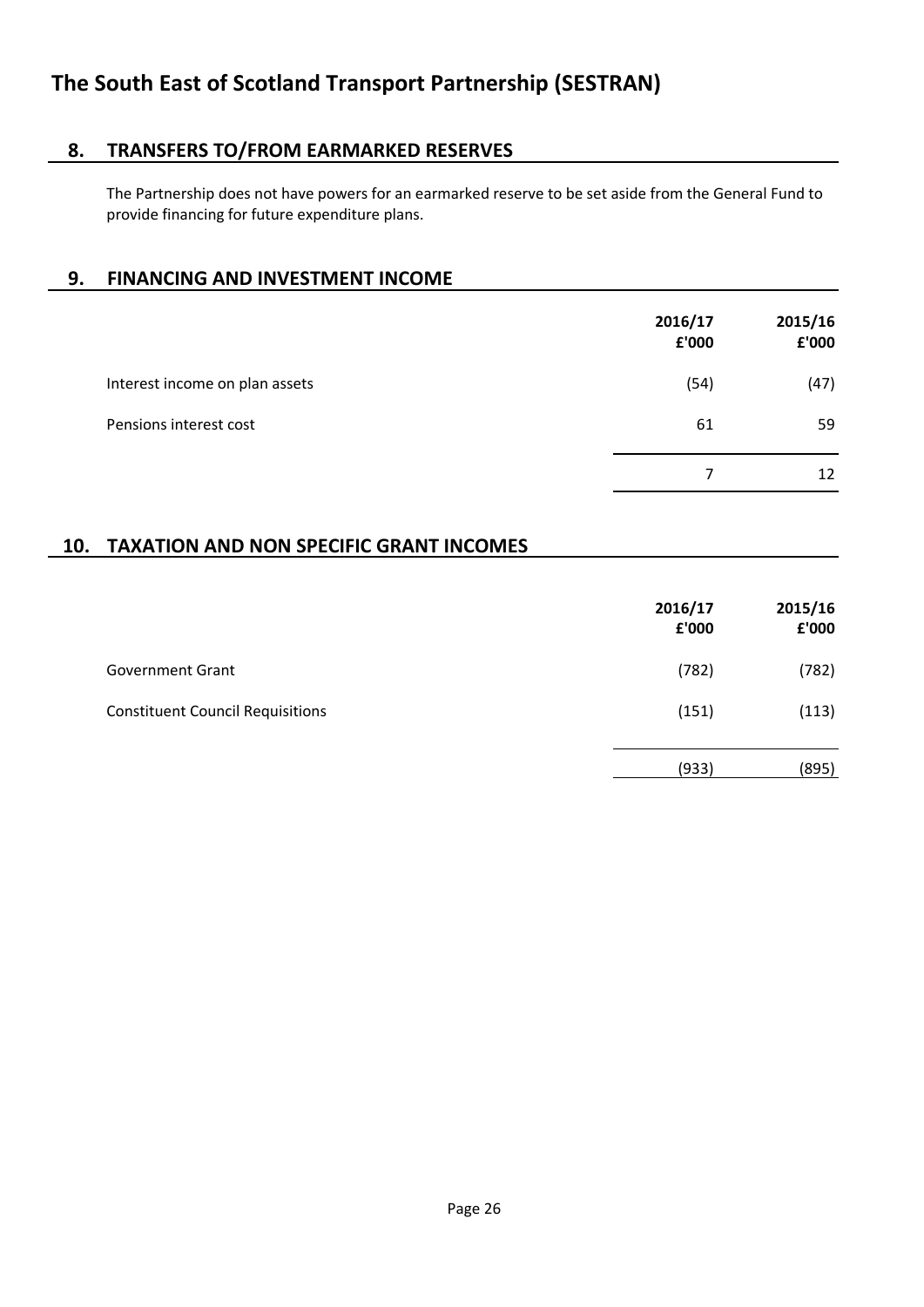### **11. PROPERTY, PLANT AND EQUIPMENT**

### **11.1 Movements on balances:**

|                                                                                                       | <b>Vehicles</b>               |                                     |                                                  |
|-------------------------------------------------------------------------------------------------------|-------------------------------|-------------------------------------|--------------------------------------------------|
|                                                                                                       | <b>Plant and</b><br>Equipment | <b>Assets Under</b><br>Construction | Property<br><b>Plant and</b><br><b>Equipment</b> |
| <b>Cost or Valuation</b>                                                                              | £'000                         | £'000                               | £'000                                            |
| At 1st April 2016                                                                                     | 2,437                         | 0                                   | 2,437                                            |
| Additions                                                                                             | 15                            | 79                                  | 94                                               |
| Impairment increases/(decreases)<br>recognised in the Surplus/Deficit on<br>the Provision of Services | (1, 918)                      | 0                                   | (1,918)                                          |
| At 31st March 2017                                                                                    | 534                           | 79                                  | 613                                              |
| <b>Accumulated Depreciation</b>                                                                       |                               |                                     |                                                  |
| At 1st April 2016                                                                                     | (816)                         | 0                                   | (816)                                            |
| Depreciation charge                                                                                   | (64)                          | 0                                   | (64)                                             |
| Depreciation written out to the<br>Surplus/Deficit on the Provision of<br>Services                    | 618                           | 0                                   | 618                                              |
| At 31st March 2017                                                                                    | (262)                         | 0                                   | (262)                                            |
| <b>Net Book Value</b><br>At 31st March 2017                                                           | <u>272</u>                    | 79                                  | 351                                              |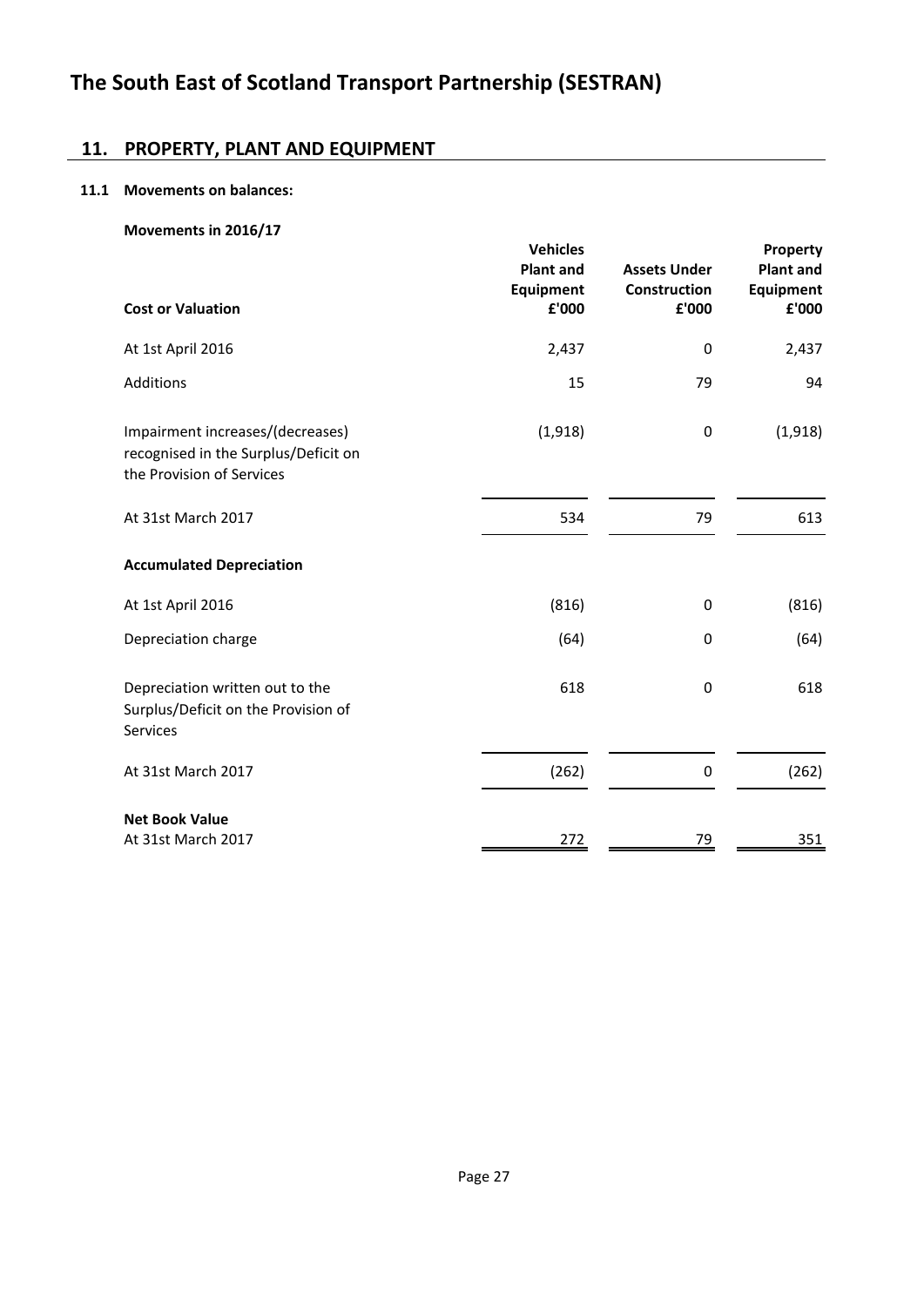### **11. PROPERTY, PLANT AND EQUIPMENT** (Contd.)

### **11.2 Movements on balances:**

| <b>Comparative Movements in 2015/16</b>                                                               | <b>Re-stated</b><br><b>Vehicles</b><br><b>Plant and</b><br><b>Equipment</b> | <b>Assets Under</b><br>Construction | <b>Total</b><br>Property<br><b>Plant and</b><br><b>Equipment</b> |
|-------------------------------------------------------------------------------------------------------|-----------------------------------------------------------------------------|-------------------------------------|------------------------------------------------------------------|
| <b>Cost or Valuation</b>                                                                              | £'000                                                                       | £'000                               | £'000                                                            |
| At 1st April 2015                                                                                     | 4,734                                                                       | 130                                 | 4,864                                                            |
| Additions                                                                                             | 633                                                                         | 0                                   | 633                                                              |
| Impairment increases/(decreases)<br>recognised in the Surplus/Deficit on<br>the Provision of Services | (3,060)                                                                     | $\mathbf 0$                         | (3,060)                                                          |
| Other movements                                                                                       | 130                                                                         | (130)                               | 0                                                                |
| At 31st March 2016                                                                                    | 2,437                                                                       | 0                                   | 2,437                                                            |
| <b>Accumulated Depreciation</b>                                                                       |                                                                             |                                     |                                                                  |
| At 1st April 2015                                                                                     | (874)                                                                       | $\mathbf 0$                         | (874)                                                            |
| Depreciation charge                                                                                   | (365)                                                                       | 0                                   | (365)                                                            |
| Depreciation written out to the<br>Surplus/Deficit on the Provision of<br><b>Services</b>             | 423                                                                         | $\mathbf 0$                         | 423                                                              |
| At 31st March 2016                                                                                    | (816)                                                                       | $\pmb{0}$                           | (816)                                                            |
| <b>Net Book Value</b>                                                                                 |                                                                             |                                     |                                                                  |
| At 31st March 2016                                                                                    | 1,621                                                                       | 0                                   | 1,621                                                            |

### **11.3 Depreciation**

The following useful lives have been used in the calculation of depreciation:

· Vehicles, plant and equipment: 4 - 5 years

The Partnership provides depreciation on its Property, Plant and Equipment from the month when it comes into use.

### **11.4 Capital Commitments**

The Partnership is currently seeking bids for sustainable and active travel projects of value up to £200,000. A project, or projects will be determined by a panel, following receipt of bids. A further sum of £50,000 has been set aside to match fund bids to ERDF for the purchase of "interoperable" ticket machines , which also have the facility to produce RTPI, for the smaller bus operators.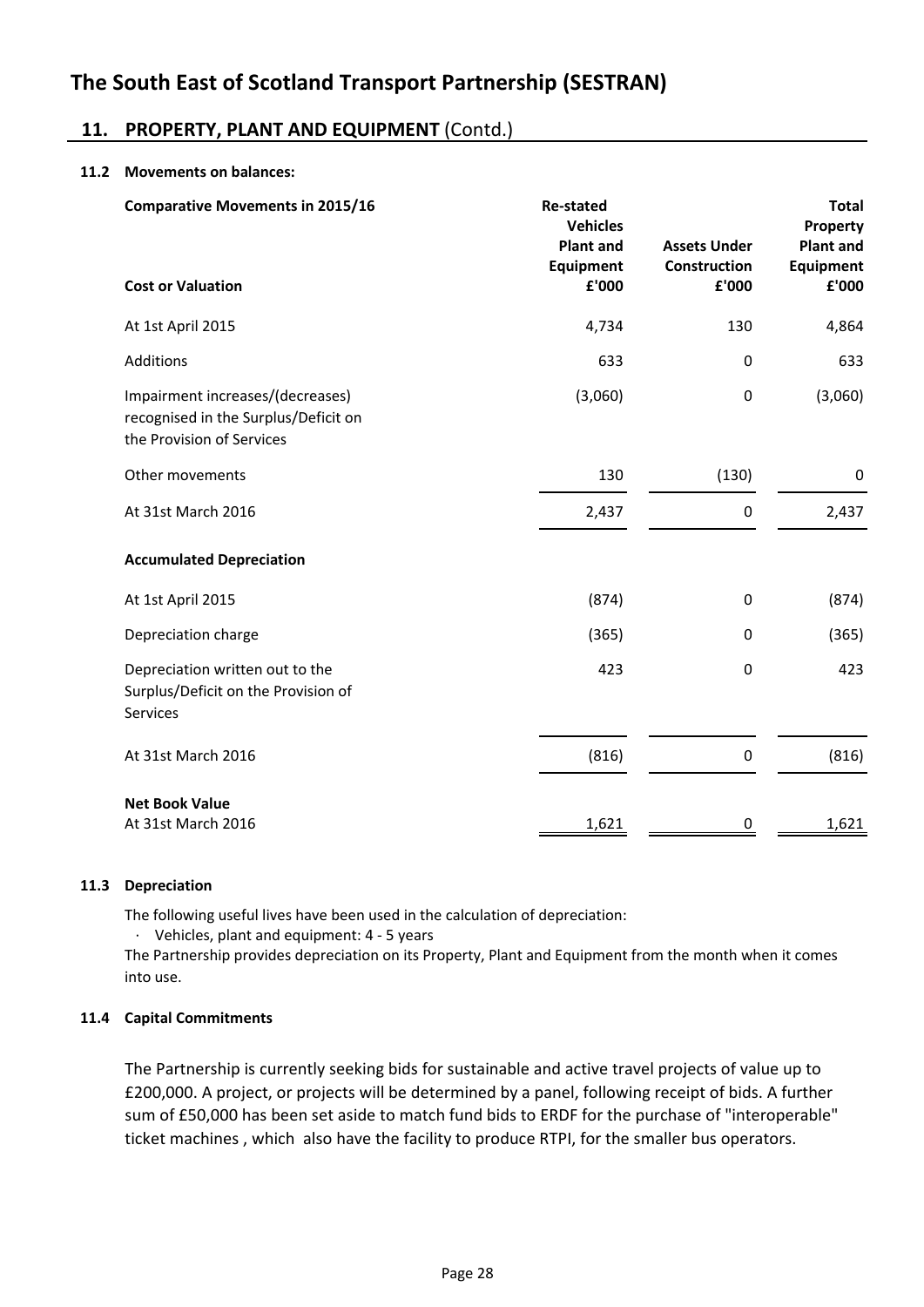### **12. FINANCIAL INSTRUMENTS**

#### 12.1 The following categories of financial instrument are carried in the Balance Sheet:

|                                                              | Long-term                   |                             | Current                     |                             |
|--------------------------------------------------------------|-----------------------------|-----------------------------|-----------------------------|-----------------------------|
|                                                              | 31st March<br>2017<br>£'000 | 31st March<br>2016<br>£'000 | 31st March<br>2017<br>£'000 | 31st March<br>2016<br>£'000 |
| <b>Investments</b><br>Loans and receivables                  | 0                           | 0                           | 344                         | 1,132                       |
| <b>Borrowings</b><br>Financial liabilities at amortised cost | 0                           | 0                           | 331                         | 984                         |

#### 12.2 Fair Values of Assets and Liabilities

The financial assets represented by loans and receivables are carried in the Balance Sheet at amortised cost. Since all of the Partnership's loans and receivables mature within the next 12 months, the carrying amount has been assumed to approximate to fair value. The fair value of trade and other receivables is taken to be the invoiced or billed amount.

The fair values calculated are as follows:

|                              | 31 March 2017 |       | 31 March 2016 |       |
|------------------------------|---------------|-------|---------------|-------|
|                              | Carrying      | Fair  | Carrying      | Fair  |
| <b>Financial Liabilities</b> | Amount        | Value | Amount        | Value |
|                              | £'000         | £'000 | £'000         | £'000 |
| Trade creditors              | 331           | 331   | 984           | 984   |

|                         |               |       | <b>Re-stated</b> |       |
|-------------------------|---------------|-------|------------------|-------|
|                         | 31 March 2017 |       | 31 March 2016    |       |
|                         | Carrying      | Fair  | Carrying         | Fair  |
|                         | <b>Amount</b> | Value | Amount           | Value |
| <b>Financial Assets</b> | £'000         | £'000 | £'000            | £'000 |
| Loans and receivables   | 160           | 160   | 904              | 904   |
| Trade debtors           | 184           | 184   | 228              | 228   |
|                         | 344           | 344   | 1,132            | 1,132 |

### **13. DEBTORS**

| Debtors:                       | 31st March<br>2017<br>£'000 | 31st March<br>2016<br>£'000 |
|--------------------------------|-----------------------------|-----------------------------|
| Central government bodies      | 0                           | 768                         |
| Other local authorities        | 0                           | (3)                         |
| HM Customs and Excise - VAT    | 15                          | 69                          |
| Other entities and individuals | 407                         | 370                         |
|                                | 422                         | 1,204                       |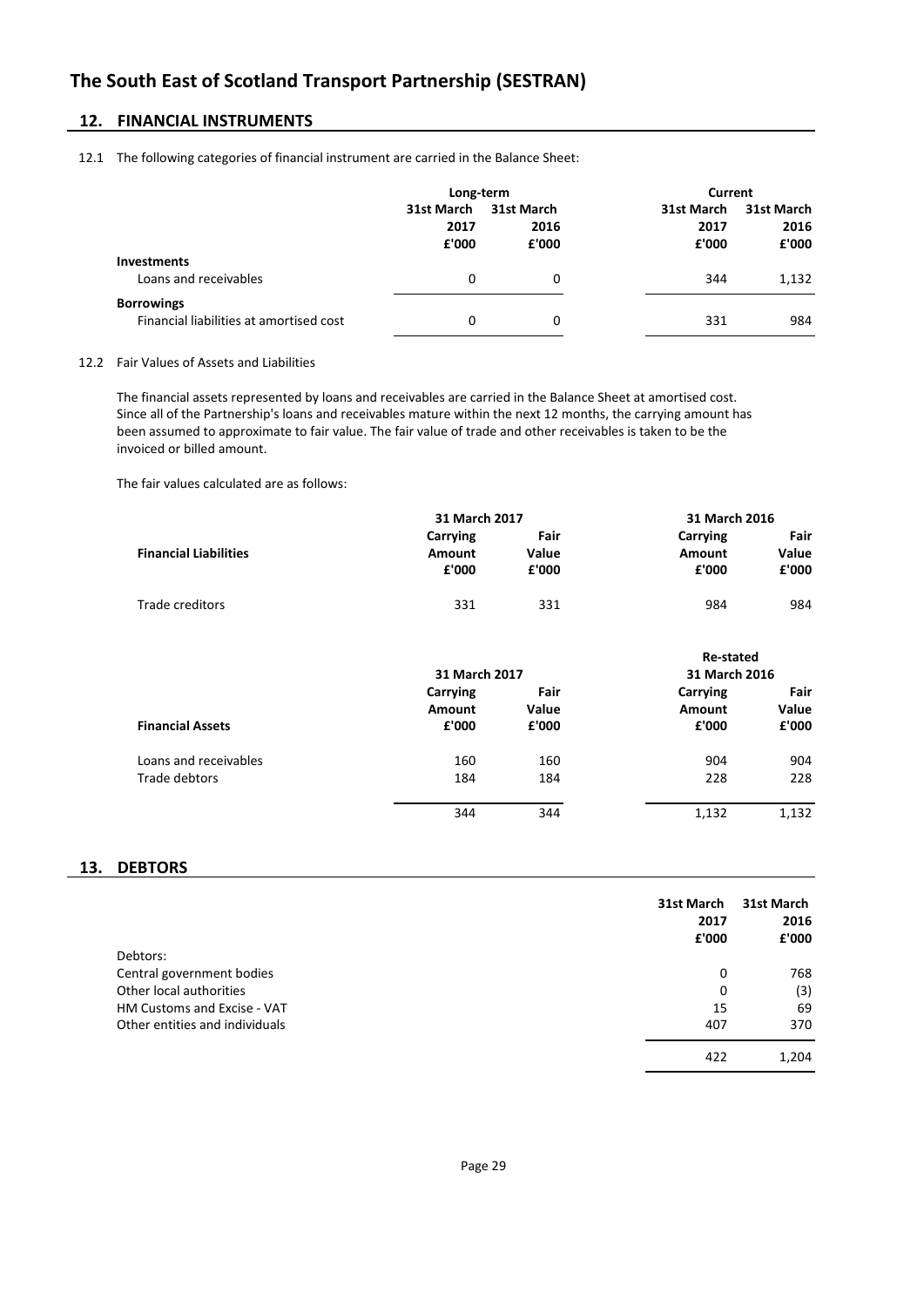### **14. PROVISION FOR BAD DEBTS**

| <b>Cost or Valuation</b>   | 31st March<br>2017<br>£'000 | 31st March<br>2016<br>£'000 |
|----------------------------|-----------------------------|-----------------------------|
| <b>Opening Balance</b>     | 0                           | 0                           |
| Provision made during year | (12)                        | 0                           |
| <b>Closing Balance</b>     | (12)                        | 0                           |

### **15. CASH AND CASH EQUIVALENTS**

The balance of cash and cash equivalents is made up of the following elements:

|                      | 31st March<br>2017<br>£'000 | 31st March<br>2016<br>£'000 |
|----------------------|-----------------------------|-----------------------------|
| <b>Bank accounts</b> | 76                          | 41                          |
|                      | 76                          | 41                          |

## **16. CREDITORS**

|                                | 31st March<br>2017<br>£'000 | 31st March<br>2016<br>£'000 |
|--------------------------------|-----------------------------|-----------------------------|
| Central government bodies      | 0                           | (3)                         |
| Other local authorities        | (77)                        | (116)                       |
| Other entities and individuals | (316)                       | (981)                       |
| Employee costs                 | (6)                         | (2)                         |
|                                | (399)                       | (1, 102)                    |

### **17. USABLE RESERVES**

The Partnership does not have statutory powers to operate a usable reserve.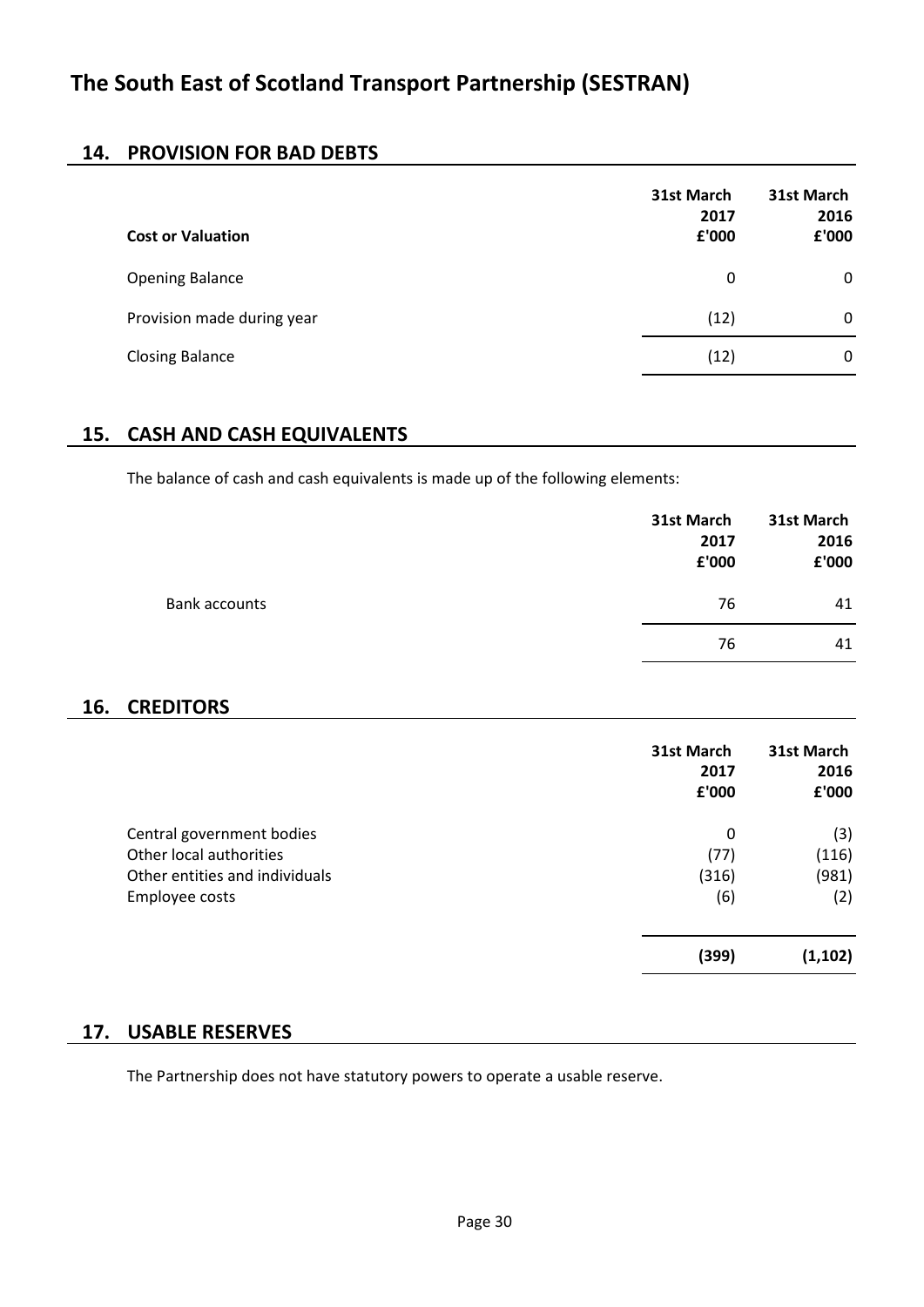### **18. UNUSABLE RESERVES**

|                      |                                                                                            | 31st March<br>2017<br>£'000 | <b>Re-stated</b><br>31st March<br>2016<br>£'000 |
|----------------------|--------------------------------------------------------------------------------------------|-----------------------------|-------------------------------------------------|
| 18.1<br>18.2<br>18.3 | Capital Adjustment Account<br><b>Pension Reserve</b><br><b>Accumulated Absence Account</b> | 351<br>(307)<br>(6)         | 1,621<br>(189)<br>(2)                           |
|                      |                                                                                            | 38                          | 1,430                                           |

### **18.1 Capital Adjustment Account**

**Re-stated** The Capital Adjustment Account absorbs the timing differences arising from the different arrangements for accounting for the consumption of non-current assets and for financing the acquisition, construction or enhancement of those assets under statutory provisions. The Account is debited with the cost of acquisition, construction or enhancement as depreciation, impairment losses and amortisations are charged to the Comprehensive Income and Expenditure Statement (with reconciling postings from the Revaluation Reserve to convert fair value figures to a historical cost basis). The Account is credited with the amounts set aside by the Partnership as finance for the costs of acquisition, construction and enhancement.

|                                                                                                                                          | 2016/17<br>£'000 | 2015/16<br>£'000 |
|------------------------------------------------------------------------------------------------------------------------------------------|------------------|------------------|
| Balance at 1st April                                                                                                                     | 1,621            | 3,990            |
| Reversal of items related to capital expenditure debited or<br>credited to the Comprehensive Income and Expenditure Statement:           |                  |                  |
| Charges for depreciation and impairment of non-current assets                                                                            | (1, 364)         | (3,002)          |
| Net written out amount of the cost of non-current assets consumed in year                                                                | 257              | 988              |
| Capital financing applied in the year:                                                                                                   |                  |                  |
| Contributions credited to the Comprehensive Income and Expenditure<br>$\bullet$<br>Statement that have been applied to capital financing | 94               | 633              |
| Balance at 31st March                                                                                                                    | 351              | 1,621            |

### **18.2 Pension Reserve**

The Pension Reserve absorbs the timing differences arising from the different arrangements for accounting for post employment benefits and for funding benefits in accordance with statutory provisions. The Partnership accounts for post employment benefits in the Comprehensive Income and Expenditure Statement as the benefits are earned by employees accruing years of service, updating the liabilities recognised to reflect inflation, changing assumptions and investment returns on any resources set aside to meet the costs. However, statutory arrangements require benefits earned to be financed as the Partnership makes employer's contributions to pension funds or eventually pays any pensions for which it is directly responsible. The debit balance on the Pensions Reserve therefore shows a shortfall in the benefits earned by past and current employees and the resources the Partnership has set aside to meet them. The statutory arrangements will ensure that funding will have been set aside by the time the benefits come to be paid.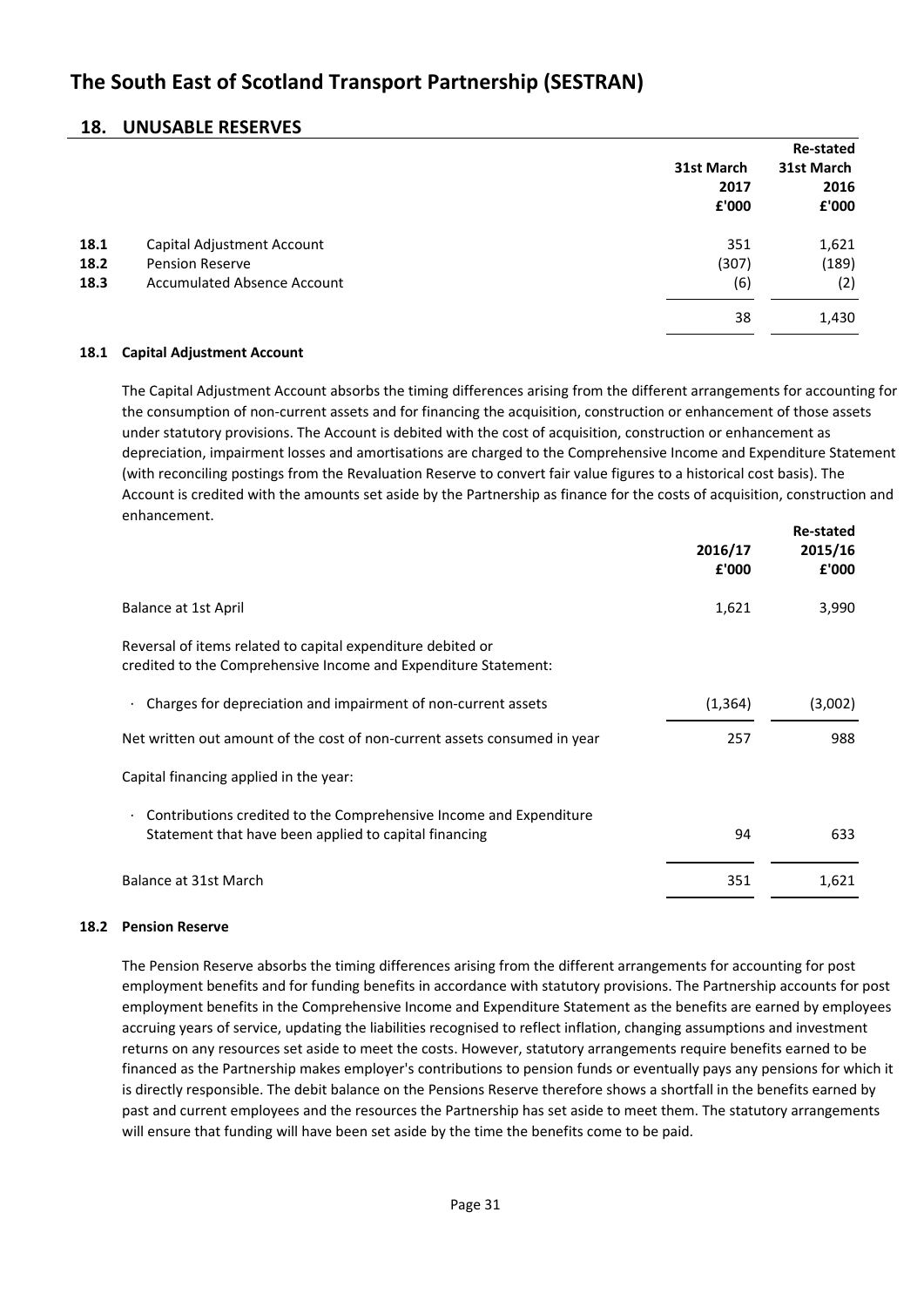### **18. UNUSABLE RESERVES** (Contd.)

### **18.2 Pension Reserve (Contd.)**

|                                                                                                                                                                                            | 2016/17<br>£'000 | 2015/16<br>£'000 |
|--------------------------------------------------------------------------------------------------------------------------------------------------------------------------------------------|------------------|------------------|
| <b>Balance at 1st April</b>                                                                                                                                                                | (189)            | (373)            |
| Remeasurements of the net defined benefit liability / (asset)                                                                                                                              | (107)            | 211              |
| Reversals of items relating to retirement benefits debited or<br>credited to the Surplus or Deficit on the Provision of Services<br>in the Comprehensive Income and Expenditure Statement. | (63)             | (85)             |
| Employer's pension contributions and direct payments to<br>pensioners payable in the year.                                                                                                 | 52               | 58               |
| Balance at 31st March                                                                                                                                                                      | 307              | 189)             |

### **18.3 Accumulated Absence Account**

The Accumulated Absence Account absorbs the differences that would otherwise arise on the General Fund Balance from accruing for compensated absences earned but not taken in the year, for example, annual leave entitlement carried forward at 31st March. Statutory arrangements require that the impact on the General Fund balance is neutralised by transfers to or from the Account.

|                                                                                | 2016/17<br>£'000 | 2015/16<br>£'000 |
|--------------------------------------------------------------------------------|------------------|------------------|
| Balance at 1st April                                                           | (2)              | (6)              |
| Settlement or cancellation of accrual made at the end of<br>the preceding year | 2                | 6                |
| Amounts accrued at the end of the current year                                 | (6)              | (2)              |
| Balance at 31st March                                                          | (6)              |                  |

### **19. MEMBERS EXPENSES**

| The Partnership paid the following amounts to members during the year: | 2016/17<br>£'000 | 2015/16<br>£'000 |
|------------------------------------------------------------------------|------------------|------------------|
| Expenses                                                               |                  |                  |
|                                                                        |                  |                  |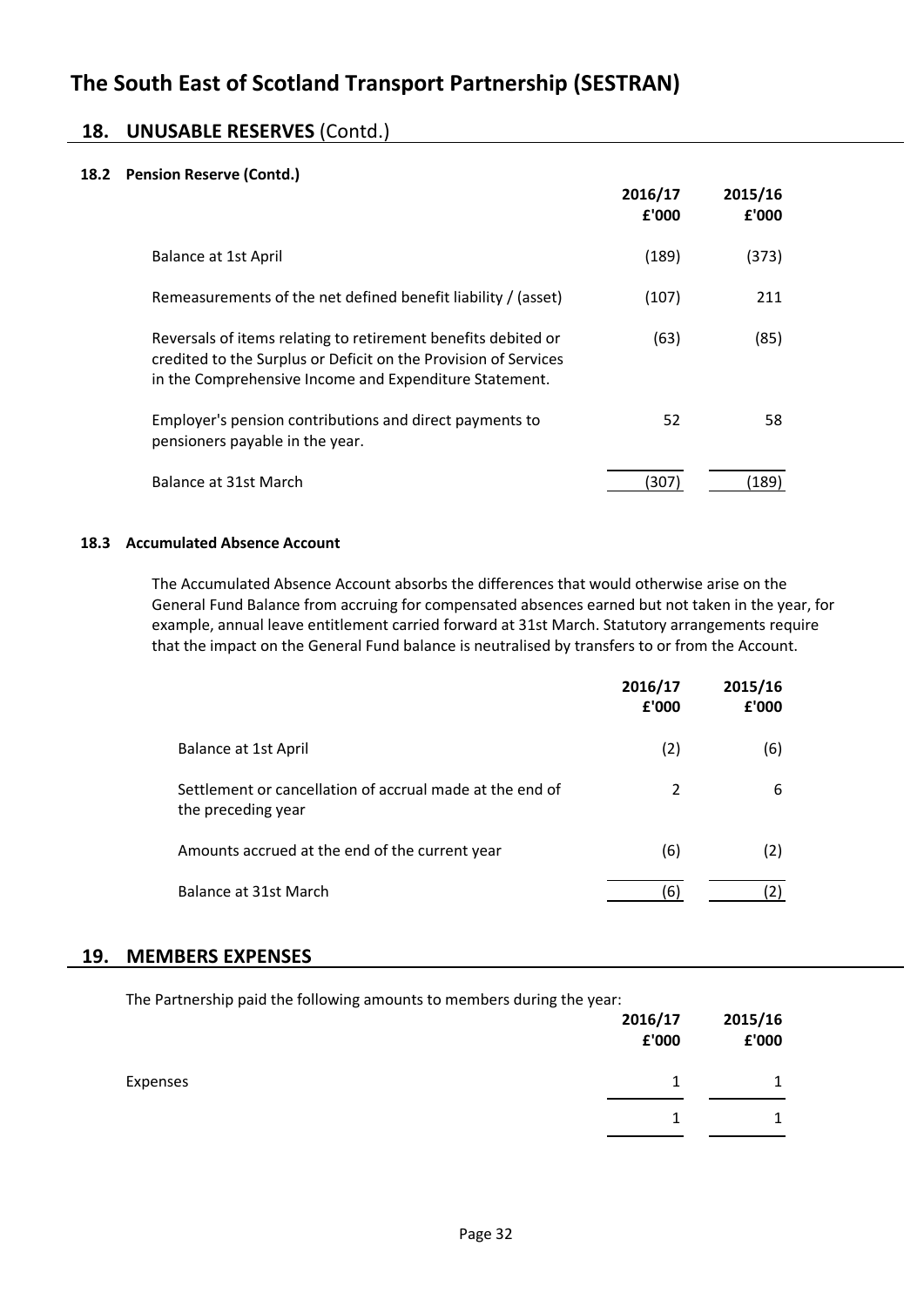### **20. EXTERNAL AUDIT COSTS**

The Partnership has incurred the following costs in relation to the audit of the Annual Accounts, certification of grant claims, and statutory inspections and to non-audit services provided by the Partnership's external auditors:

| Fees payable in respect of:                                                    | 2016/17<br>£'000 | 2015/16<br>£'000 |
|--------------------------------------------------------------------------------|------------------|------------------|
| external audit services carried out by the appointed auditor for the year<br>٠ | 10               | 9                |
|                                                                                | 10               | 9                |

### **21. GRANT INCOME**

The Partnership credited the following grants, contributions and donations to the Comprehensive Income and Expenditure Statement in 2016/17:

|                                                           | 2016/17<br>£'000 | <b>Re-stated</b><br>2015/16<br>£'000 |
|-----------------------------------------------------------|------------------|--------------------------------------|
| <b>Credited to Taxation and Non Specific Grant Income</b> |                  |                                      |
| Scottish Government - Revenue Grant                       | (782)            | (782)                                |
| <b>Constituent Council Requisitions (Note 22.3)</b>       | (151)            | (113)                                |
|                                                           | (933)            | (895)                                |
| <b>Credited to Services</b>                               |                  |                                      |
| <b>EU Grant - CHUMS</b>                                   | (6)              | (27)                                 |
| <b>EU Grant - NWE Ride</b>                                | 0                | (5)                                  |
| <b>EU Grant - Social Car</b>                              | (26)             | (14)                                 |
| EU Grant - Regio Mob                                      | (36)             | 0                                    |
| <b>EU Grant - Sharenorth</b>                              | (11)             | 0                                    |
| <b>EU Grant - RTPI</b>                                    | (32)             | 0                                    |
| <b>Bus Investment Fund Grant - RTPI</b>                   | 0                | (768)                                |
| Contribution - City of Edinburgh Council                  | (4)              | (8)                                  |
| Contribution - Fife Council                               | (1)              | (2)                                  |
| Contribution - East Lothian Council                       | 0                | (468)                                |
| <b>Contribution - Scottish Borders Council</b>            | (1)              | (468)                                |
| Contribution - Perth & Kinross Council                    | 0                | (2)                                  |
| Contribution - West Lothian Council                       | 0                | (14)                                 |
| <b>Contribution - SUSTRANS</b>                            | (83)             | (94)                                 |
| <b>Contribution - HITRANS</b>                             | (2)              | (1)                                  |
| <b>Contribution - NESTRANS</b>                            | (3)              | (3)                                  |
|                                                           | (205)            | (1, 874)                             |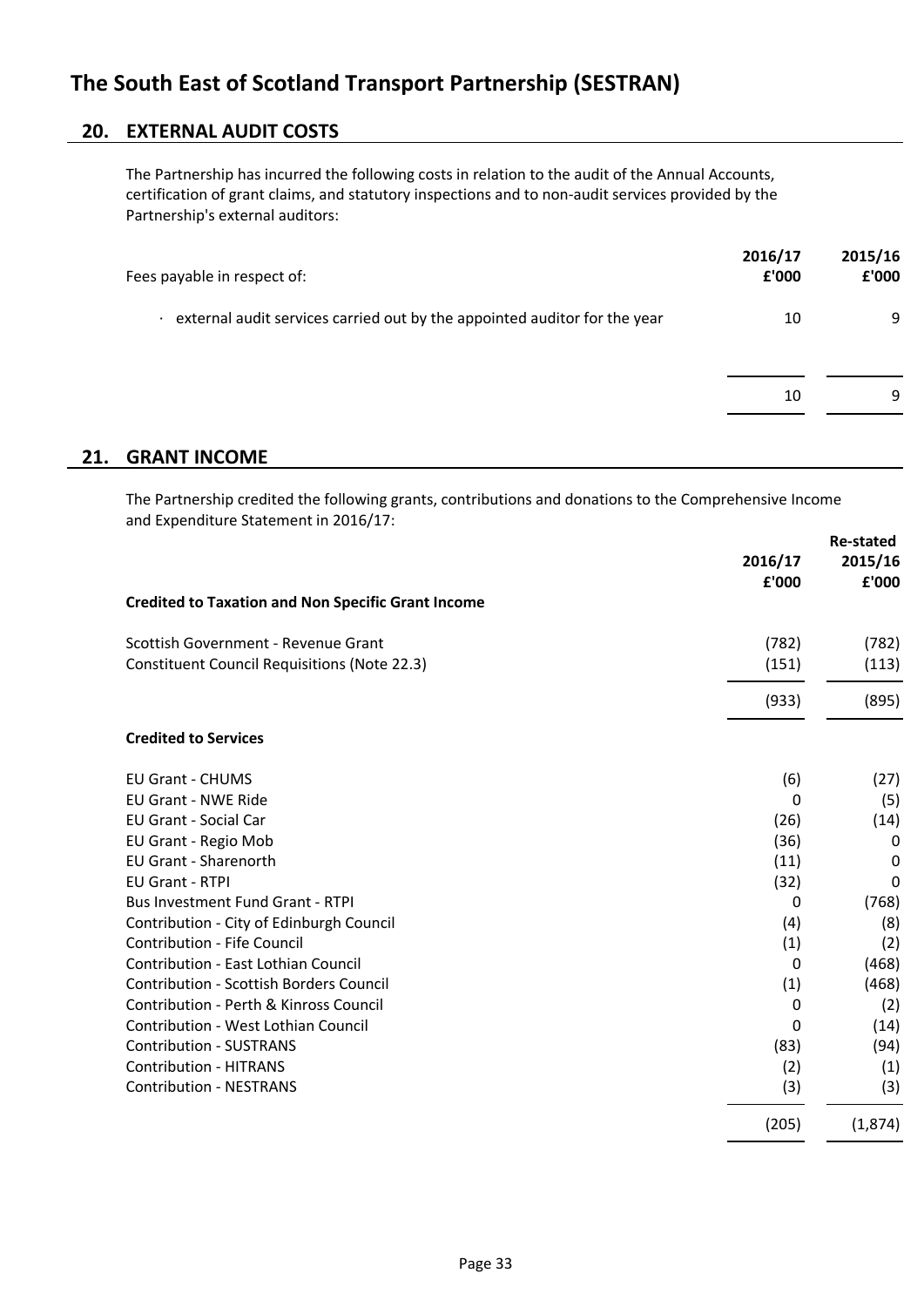### **22. RELATED PARTIES**

The Partnership is required to disclose material transactions with related parties - bodies or individuals that have the potential to control or influence the Partnership or to be controlled or influenced by the Partnership. Disclosure of these transactions allows readers to assess the extent to which the Partnership might have been constrained in its ability to operate independently or might have secured the ability to limit another party's ability to bargain freely with the Partnership.

### **22.1 Scottish Government**

The Partnership receives grant-in-aid revenue funding through the Scottish Government. Grants received from the Scottish Government are set out in the subjective analysis in Note 21.

### **22.2 Members**

Members of the Partnership have direct control over the Partnership's financial and operating policies. The total of members' expenses paid by the Partnership in 2016-17 is shown in Note 19.

### **22.3 Other Parties**

During the year, the Partnership entered into the following transactions with related parties:

|                                                | 2016/17       | 2015/16  |
|------------------------------------------------|---------------|----------|
|                                                | £'000         | £'000    |
| Revenue Expenditure - Support Services         |               |          |
| City of Edinburgh Council - Financial Services | 23            | 23       |
| Falkirk Council - HR Services                  | $\mathcal{P}$ | $\Omega$ |
| Fife Council - Clerking/ Legal Services        | 27            | 20       |
|                                                | 52            | 43       |
| Revenue Expenditure - Other                    |               |          |
| City of Edinburgh Council                      | 9             | 22       |
| City of York Council                           | 12            | $\Omega$ |
| Clackmannanshire Council                       | 0             | 10       |
| East Lothian Council                           | 4             | 111      |
| Edinburgh and Lothians Greenspace Trust        | 86            | 0        |
| <b>Falkirk Council</b>                         | 0             | 5        |
| <b>Midlothian Council</b>                      | 25            | 0        |
| Scottish Borders Council                       | 5             | 3        |
| <b>Scottish Government</b>                     | 17            | 3        |
| West Lothian Council                           | 2             | 25       |
|                                                | 160           | 179      |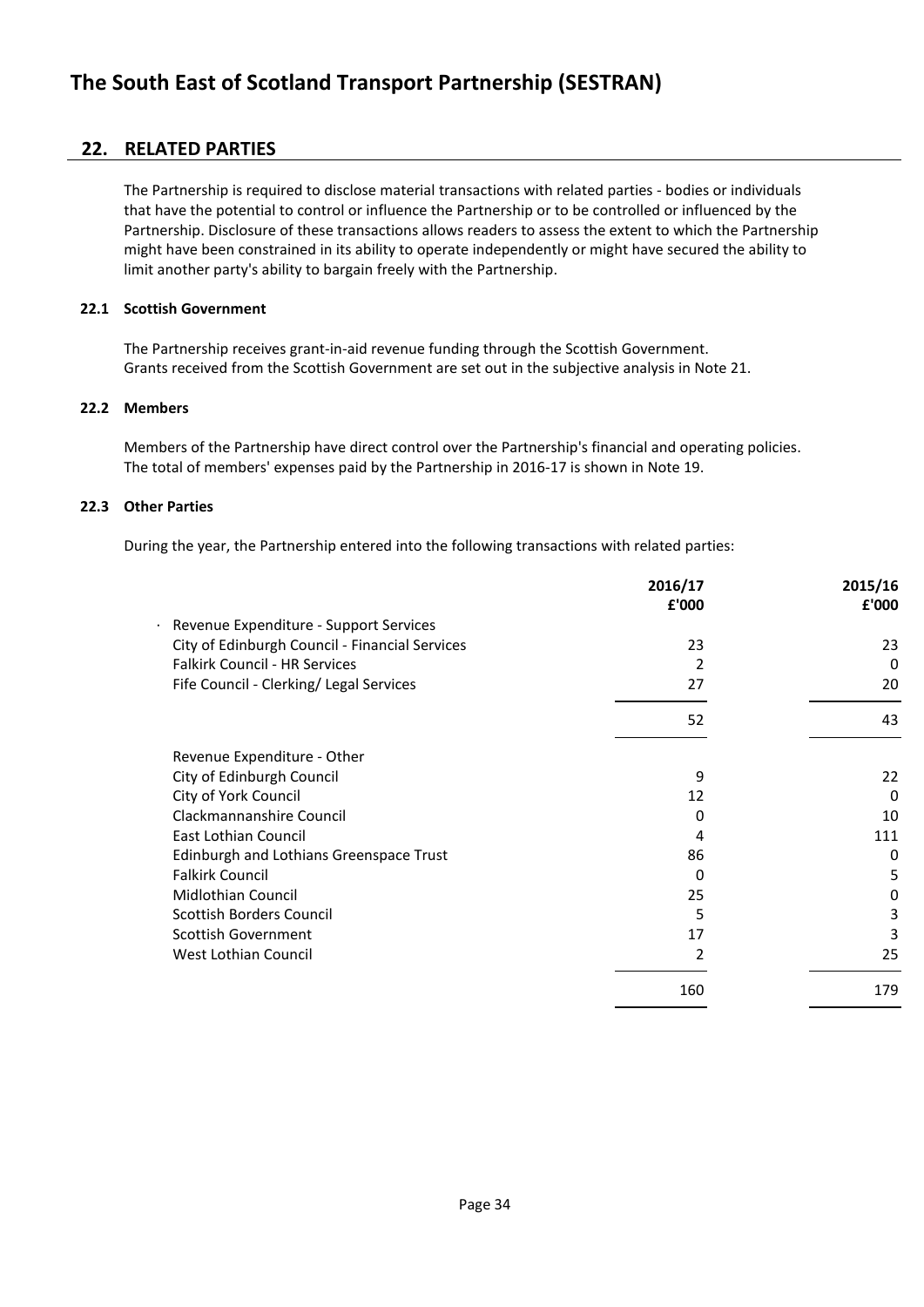# **22. RELATED PARTIES** (Contd.)

### **22.3 Other Parties (contd.)**

|           |                                               |             | <b>Re-stated</b> |
|-----------|-----------------------------------------------|-------------|------------------|
|           |                                               | 2016/17     | 2015/16          |
|           |                                               | £'000       | £'000            |
| $\bullet$ | Revenue Income - Requisitions                 |             |                  |
|           | Clackmannanshire Council                      | (5)         | (4)              |
|           | East Lothian Council                          | (10)        | (7)              |
|           | City of Edinburgh Council                     | (49)        | (36)             |
|           | <b>Falkirk Council</b>                        | (15)        | (11)             |
|           | <b>Fife Council</b>                           | (36)        | (27)             |
|           | Midlothian Council                            | (8)         | (6)              |
|           | <b>Scottish Borders Council</b>               | (11)        | (9)              |
|           | <b>West Lothian Council</b>                   | (17)        | (13)             |
|           |                                               | (151)       | (113)            |
|           | Revenue Income - Interest on Revenue Balances |             |                  |
|           | City of Edinburgh Council                     | (1)         | 0                |
|           |                                               | (1)         | 0                |
|           | Revenue Income - Other                        |             |                  |
|           | <b>Scottish Goverment</b>                     | 0           | (768)            |
|           | <b>Constituent Councils</b>                   | (87)        | (29)             |
|           | City of Edinburgh Council                     | (4)         | (8)              |
|           | East Lothian Council                          | 0           | (468)            |
|           | <b>Fife Council</b>                           | (1)         | (2)              |
|           | Perth and Kinross Council                     | $\mathbf 0$ | (2)              |
|           | <b>Scottish Borders Council</b>               | (1)         | (468)            |
|           | <b>West Lothian Council</b>                   | 0           | (14)             |
|           |                                               | (93)        | (1,759)          |
|           |                                               |             |                  |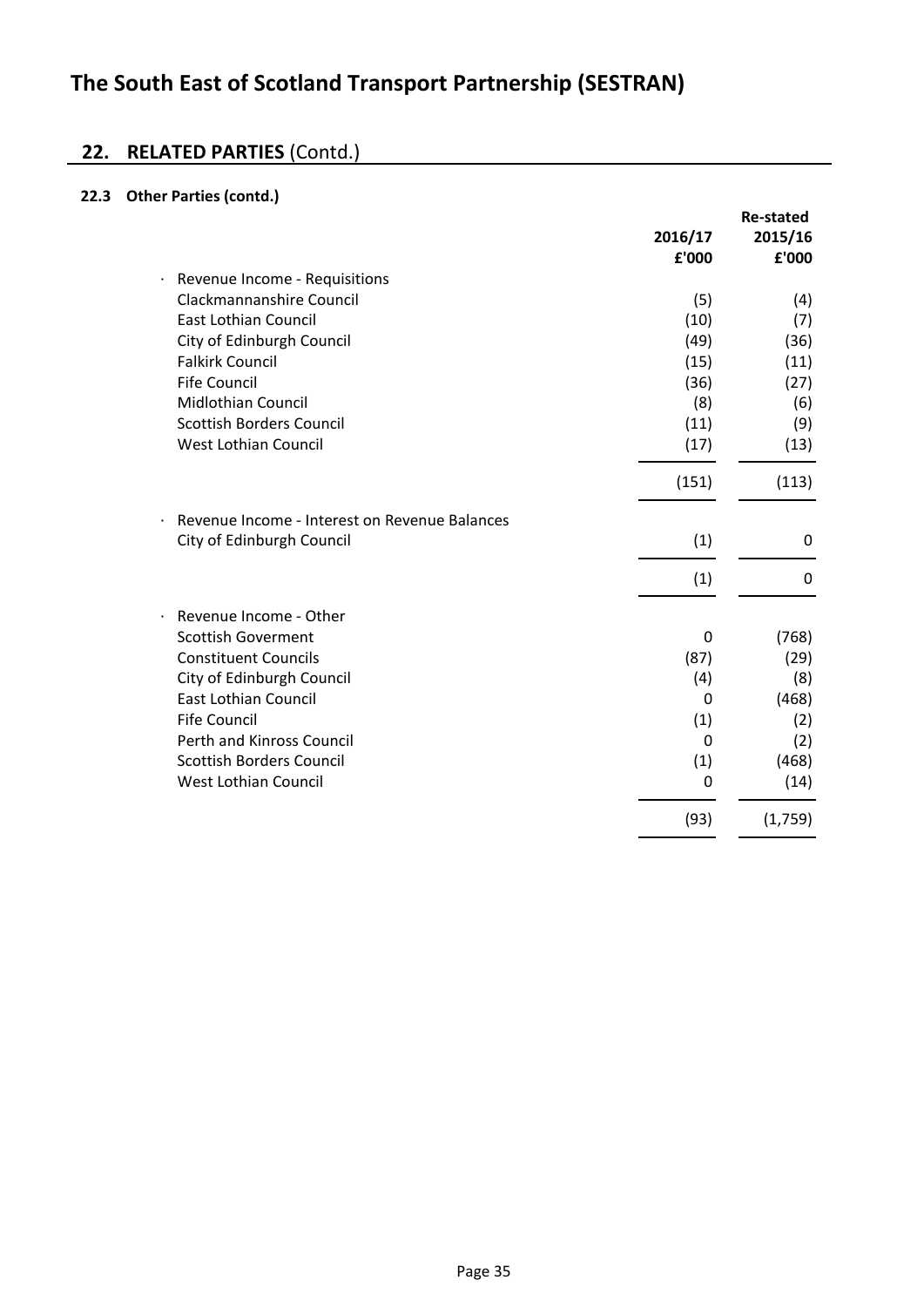### **22. RELATED PARTIES** (Contd.)

### **22.3 Other Parties (contd.)**

The following represents amounts due to/ (from) the Partnership at 31 March 2017, with its related parties.

| <b>CREDITORS</b>                                  | 2016/17<br>£'000 | 2015/16<br>£'000 |
|---------------------------------------------------|------------------|------------------|
| Creditors - Related Parties (Revenue Grants)      |                  |                  |
| Clackmannanshire Council                          | 0                | (10)             |
| City of Edinburgh Council                         | (4)              | (10)             |
| East Lothian Council                              | (5)              | (25)             |
| <b>Midlothian Council</b>                         | (25)             | 0                |
| <b>Scottish Borders Council</b>                   | (5)              | (3)              |
| West Lothian Council                              | 0                | (25)             |
|                                                   | (39)             | (73)             |
| Creditors - Related Parties (Other)               |                  |                  |
| City of Edinburgh Council                         | (25)             | (23)             |
| Edinburgh and Lothians Greenspace Trust           | (86)             | 0                |
| <b>Falkirk Council</b>                            | (2)              | 0                |
| <b>Fife Council</b>                               | (14)             | (20)             |
| <b>Constituent Councils</b>                       | (49)             | (87)             |
| <b>Scottish Governmernt</b>                       | 0                | (3)              |
|                                                   | (176)            | (133)            |
| <b>Creditors - Other Parties</b>                  | (277)            | (983)            |
| <b>Total Creditors</b>                            | (492)            | (1, 189)         |
| <b>DEBTORS</b>                                    |                  |                  |
| Debtors - Related Parties (Revenue Grants/ Other) |                  |                  |
| <b>East Lothian Council</b>                       | 0                | 94               |
| <b>Scottish Borders Council</b>                   | 1                | 94               |
| <b>Scottish Government</b>                        | 0                | 768              |
| <b>West Lothian Council</b>                       | 0                | 14               |
|                                                   | $\mathbf{1}$     | 970              |
| <b>Debtors - Other Parties</b>                    | 421              | 176              |
|                                                   |                  |                  |
| <b>Total Debtors</b>                              | 422              | 1,146            |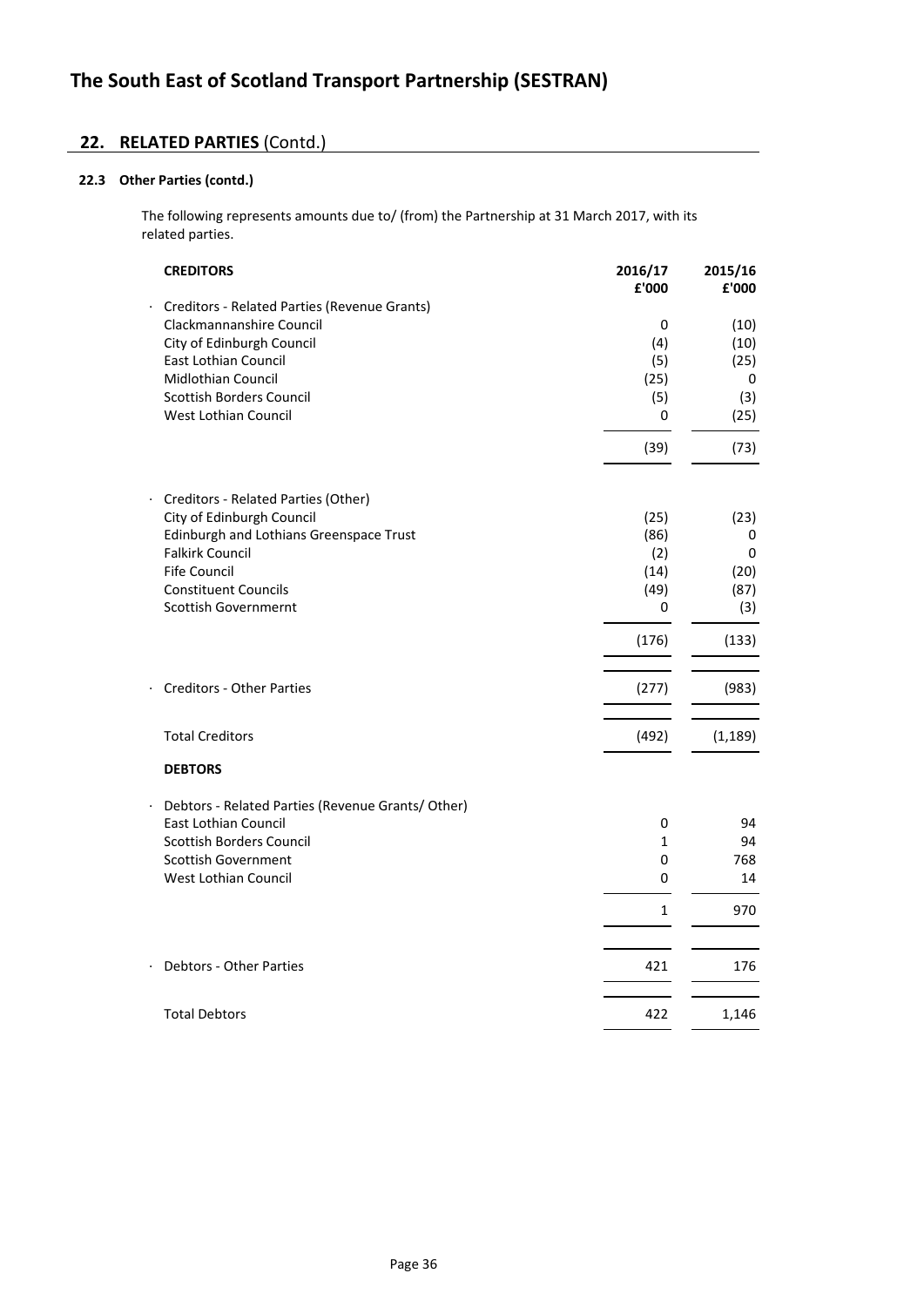### **23. LEASES**

#### **Operating Leases**

From 8th February 2016 the Partnership took occupancy of Area 3D (Bridge) in Victoria Quay, Edinburgh under the terms of a Memorandum of Terms of Occupation with Scottish Government, which forms part of the Civil Estates Occupancy Agreement (CEOA).

The Partnership is permitted to occupy the space from 8th February 2016 to 7th February 2019 (the Prescribed Term) and so on until ended by either party giving notice under the terms of the CEOA. Both parties will, upon provision of not less than 1 year's prior written notice, have the ability to break this agreement.

The Partnership's contract with MOBIUS Networks for the leasing of SIM cards for the RTPI project which enable the buses to be tracked live on the system, continues into 2017/18.

The Partnership has the option to terminate the lease under no penalty if at least six months notice is given.

The Partnership's expenditure on lease payments during 2016/17 was £69,000 (2015/16 £66,000)

The future minimum lease payments due under non-cancellable leases in future years are:

|                                                  | 2016/17<br>£'000 | 2015/16<br>£'000 |
|--------------------------------------------------|------------------|------------------|
| $\cdot$ Not later than 1 year                    | 40               | 41               |
| $\cdot$ Later than 1 year not later than 5 years | 0                | 0                |
| $\cdot$ Later than 5 years                       | 0                | 0                |
|                                                  | 40               | 41               |

The Partnership has no other material operational leases.

### **24. DEFINED BENEFIT PENSION SCHEMES**

#### **24.1 Participation in Pension Schemes**

As part of the terms and conditions of employment of its staff, the Partnership makes contributions towards the cost of post employment benefits. Although these benefits will not actually be payable until the employees retire, the Partnership has a commitment to make the payments that needs to be disclosed at the time that employees earn their future entitlement. As explained in Accounting Policy 1.6, the Partnership is an admitted body to the Local Government Pension Scheme (LGPS) which is administered by the Lothian Pension Fund.

The Partnership participates in:

- · A funded defined benefit final salary scheme. This means that the Partnership and employees pay contributions into a fund, calculated at a level intended to balance the pensions liabilities with investment assets.
- · An arrangement for the award of discretionary post retirement benefits upon early retirement this is an unfunded defined benefit arrangement, under which liabilities are recognised when awards are made. However, there are no investment assets built up to meet these pension liabilities, and cash has to be generated to meet actual pensions payments as they eventually fall due.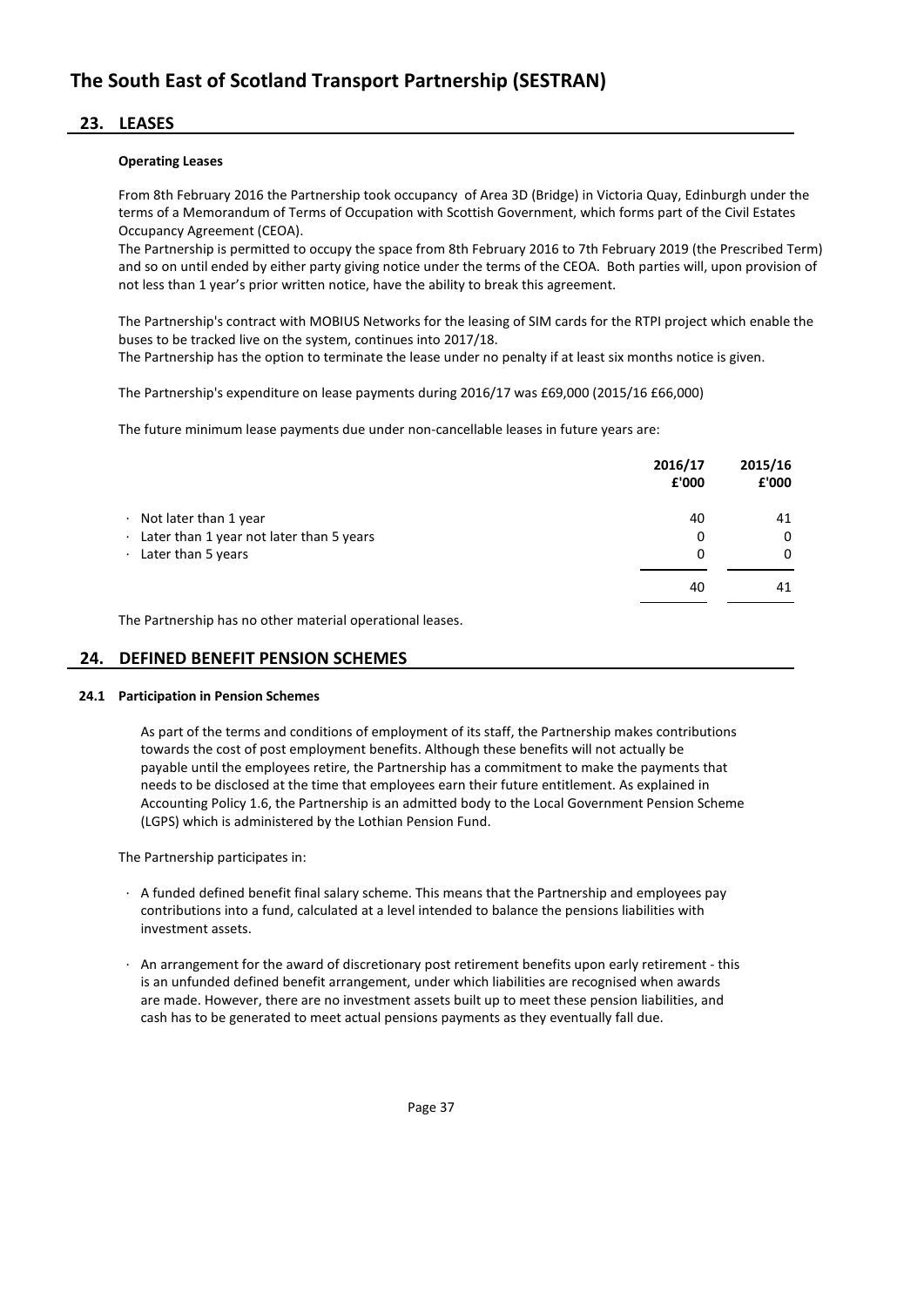### **24. DEFINED BENEFIT PENSION SCHEMES** (Contd.)

### **24.2 Transactions Relating to Post-employment Benefits**

The Partnership recognises the cost of retirement benefits in the reported cost of services when they are earned by employees, rather than when the benefits are eventually paid as pensions. However, the charge that is required to be made is based on the cash payable in the year, so the real cost of post employment/retirement benefits is reversed out of the General Fund via the Movement in Reserves Statement. The following transactions have been made in the Comprehensive Income and Expenditure Statement and the General Fund Balance via the Movement in Reserves Statement during the year:

| <b>Statement</b><br>Cost of services:<br>Service cost, comprising:<br>56<br>73<br>Current service costs<br>0<br>0<br>Past service costs<br>56<br>Financing and investment income:<br>Net interest expense<br>7<br>63<br>Total post employee benefit charged to the<br>surplus on the provision of services<br>Other post-employment benefits charges to the<br>Comprehensive Income / Expenditure Statement<br>Remeasurement of the net defined liability, comprising:<br>$-25$<br>Return on plan assets, excluding the amount incl.<br>(298)<br>in the net interest expense above.<br>Actuarial gains and (losses) arising on changes<br>$-158$<br>405<br>in financial assumptions<br>Actuarial gains and (losses) arising on changes<br>0<br>0<br>in demographic assumptions<br>0<br>(28)<br>Other experience<br>107<br>Total post-employment benefits charged to the<br>Comprehensive Income / Expenditure Statement<br><u>170</u><br><b>Movement in Reserves Statement</b><br>Reversal of net charges made to the surplus on the<br>provision of services for post-employment benefits<br>in accordance with the Code.<br>$-118$<br>Actual amount charged against the General Fund<br>Balance for pensions in the year:<br>Employer's contributions payable to the scheme<br>52<br>52 | <b>Comprehensive Income and Expenditure</b> | 2016/17<br>£000 | 2016/17<br>£000 | 2015/16<br>£000 | 2015/16<br>£000 |
|-------------------------------------------------------------------------------------------------------------------------------------------------------------------------------------------------------------------------------------------------------------------------------------------------------------------------------------------------------------------------------------------------------------------------------------------------------------------------------------------------------------------------------------------------------------------------------------------------------------------------------------------------------------------------------------------------------------------------------------------------------------------------------------------------------------------------------------------------------------------------------------------------------------------------------------------------------------------------------------------------------------------------------------------------------------------------------------------------------------------------------------------------------------------------------------------------------------------------------------------------------------------------------------------|---------------------------------------------|-----------------|-----------------|-----------------|-----------------|
|                                                                                                                                                                                                                                                                                                                                                                                                                                                                                                                                                                                                                                                                                                                                                                                                                                                                                                                                                                                                                                                                                                                                                                                                                                                                                           |                                             |                 |                 |                 |                 |
|                                                                                                                                                                                                                                                                                                                                                                                                                                                                                                                                                                                                                                                                                                                                                                                                                                                                                                                                                                                                                                                                                                                                                                                                                                                                                           |                                             |                 |                 |                 |                 |
|                                                                                                                                                                                                                                                                                                                                                                                                                                                                                                                                                                                                                                                                                                                                                                                                                                                                                                                                                                                                                                                                                                                                                                                                                                                                                           |                                             |                 |                 |                 |                 |
|                                                                                                                                                                                                                                                                                                                                                                                                                                                                                                                                                                                                                                                                                                                                                                                                                                                                                                                                                                                                                                                                                                                                                                                                                                                                                           |                                             |                 |                 |                 |                 |
|                                                                                                                                                                                                                                                                                                                                                                                                                                                                                                                                                                                                                                                                                                                                                                                                                                                                                                                                                                                                                                                                                                                                                                                                                                                                                           |                                             |                 |                 |                 |                 |
|                                                                                                                                                                                                                                                                                                                                                                                                                                                                                                                                                                                                                                                                                                                                                                                                                                                                                                                                                                                                                                                                                                                                                                                                                                                                                           |                                             |                 |                 |                 | 73              |
|                                                                                                                                                                                                                                                                                                                                                                                                                                                                                                                                                                                                                                                                                                                                                                                                                                                                                                                                                                                                                                                                                                                                                                                                                                                                                           |                                             |                 |                 |                 | 12              |
|                                                                                                                                                                                                                                                                                                                                                                                                                                                                                                                                                                                                                                                                                                                                                                                                                                                                                                                                                                                                                                                                                                                                                                                                                                                                                           |                                             |                 |                 |                 | 85              |
|                                                                                                                                                                                                                                                                                                                                                                                                                                                                                                                                                                                                                                                                                                                                                                                                                                                                                                                                                                                                                                                                                                                                                                                                                                                                                           |                                             |                 |                 |                 |                 |
|                                                                                                                                                                                                                                                                                                                                                                                                                                                                                                                                                                                                                                                                                                                                                                                                                                                                                                                                                                                                                                                                                                                                                                                                                                                                                           |                                             |                 |                 |                 |                 |
|                                                                                                                                                                                                                                                                                                                                                                                                                                                                                                                                                                                                                                                                                                                                                                                                                                                                                                                                                                                                                                                                                                                                                                                                                                                                                           |                                             |                 |                 |                 |                 |
|                                                                                                                                                                                                                                                                                                                                                                                                                                                                                                                                                                                                                                                                                                                                                                                                                                                                                                                                                                                                                                                                                                                                                                                                                                                                                           |                                             |                 |                 |                 |                 |
|                                                                                                                                                                                                                                                                                                                                                                                                                                                                                                                                                                                                                                                                                                                                                                                                                                                                                                                                                                                                                                                                                                                                                                                                                                                                                           |                                             |                 |                 |                 |                 |
|                                                                                                                                                                                                                                                                                                                                                                                                                                                                                                                                                                                                                                                                                                                                                                                                                                                                                                                                                                                                                                                                                                                                                                                                                                                                                           |                                             |                 |                 |                 | (211)           |
|                                                                                                                                                                                                                                                                                                                                                                                                                                                                                                                                                                                                                                                                                                                                                                                                                                                                                                                                                                                                                                                                                                                                                                                                                                                                                           |                                             |                 |                 |                 | (126)           |
|                                                                                                                                                                                                                                                                                                                                                                                                                                                                                                                                                                                                                                                                                                                                                                                                                                                                                                                                                                                                                                                                                                                                                                                                                                                                                           |                                             |                 |                 |                 |                 |
|                                                                                                                                                                                                                                                                                                                                                                                                                                                                                                                                                                                                                                                                                                                                                                                                                                                                                                                                                                                                                                                                                                                                                                                                                                                                                           |                                             |                 |                 |                 | 184             |
|                                                                                                                                                                                                                                                                                                                                                                                                                                                                                                                                                                                                                                                                                                                                                                                                                                                                                                                                                                                                                                                                                                                                                                                                                                                                                           |                                             |                 |                 |                 |                 |
|                                                                                                                                                                                                                                                                                                                                                                                                                                                                                                                                                                                                                                                                                                                                                                                                                                                                                                                                                                                                                                                                                                                                                                                                                                                                                           |                                             |                 |                 |                 | 58              |
|                                                                                                                                                                                                                                                                                                                                                                                                                                                                                                                                                                                                                                                                                                                                                                                                                                                                                                                                                                                                                                                                                                                                                                                                                                                                                           |                                             |                 |                 |                 | <u>58</u>       |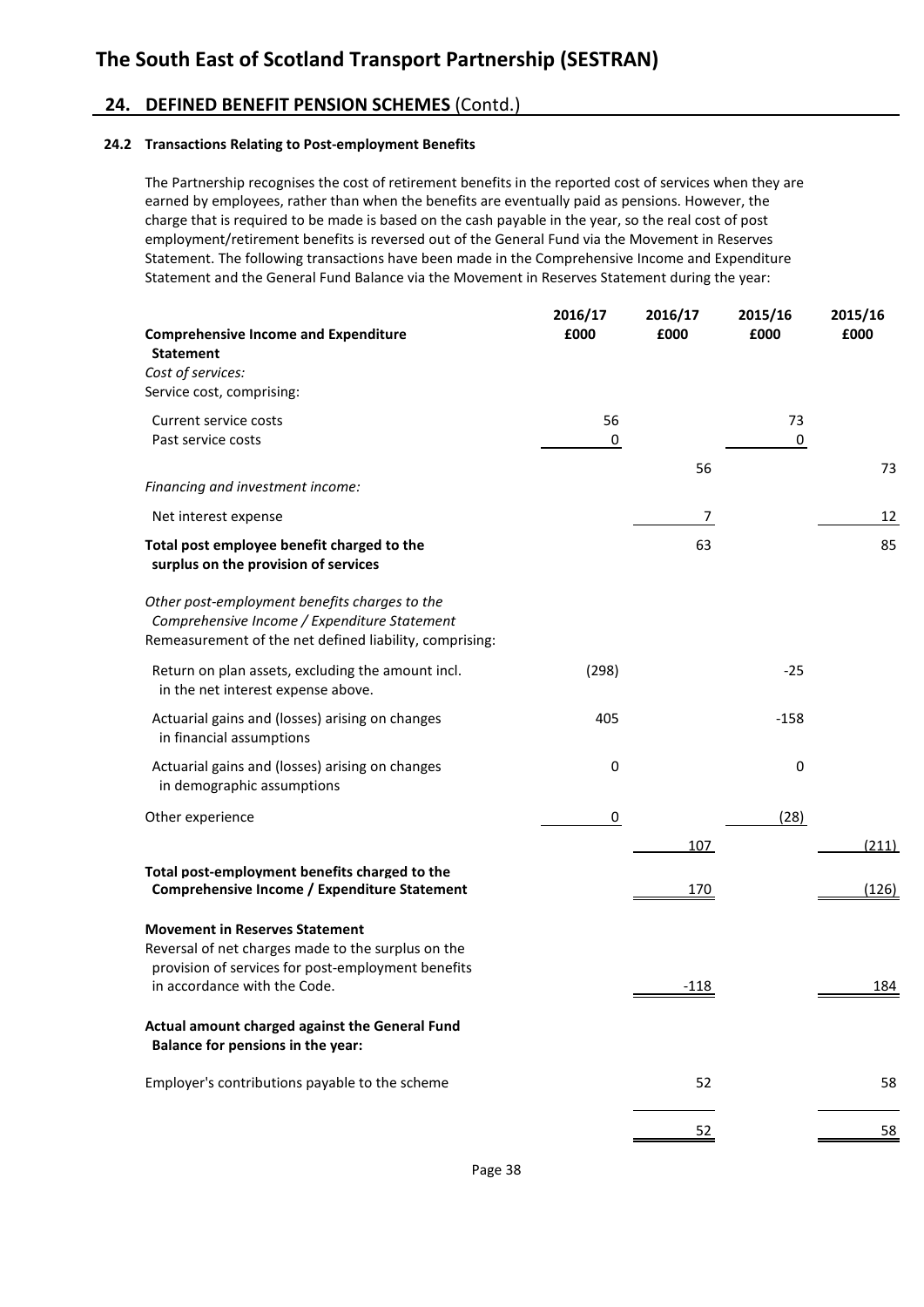### **24. DEFINED BENEFIT PENSION SCHEMES** (Contd.)

#### **24.3 Pension Assets and Liabilities Recognised in the Balance Sheet**

The amount included in the Balance Sheet arising from the Council's obligations in respect of its defined benefit plan is as follows:

|                                                       | 2016/17<br>£'000 | 2015/16<br>£'000 |
|-------------------------------------------------------|------------------|------------------|
| Fair value of employer assets                         | 1.913            | 1,551            |
| Present value of funded liabilities                   | (2,220)          | (1,740)          |
| Present value of unfunded liabilities                 | 0                |                  |
| Net liability arising from defined benefit obligation | (307)            | (189)            |

#### **24.4 Reconciliation of the Movements in the Fair Value of Scheme Assets**

|                                                                 | 2016/17<br>£'000 | 2015/16<br>£'000 |
|-----------------------------------------------------------------|------------------|------------------|
| Opening fair value of scheme assets                             | 1,551            | 1,457            |
| Interest income                                                 | 54               | 47               |
| Remeasurement gain / (loss):                                    |                  |                  |
| Return on plan assets, excluding the amount included in the net | 298              | 25               |
| interest expense                                                |                  |                  |
| Contributions from employer                                     | 52               | 58               |
| Contributions from employees into the scheme                    | 15               | 19               |
| Benefits paid                                                   | (57)             | (55)             |
| Unfunded benefits paid                                          |                  |                  |
| Closing fair value of scheme assets                             | 1.913            | 1.551            |

#### **Reconciliation of Present Value of the Scheme Liabilities**

|                                              | 2016/17<br>£'000 | 2015/16<br>£'000 |
|----------------------------------------------|------------------|------------------|
| Present value of funded liabilities          | (1,740)          | (1,830)          |
| Present value of unfunded liabilities        | 0                | 0                |
| Opening balance at 1st April                 | (1,740)          | (1,830)          |
| Current service cost                         | (56)             | (73)             |
| Interest cost                                | (61)             | (59)             |
| Contributions from employees into the scheme | (15)             | (19)             |
| Remeasurement gain / (loss):                 |                  |                  |
| Change in demographic assumptions            | $\Omega$         | $\Omega$         |
| Change in financial assumptions              | (405)            | 158              |
| Other experience                             | Ω                | 28               |
| Past service cost                            | 0                | $\Omega$         |
| Benefits paid                                | 57               | 55               |
| Unfunded benefits paid                       | 0                | $\Omega$         |
| Closing balance at 31st March                | (2,220)          | (1,740)          |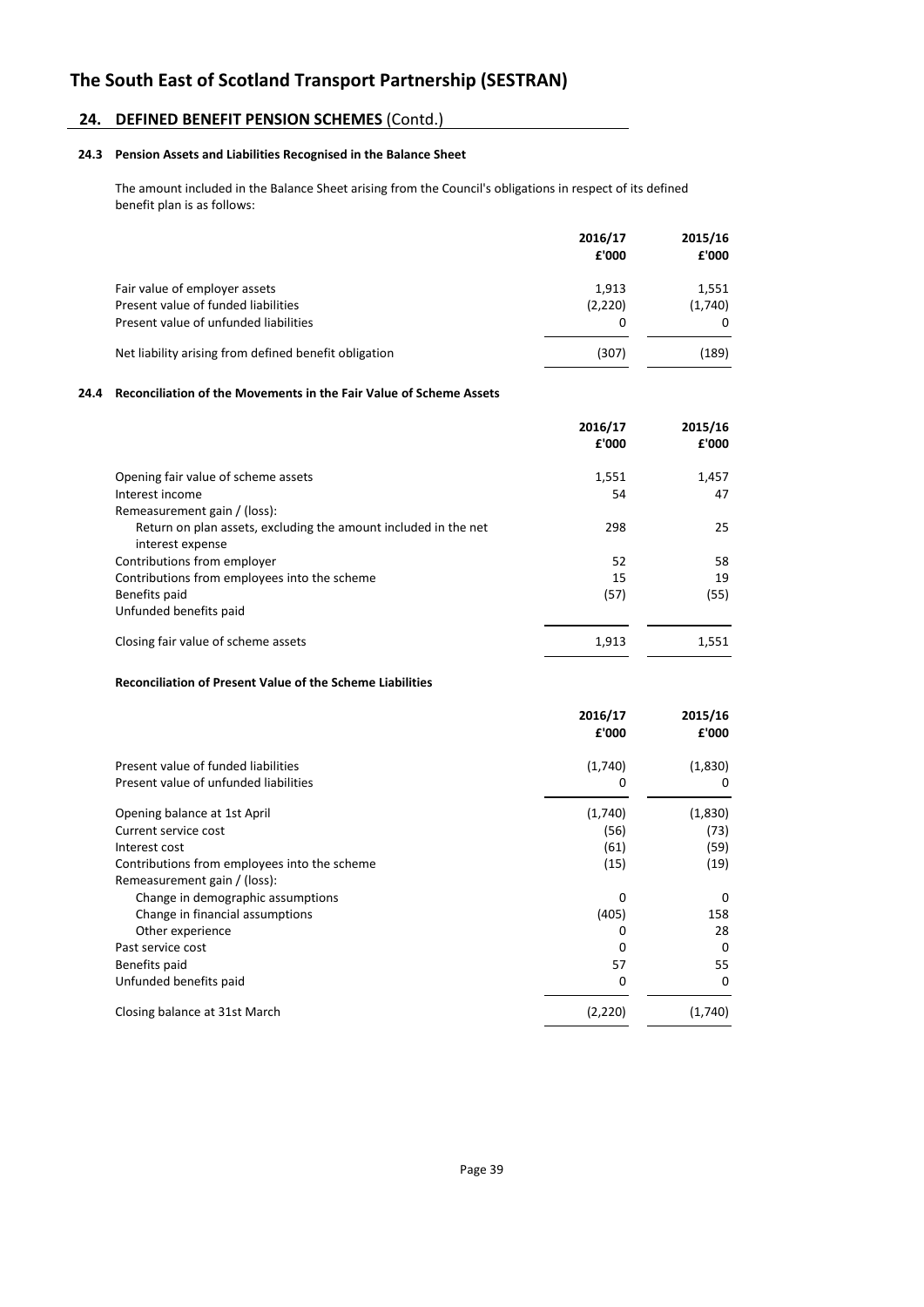### **24. DEFINED BENEFIT PENSION SCHEMES** (Contd.)

### **24.5 Fair Value of Employer Assets**

The following asset values are at bid value as required under IAS19.

|                                            | 2016/17 |                | 2015/16 |                |
|--------------------------------------------|---------|----------------|---------|----------------|
|                                            | £'000   | %              | £'000   | %              |
| <b>Equity Securities:</b>                  |         |                |         |                |
| Consumer*                                  | 287     | 15             | 236     | 15             |
| Manufacturing *                            | 290     | 15             | 183     | 12             |
| Energy and Utilities *                     | 142     | $\overline{7}$ | 123     | 8              |
| Financial Institutions *                   | 134     | 7              | 131     | 8              |
| Health and Care *                          | 112     | 6              | 103     | $\overline{7}$ |
| Information technology *                   | 95      | 5              | 93      | 6              |
| Other*                                     | 132     | $\overline{7}$ | 89      | 6              |
| Sub-total Equity Securities                | 1,191   |                | 959     |                |
| <b>Debt Securities:</b>                    |         |                |         |                |
| Corporate Bonds (investment grade) *       |         |                | 0       | $\mathbf 0$    |
| Corporate Bonds (non-investment grade) *   |         |                | 0       | $\mathbf 0$    |
| UK Government *                            | 192     | 10             | 100     | 6              |
| Other*                                     | 4       | 0              | 39      | 3              |
| <b>Sub-total Debt Securities</b>           | 196     |                | 139     |                |
| Private Equity:                            |         |                |         |                |
| $All *$                                    | 2       | 0              | 17      | 1              |
| All                                        | 60      | 3              | 50      | 3              |
| Sub-total Private Equity                   | 62      |                | 68      |                |
|                                            |         |                |         |                |
| Real Estate:                               |         |                |         |                |
| <b>UK Property</b>                         | 129     | 7              | 133     | 9              |
| <b>Overseas Property</b>                   | 0       | 0              | 0       | 0              |
| Sub-total Real Estate                      | 129     |                | 133     |                |
| Investment Funds and Unit Trusts:          |         |                |         |                |
| Equities *                                 |         |                | 0       | 0              |
| Equities                                   |         |                | 0       | $\mathbf 0$    |
| Bonds*                                     | 28      | 2              | 4       | $\pmb{0}$      |
| <b>Bonds</b>                               |         |                | 8       | $\mathbf 1$    |
| Commodities *                              | 6       | 0              | 4       | 0              |
| Commodities                                |         |                | 0       | $\pmb{0}$      |
| Infrastructure *                           |         |                | 9       | $\mathbf{1}$   |
| Infrastructure                             | 171     | 9              | 95      | 6              |
| Other*                                     |         |                | 0       | 0              |
| Other                                      | 41      | 2              | 37      | $\overline{2}$ |
| Sub-total Investment Funds and Unit Trusts | 246     |                | 157     |                |
| Derivatives:                               |         |                |         |                |
| Foreign Exchange *                         | 0       | 0              | 0       | 0              |
|                                            |         |                |         |                |
| <b>Sub-total Derivatives</b>               | 0       |                | 0       |                |
| Cash and Cash Equivalents                  |         |                |         |                |
| All *                                      | 89      | 5              | 96      | 6              |
| Sub-total Cash and Cash Equivalents        | 89      |                | 96      |                |
|                                            |         |                |         |                |
| Total Fair Value of Employer Assets        | 1,913   |                | 1,551   |                |
|                                            |         |                |         |                |

*Scheme assets marked with an asterisk (\*) have quoted prices in active markets.*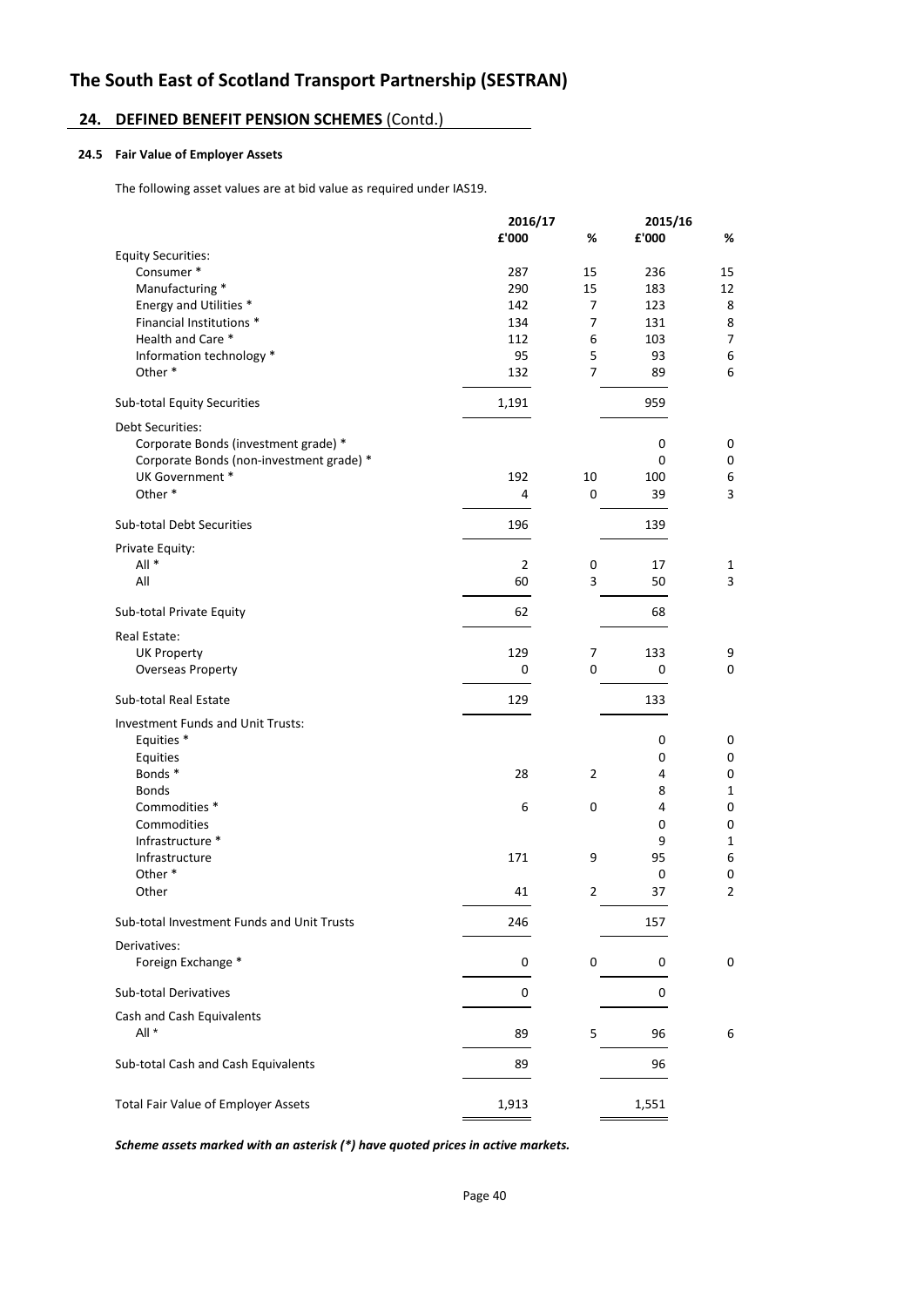### **24. DEFINED BENEFIT PENSION SCHEMES** (Contd.)

### **24.6 Basis for Estimating Assets and Liabilities**

Liabilities have been assessed on an actuarial basis using the projected unit credit method, an estimate of the pensions that will be payable in future years which are dependent on assumptions about mortality rates, salary levels, etc. The Local Government Pension Scheme has been assessed by Hymans Robertson LLP, an independent firm of actuaries and are based on the latest formal valuation of the scheme as at 31 March 2014.

The principal assumptions used by the actuary have been:

|                                                                 | 2016/17    | 2015/16    |
|-----------------------------------------------------------------|------------|------------|
| Long term expected rate of return on assets in the scheme:      |            |            |
| Equity investments                                              | 22.6%      | 4.9%       |
| Bonds<br>$\bullet$                                              | 22.6%      | 4.9%       |
| · Property                                                      | 22.6%      | 4.9%       |
| Cash<br>$\bullet$                                               | 22.6%      | 4.9%       |
| Mortality assumptions - longevity at 65 for current pensioners: |            |            |
| · Men                                                           | 22.1 years | 22.1 years |
| Women<br>$\cdot$                                                | 23.7 years | 23.7 years |
| Mortality assumptions - longevity at 65 for future pensioners:  |            |            |
| · Men                                                           | 24.2 years | 24.2 years |
| Women<br>$\bullet$                                              | 26.3 years | 26.3 years |
| Pension increase rate                                           | 2.4%       | 2.2%       |
| Salary increase rate (see below)                                | 4.4%       | 4.2%       |
| Discount rate                                                   | 2.6%       | 3.5%       |

Note: The salary increases are assumed to be 1.25% p.a. until 31 March 2016, reverting to the long-term assumption shown thereafter.

Estimation of defined benefit obligations is sensitive to the actuarial assumptions set out above. In order to quantify the impact of a change in the financial assumptions used, the Actuary has calculated and compared the value of the scheme liabiliites as at 31 March 2017 on varying bases. The approach taken by the Actuary is consistent with that adopted to derive the IAS19 figures.

For example, to quantify the uncertainty around life expectancy, the Actuary has calculated the difference in cost to the Employer of a one year increase in life expectancy. For sensitivity purposes, this is assumed to be an increase in the cost of benefits of broadly 3%. In practice the actual cost of a one year increase in life expectancy will depend on the structure of the revised assumption and changes in some of the assumptions may be interrelated.

|                                            | Approximate %               | Approximate<br><b>Monetary Amount</b> |  |
|--------------------------------------------|-----------------------------|---------------------------------------|--|
| Change in assumptions at 31 March 2017     | <b>Increase to Employer</b> |                                       |  |
|                                            |                             | £'000                                 |  |
| 0.5% decrease in Real Discount Rate        | 10.0%                       | 216                                   |  |
| 0.5% increase in the Salary Increase Rate  | 2.0%                        | 44                                    |  |
| 0.5% increase in the Pension Increase Rate | 8.0%                        | 168                                   |  |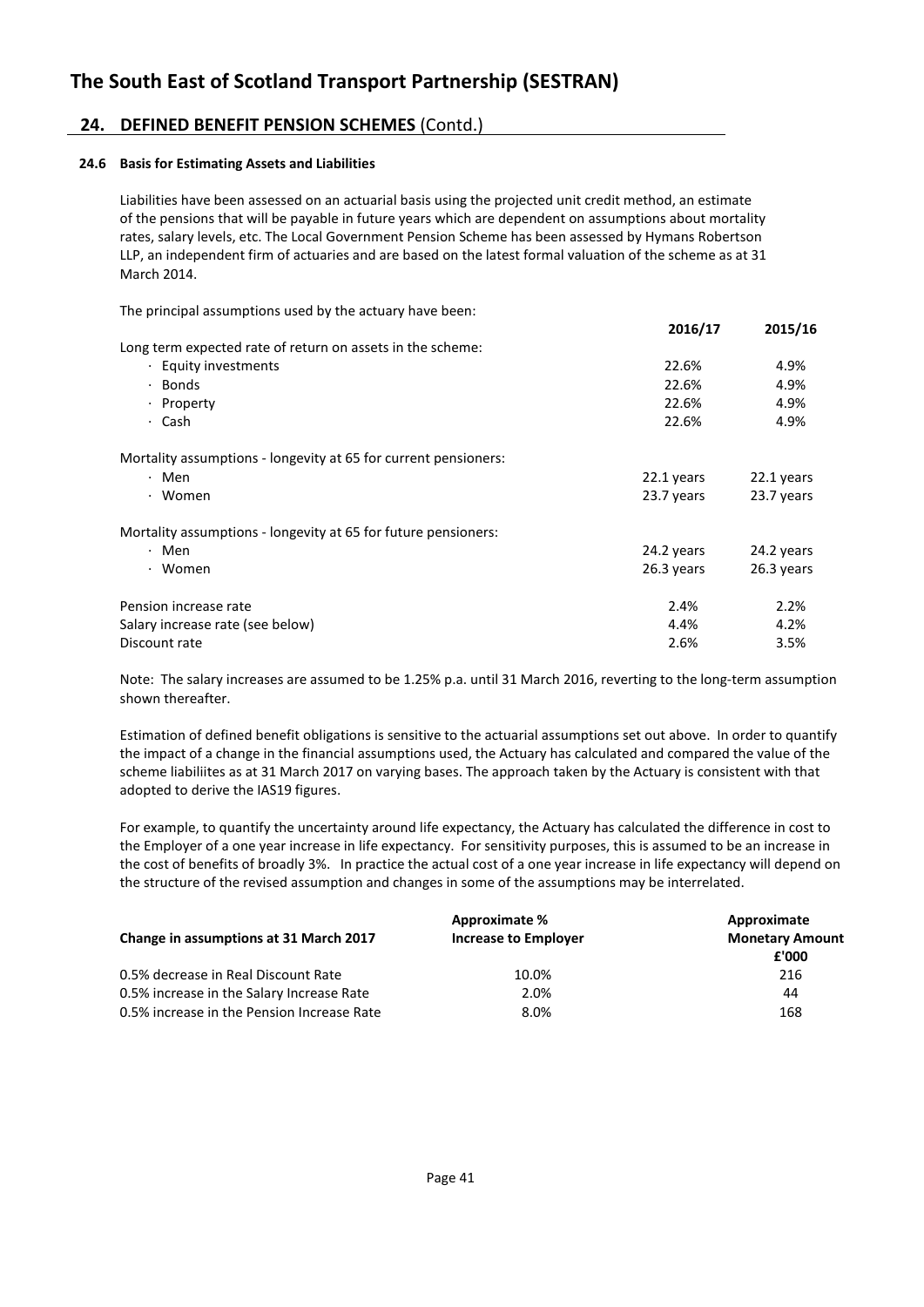### **24. DEFINED BENEFIT PENSION SCHEMES** (Contd.)

#### **24.7 Analysis of projected amount to be charged to profit or loss for the period to 31 March 2018**

|                                             | <b>Assets</b><br>£000 | <b>Obligations</b><br>£000 |      | Net (liability) / asset<br>% of pay<br>£000 |  |
|---------------------------------------------|-----------------------|----------------------------|------|---------------------------------------------|--|
| Current service cost                        | 0                     | (76)                       | (76) | (33.3%)                                     |  |
| Past service cost including curtailments    | 0                     | 0                          | 0    | 0.0%                                        |  |
| Effect of settlements                       | 0                     | 0                          | 0    | $0.0\%$                                     |  |
| <b>Total Service Cost</b>                   |                       | (76)                       | (76) | (33.3%)                                     |  |
| Interest income on plan assets              | 50                    | 0                          | 50   | 21.9%                                       |  |
| Interest cost on defined benefit obligation | 0                     | (58)                       | (58) | (25.4%)                                     |  |
| <b>Total Net Interest Cost</b>              | 50                    | (58)                       | (8)  | (3.5%)                                      |  |
| Total included in Profit or Loss            | 50                    | (134)                      | (84) | (36.8%)                                     |  |

SESTRAN's estimated contribution to Lothian Pension Fund for 2017/18 is £53,000.

### **25. NATURE AND EXTENT OF RISKS ARISING FROM FINANCIAL INSTRUMENTS**

The Partnership's activities expose it to a variety of financial risks:

- Credit risk the possibility that other parties might fail to pay amounts due to the Partnership.
- Liquidity risk the possibility that the Partnership might not have funds available to meet it's commitments to make payments.
- Re-financing risk the possibility that the Partnership might be requiring to renew a financial
- Market risk the possibility that financial loss might arise for the Partnership as a result of changes in such measures as interest rate movements.
- Price risk the possibility that fluctuations in equity prices has a significant impact on the value of financial instruments held by the Authority. This is considered immaterial because the Authority does not generally invest in equity shares.
- Foreign exchange risk the possibility that fluctuations in exchange rates could result in loss to the Partnership.

Treasury Management is carried out on the Partnership's behalf by the City of Edinburgh Council. The Council's overall risk management procedures focus on the unpredictability of financial markets, and implementing restrictions to minimise these risks. The Council complies with the CIPFA Prudential Code, and has adopted the CIPFA Treasury Management in the Public Services Code of Practice.

#### *Credit risk*

Credit risk arises from deposits with banks and financial institutions, as well as credit exposures to the Partnership's customers.

The Partnership's surplus funds not immediately required to meet expenditure commitments are held with the City of Edinburgh Council, and the Partnership receives interest on revenue balances on these monies. Since the Partnership's surplus funds are held with the City of Edinburgh Council, the counterparty default exposure is effectively nil.

All Partnership invoices become due for payment on issue, and all trade debtors are overdue less than a month.

Collateral - During the reporting period the Partnership held no collateral as security.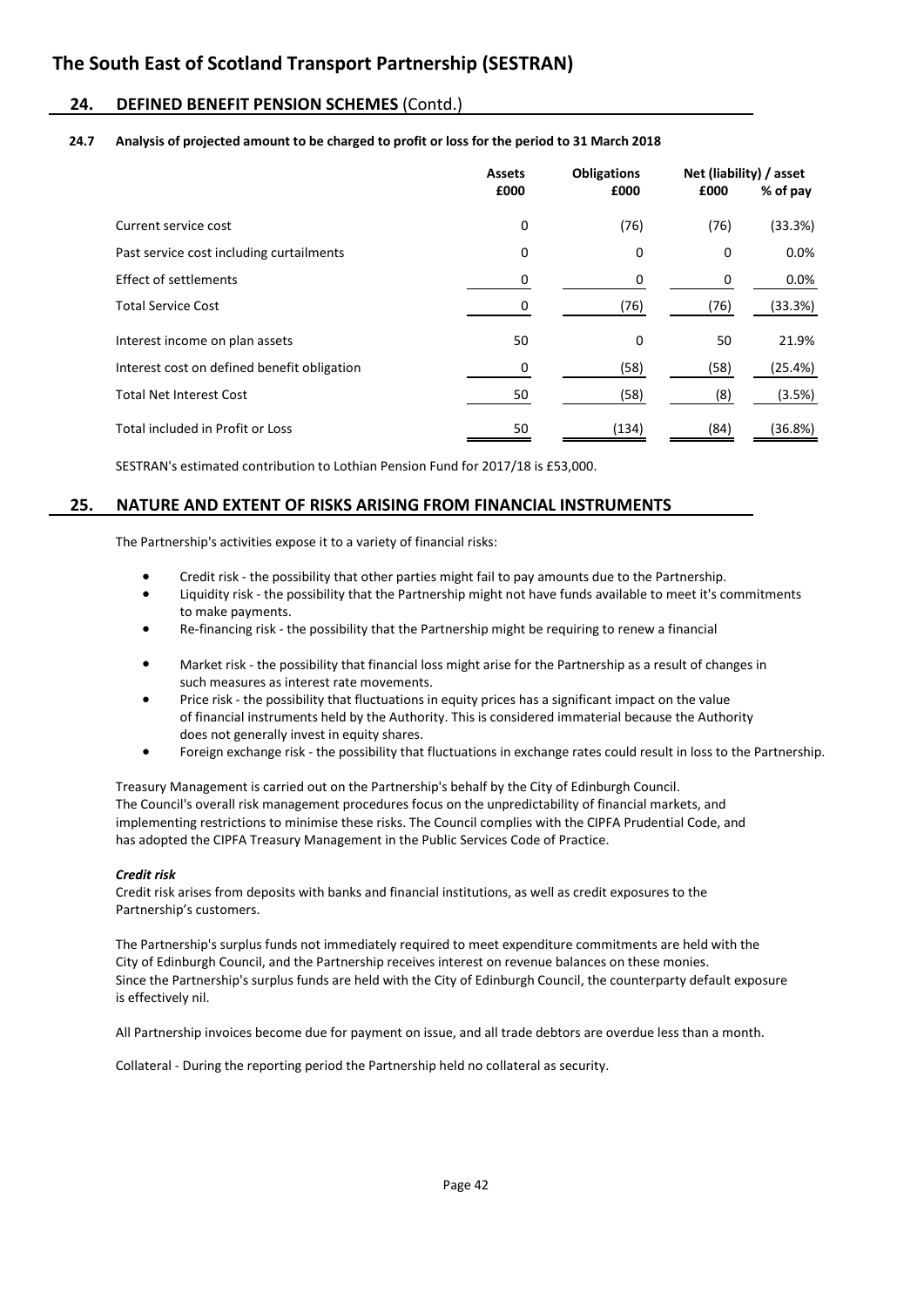### **25. NATURE AND EXTENT OF RISKS ARISING FROM FINANCIAL INSTRUMENTS (Contd.)**

#### *Liquidity risk*

The Partnership is also required by statute to provide a balanced budget, which ensures sufficient monies are raised to cover annual expenditure. There is therefore no significant risk that it will be unable to raise finance to meet its commitments under financial instruments. The arrangement with the City of Edinburgh Council ensures sufficient liquidity is available for the Partnership's day to day cash flow needs.

The Council manages the Partnership's liquidity position through the risk management procedures above as well as through cash flow management procedures required by the Code of Practice.

#### *Refinancing risk*

The Partnership has only a small level of surplus funds and no long term debt. The refinancing risk to the Partnership relates to managing the exposure to replacing financial instruments as they mature. As such, the Partnership has no refinancing risk on its liabilities.

The Partnership has no investments with a maturity greater than one year.

#### *Market risk*

#### **Interest rate risk**

The Partnership is exposed to interest rate movements on its investments. Movements in interest rates have a complex impact on an organisation, depending on how variable and fixed interest rates move across differing financial instrument periods.

For instance, a rise in variable and fixed interest rates would have the following effects:

- · borrowings at variable rates the interest expense charged to the Surplus or Deficit on the Provision of Services will rise;
- · borrowings at fixed rates the fair value of the liabilities borrowings will fall;
- investments at variable rates the interest income credited to the Surplus or Deficit on the Provision of Services will rise; and
- investments at fixed rates the fair value of the assets will fall.

The Partnership currently has no borrowings. Changes in interest receivable on variable rate investments will be posted to the Surplus or Deficit on the Provision of Services and affect the General Fund Balance. However, all investments currently have a maturity of less than one year and the fair value has therefore been approximated by the outstanding principal.

The Partnership's surplus funds are held with the City of Edinburgh Council.

The Council's Treasury Management Team continue to monitor market and forecast interest rates during the year and adjust investment policies accordingly.

#### *Price risk*

The Partnership does not invest in equity shares.

#### *Foreign exchange risk*

As at 31 March 2017, the Partnership had financial assets of £53,000 subject to foreign exchange risk. The foreign exchange loss or gain on these financial assets cannot be determined until 2017/18, when the Partnership is in receipt of the related grant income from the European Regional Development Fund. The Partnership has no financial liabilities denominated in foreign currencies.

### **26. SESTRAN Limited**

The Partnership incorporated a wholly-owned limited company - SESTRAN Limited - on 22 January 2010. The company did not commence the provision of services and had no transactions to record for the purposes of preparing Group Accounts. Following approval by the Partnership Board on 23rd September 2016, the company was dissolved on 6 June 2017.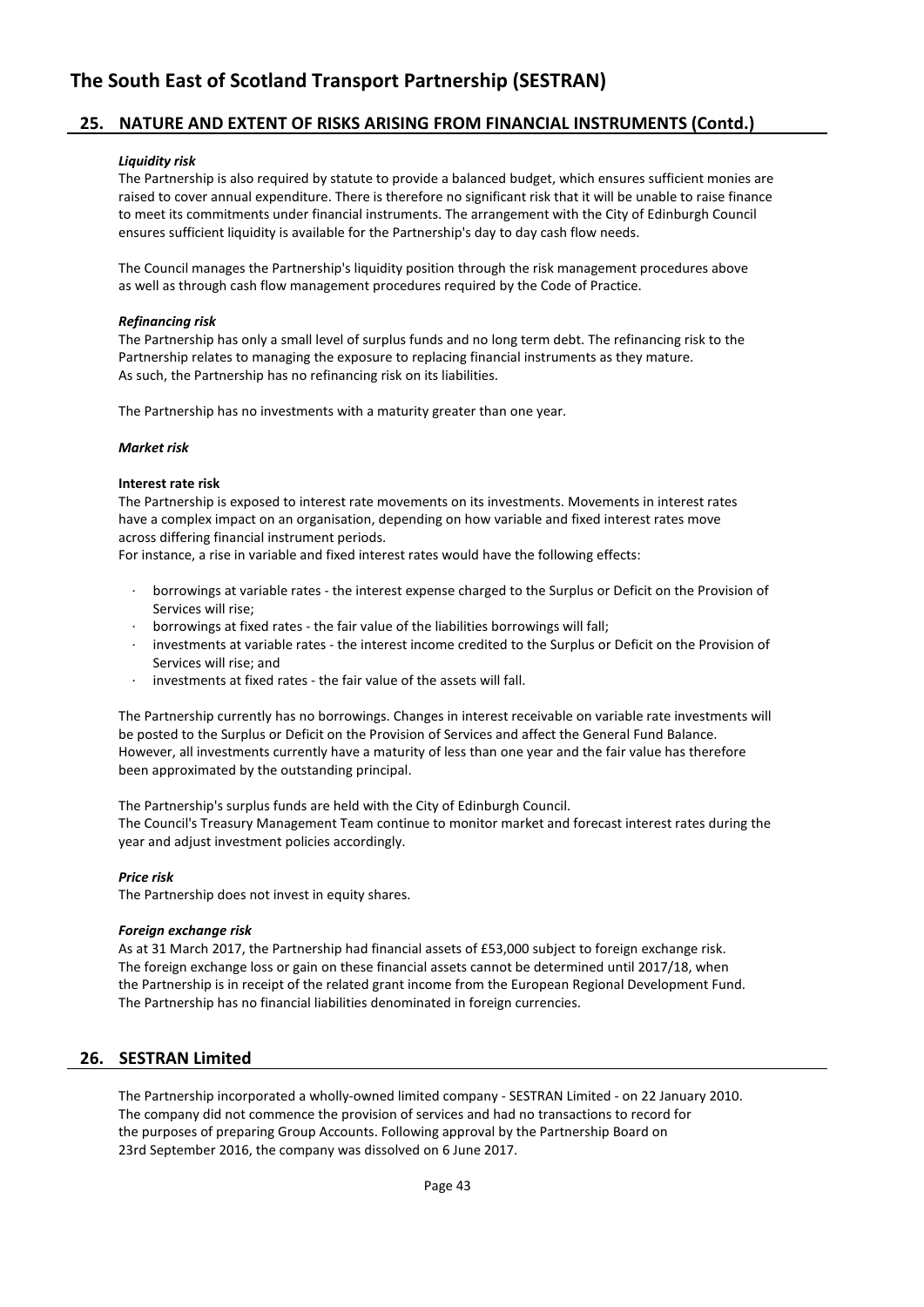### **27. PRIOR PERIOD ADJUSTMENTS**

### **Correction of Long Term Assets Valuation**

The Partnership has undertaken an Impairment Review on assets which provide the Real-Time Passenger information system (RTPI). Prior year's Long Term Assets have been re-stated to reflect the impairment of RTPI ICT equipment, screens and development costs.

All adjustments have been reported through the 2016/16 annual accounts.

The impact of these adjustments on the main financial statements were as follows:-

|                                                       | 2015/16<br><b>Statements</b><br>£000s | Impairment<br>£000s | <b>Depreciation</b><br>£000s | 2015/16<br><b>Re-stated</b><br>£000s |
|-------------------------------------------------------|---------------------------------------|---------------------|------------------------------|--------------------------------------|
| <b>Movement in Reserves Statement</b>                 |                                       |                     |                              |                                      |
| Total Comprehensive Expenditure and Income            | $-86$                                 | $-2,637$            | 542                          | $-2,181$                             |
| Balance as at 31 March 2016                           | 3,525                                 | $-2,637$            | 542                          | 1,430                                |
| <b>Comprehensive Income and Expenditure Statement</b> |                                       |                     |                              |                                      |
| Cost of Services                                      | 1,180                                 | 2,637               | $-542$                       | 3,275                                |
| (Surplus) or Deficit on Provision of Services         | 297                                   | 2,637               | $-542$                       | 2,392                                |
| Total Comprehensive Expenditure and Income            | 86                                    | 2,637               | $-542$                       | 2,181                                |
| <b>Balance Sheet</b>                                  |                                       |                     |                              |                                      |
| Long Term Assets                                      | 3,716                                 | $-2,637$            | 542                          | 1,621                                |
| Net Assets/ (liabilities)                             | 3,525                                 | $-2,637$            | 542                          | 1,430                                |
| Unusable Reserves                                     | $-3,525$                              | 2,637               | $-542$                       | $-1,430$                             |
| <b>Total Reserves</b>                                 | $-3,525$                              | 2,637               | $-542$                       | $-1,430$                             |

Further adjustments were made to notes 2, 7, 11 and 18 of the annual accounts.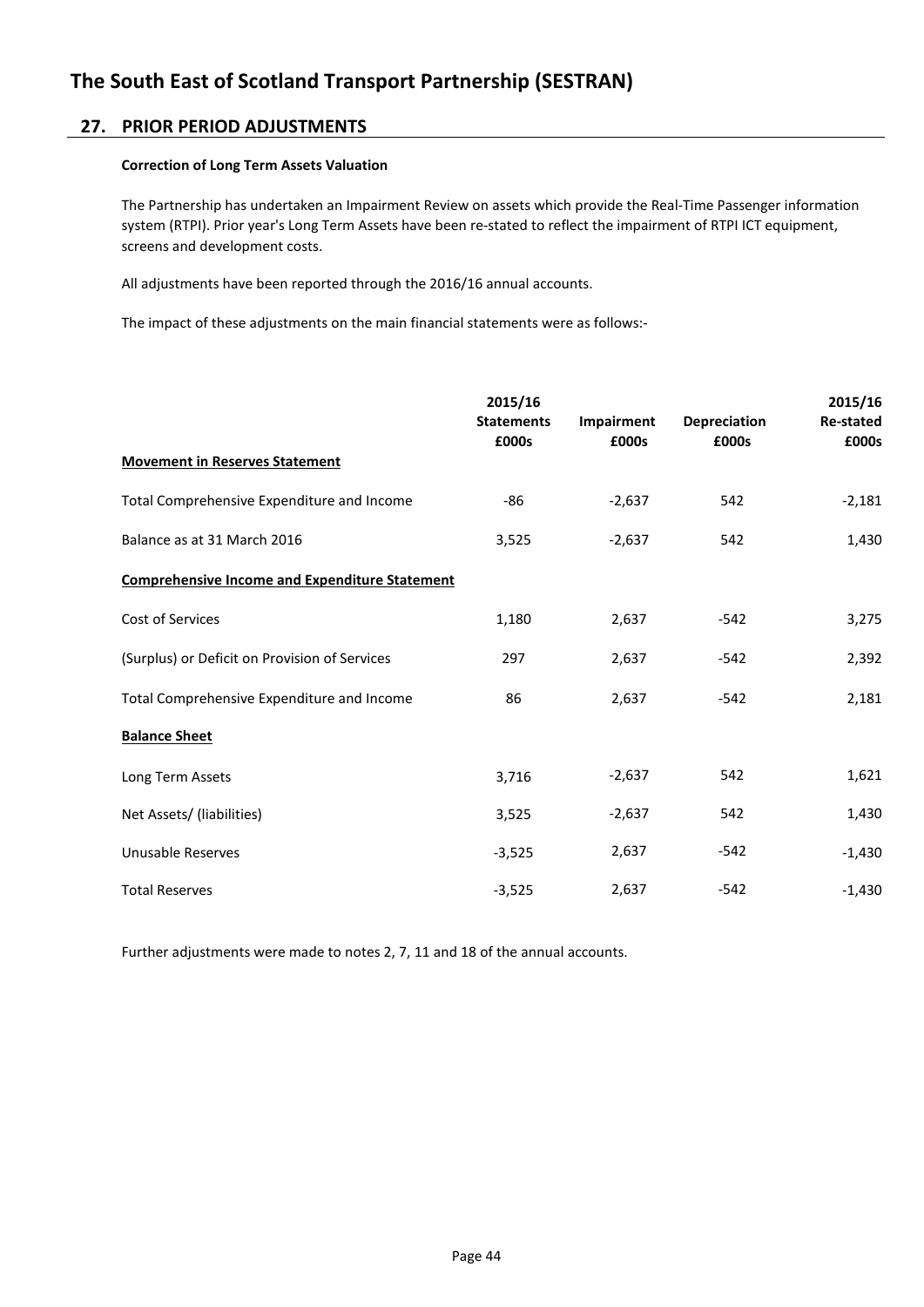### **INDEPENDENT AUDITOR'S REPORT**

#### **Independent auditor's report to the members of South East of Scotland Transport Partnership and the Accounts Commission**

This report is made solely to the parties to whom it is addressed in accordance with Part VII of the Local Government (Scotland) Act 1973 and for no other purpose. In accordance with paragraph 120 of the Code of Audit Practice approved by the Accounts Commission, we do not undertake to have responsibilities to members or officers, in their individual capacities, or to third parties.

#### **Report on the audit of the financial statements**

#### **Opinion on financial statements**

We certify that we have audited the financial statements in the annual accounts of South East of Scotland Transport Partnership for the year ended 31 March 2017 under Part VII of the Local Government (Scotland) Act 1973. The financial statements comprise the Movement in Reserves Statement, Comprehensive Income and Expenditure Statement, Balance Sheet, Cash-Flow Statement, and notes to the financial statements, including a summary of significant accounting policies. The financial reporting framework that has been applied in their preparation is applicable law and International Financial Reporting Standards (IFRSs) as adopted by the European Union, and as interpreted and adapted by the Code of Practice on Local Authority Accounting in the United Kingdom 2016/17 (the 2016/17 Code).

In our opinion the accompanying financial statements:

- • give a true and fair view in accordance with applicable law and the 2016/17 Code of the state of affairs of South East of Scotland Transport Partnership as at 31 March 2017 and of its deficit on the provision of services for the year then ended;
- have been properly prepared in accordance with IFRSs as adopted by the European Union, as interpreted and adapted by the 2016/17 Code; and
- • have been prepared in accordance with the requirements of the Local Government (Scotland) Act 1973, The Local Authority Accounts (Scotland) Regulations 2014, and the Local Government in Scotland Act 2003.

#### **Basis of opinion**

We conducted our audit in accordance with applicable law and International Standards on Auditing in the UK and Ireland (ISAs (UK&I)). Our responsibilities under those standards are further described in the Auditor's Responsibilities for the Audit of the Financial Statements section of our report. We are independent of South East of Scotland Transport Partnership in accordance with the ethical requirements that are relevant to our audit of the financial statements in the UK including the Financial Reporting Council's Ethical Standards for Auditors, and we have fulfilled our other ethical responsibilities in accordance with these requirements. We believe that the audit evidence we have obtained is sufficient and appropriate to provide a basis for our opinion.

#### **Responsibilities of the Treasurer for the financial statements**

As explained more fully in the Statement of Responsibilities, the Treasurer is responsible for the preparation of financial statements that give a true and fair view in accordance with the financial reporting framework, and for such internal control as the Treasurer determines is necessary to enable the preparation of financial statements that are free from material misstatement, whether due to fraud or error.

#### **Auditor's responsibilities for the audit of the financial statements**

Our responsibility is to audit and express an opinion on the financial statements in accordance with applicable legal requirements and ISAs (UK&I) as required by the Code of Audit Practice approved by the Accounts Commission. Those standards require us to comply with the Financial Reporting Council's Ethical Standards for Auditors. An audit involves obtaining evidence about the amounts and disclosures in the financial statements sufficient to give reasonable assurance that the financial statements are free from material misstatement, whether caused by fraud or error. This includes an assessment of: whether the accounting policies are appropriate to the circumstances of South East of Scotland Transport Partnership and have been consistently applied and adequately disclosed; the reasonableness of significant accounting estimates made by the Treasurer; and the overall presentation of the financial statements.

Our objectives are to achieve reasonable assurance about whether the financial statements as a whole are free from material misstatement, whether due to fraud or error, and to issue an auditor's report that includes our opinion. Reasonable assurance is a high level of assurance, but is not a guarantee that an audit conducted in accordance with ISAs (UK&I) will always detect a material misstatement when it exists. Misstatements can arise from fraud or error and are considered material if, individually or in the aggregate, they could reasonably be expected to influence the economic decisions of users taken on the basis of these financial statements.

#### **Other information in the annual accounts**

The Treasurer is responsible for the other information in the annual accounts. The other information comprises the information other than the financial statements and our auditor's report thereon. Our opinion on the financial statements does not cover the other information and we do not express any form of assurance conclusion thereon except on matters prescribed by the Accounts Commission to the extent explicitly stated later in this report.

In connection with our audit of the financial statements in accordance with ISAs (UK&I), our responsibility is to read all the financial and non-financial information in the annual accounts to identify material inconsistencies with the audited financial statements and to identify any information that is apparently materially incorrect based on, or materially inconsistent with, the knowledge acquired by us in the course of performing the audit. If we become aware of any apparent material misstatements or inconsistencies we consider the implications for our report.